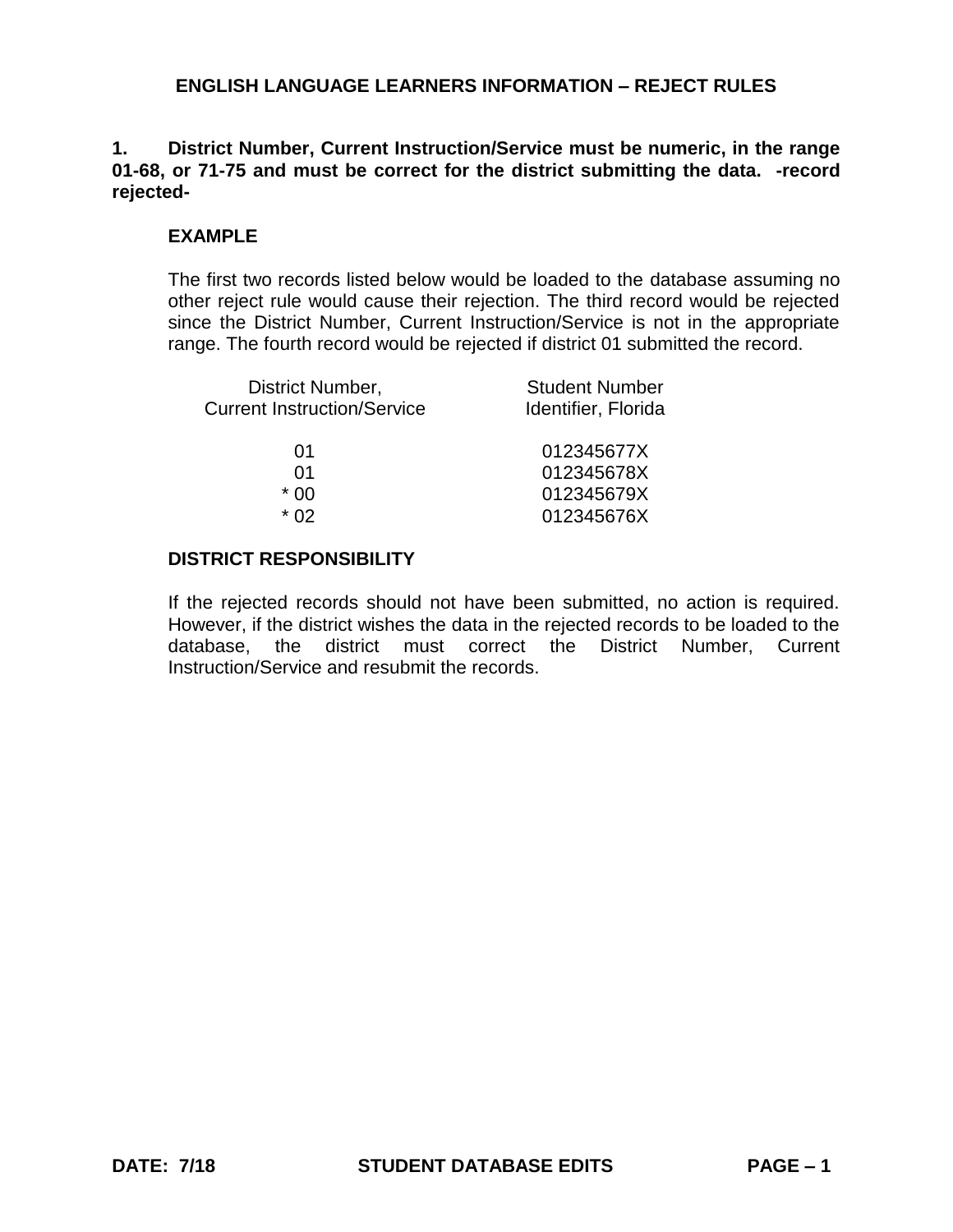**2. If Survey Period Code is 2, 3 or 5, School Number, Current Enrollment must be numeric in the range 0001 to 9899 (excluding 9001), N998 or N999. -record rejected-**

## **EXAMPLE**

The first two records listed below would be loaded to the database assuming no other reject rule would cause their rejection. The third record would be rejected because the School Number, Current Enrollment is not in the appropriate numerical range. The fourth record would be rejected because the School Number, Current Enrollment is not numeric, or N998 or N999.

| District Number,          | School Number,            | <b>Student Number</b> |
|---------------------------|---------------------------|-----------------------|
| <b>Current Enrollment</b> | <b>Current Enrollment</b> | Identifier, Florida   |
|                           |                           |                       |
| 01                        | 0021                      | 012345676X            |
| 01                        | N998                      | 012345677X            |
| $*$ 01                    | 9999                      | 012345678X            |
| * በ1                      | C901                      | 012345679X            |
|                           |                           |                       |

### **DISTRICT RESPONSIBILITY**

If the rejected records should not have been submitted, no action is required. However, if the district wishes the data in the rejected records to be loaded to the database, the district must correct the School Number, Current Enrollment and resubmit the records.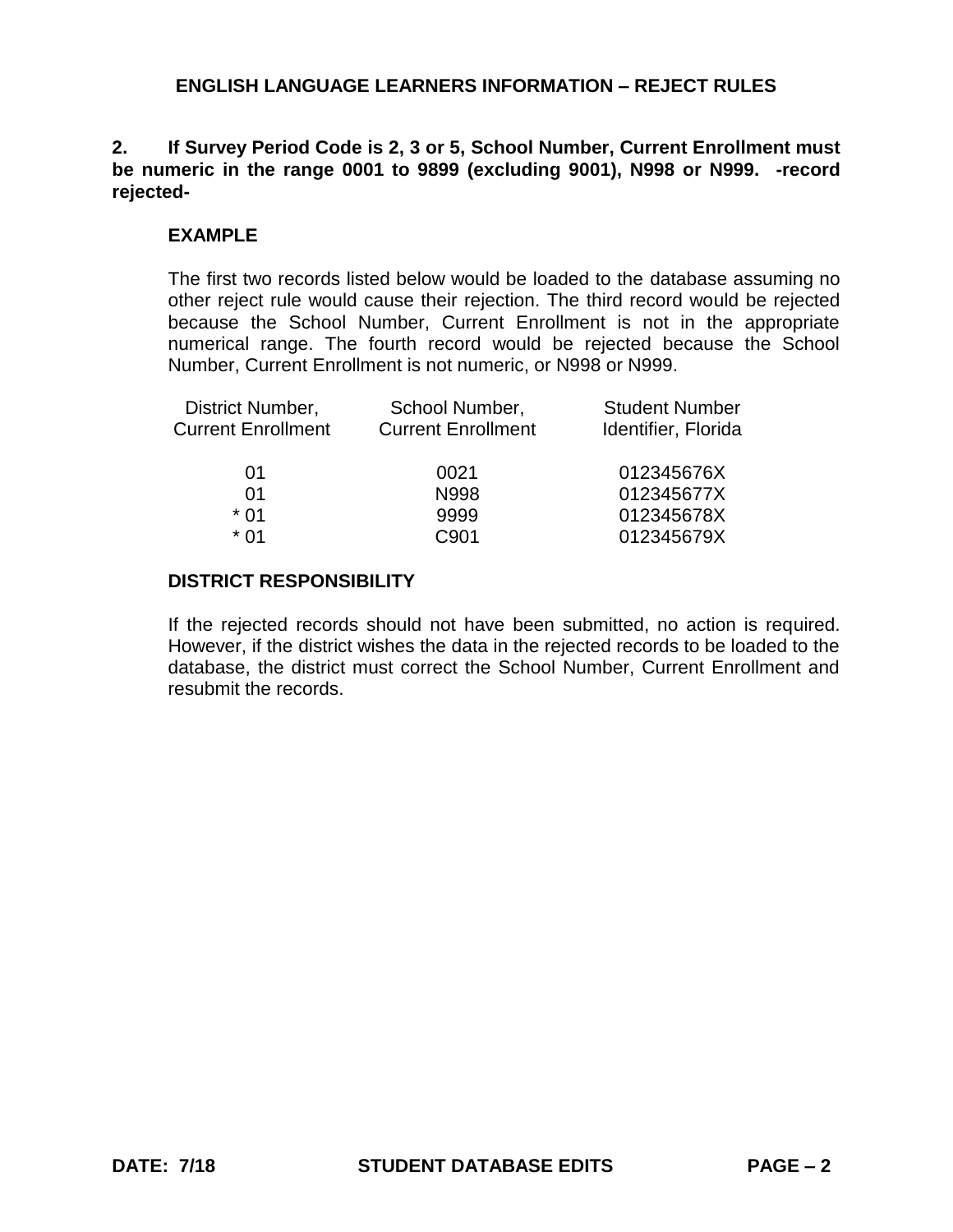**3. The first nine positions of Student Number Identifier, Florida must be numeric. The tenth position of Student Number Identifier, Florida must either be an "X" or numeric. If the tenth position of Student Number Identifier, Florida is numeric, the first two digits must be a valid district number in the range 01-68, 71- 75 or 78-79. If the tenth position of the Student Number Identifier, Florida is an "X", the first three positions may not all be zeroes. -record rejected-**

## **EXAMPLE**

The first two records listed below would be loaded to the database assuming no other reject rule would cause their rejection. The third record would be rejected because the tenth position of the Student Number Identifier, Florida must be numeric or an "X". The fourth record would be rejected because the Student Number Identifier, Florida contains blanks. The fifth record would be rejected because the first two digits are not a valid district number. The sixth record would be rejected because the tenth position contains an "X", and the first three positions are all zeroes.

| District Number,                   | <b>Student Number</b> |
|------------------------------------|-----------------------|
| <b>Current Instruction/Service</b> | Identifier, Florida   |
| 01                                 | 1234567891            |
| 01                                 | 123456789X            |
| $*01$                              | 123456789C            |
| $*01$                              | 123456789             |
| $*01$                              | 0023456791            |
| $*01$                              | 000123456X            |

## **DISTRICT RESPONSIBILITY**

If the rejected records should not have been submitted, no action is required. However, if the district wishes the data in the rejected records to be loaded to the database, the district must correct the Student Number Identifier, Florida and resubmit the records.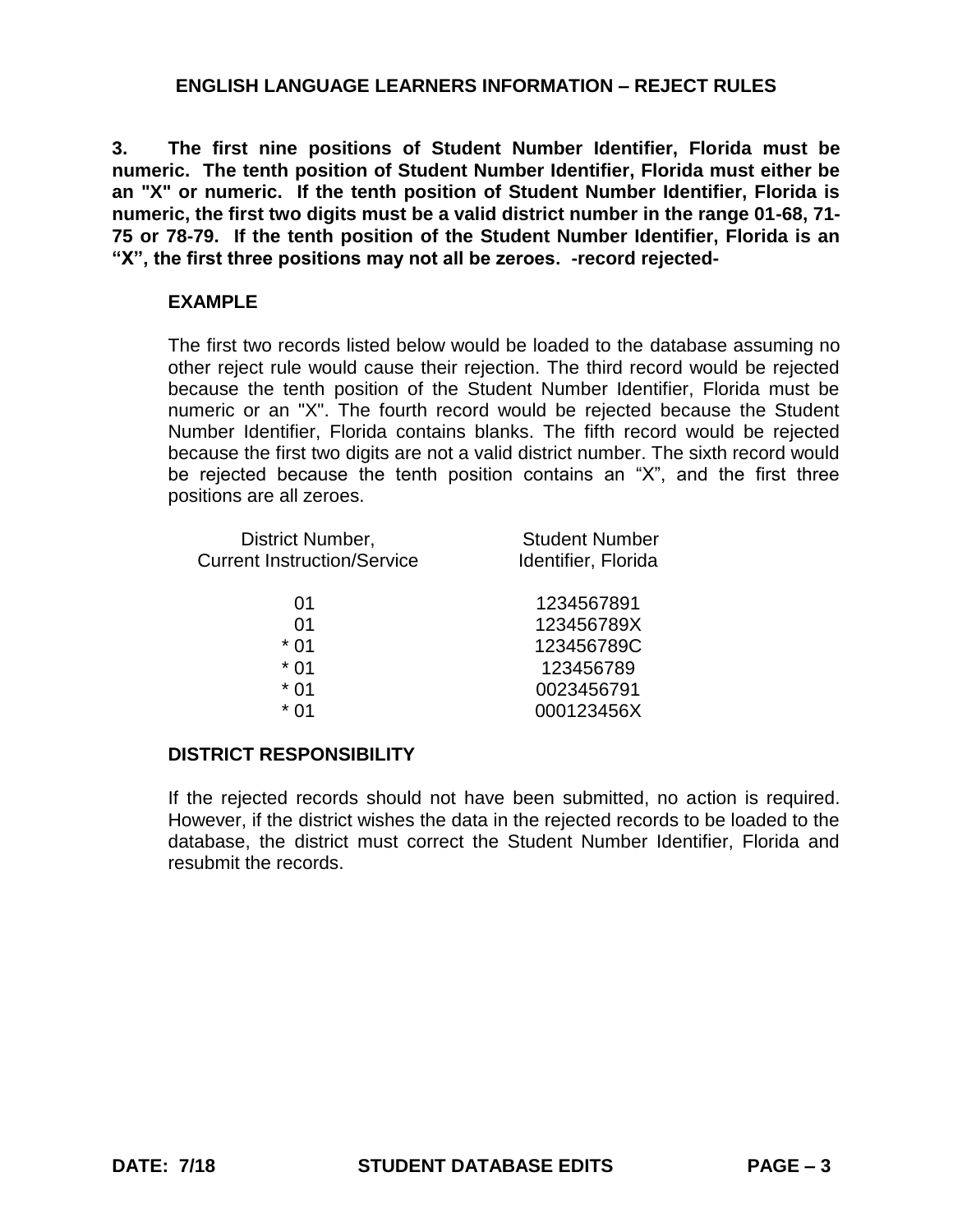# **4. Survey Period Code must be 2, 3 or 5, and must be correct for the submission specified by the district. -record rejected-**

#### **EXAMPLE**

The Survey Period Code as specified in the transmission Job Control Language (JCL) or in statements for tape transmission is identified as Survey Period "2". However, if records on the transmission have a Survey Period Code "4", all records updated, added or deleted with this inconsistency would be rejected.

#### **DISTRICT RESPONSIBILITY**

If the rejected records should not have been submitted, no action is required. However, if the district wishes the data in the rejected records to be loaded to the database, the Survey Period Code should be corrected either on the records coming in or the transmission JCL and all records should be resubmitted.

## **5. School Year must be correct for the submission specified by the district. -record rejected-**

#### **EXAMPLE**

The School Year as specified in the transmission JCL or in statements for tape transmission is identified as the valid year for data submission. However, if records on the transmission have the previous School Year coded, all records updated, added or deleted with this inconsistency would be rejected.

#### **DISTRICT RESPONSIBILITY**

If the rejected records should not have been submitted, no action is required. However, if the district wishes the data in the rejected records to be loaded to the database, the district must correct the School Year either on the records coming in or the transmission JCL and resubmit all records.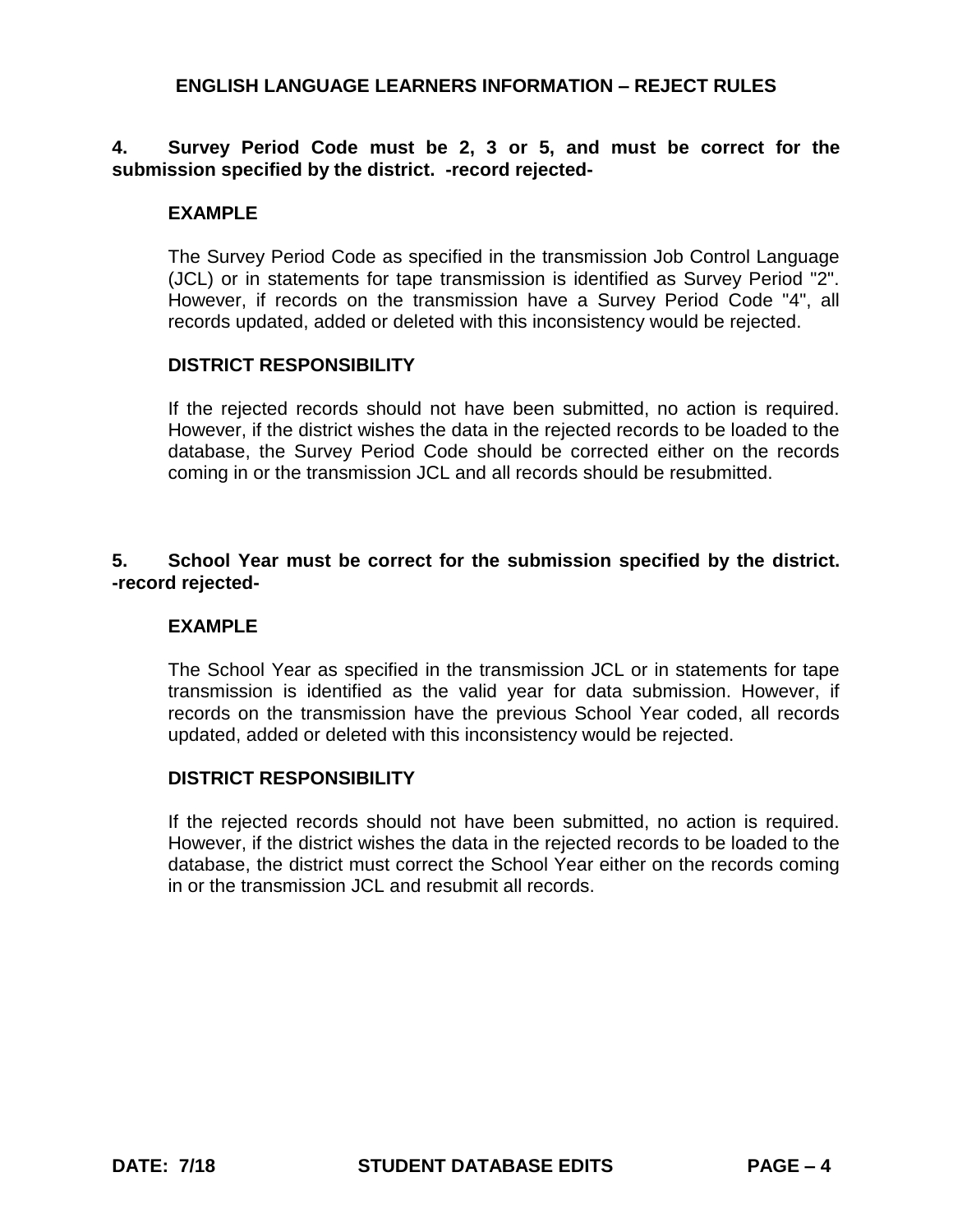**6. If Survey Period Code is 2 or 3, English Language Learners: Entry Date must be numeric and a valid date less than or equal to the survey date unless zero filled. If Survey Period Code is 5, English Language Learners: Entry Date must be numeric and a valid date less than or equal to June 30th unless zero filled. -record rejected-**

## **EXAMPLE**

The first and third records listed below would be loaded to the database assuming no other reject rule would cause their rejection. The second record would be rejected because the English Language Learners: Entry Date is not a valid date. The fourth record would be rejected because the English Language Learners: Entry Date is blank.

| <b>Student Number</b> | Survey             | School | FH :              |
|-----------------------|--------------------|--------|-------------------|
| Identifier, Florida   | <b>Period Code</b> | Year   | <b>Entry Date</b> |
| 123456789X            | 2                  | ****   | 01181996          |
| *223456789X           | 3                  | ****   | 02301997          |
| 323456789X            | 3                  | ****   | 00000000          |
| *423456789X           | 5                  | ****   |                   |

\*\*\*\* = Valid fiscal year for data submission.

## **DISTRICT RESPONSIBILITY**

If the rejected records should not have been submitted, no action is required. However, if the district wishes the data in the rejected records to be loaded to the database, the district must correct the English Language Learners: Entry Date and resubmit the records.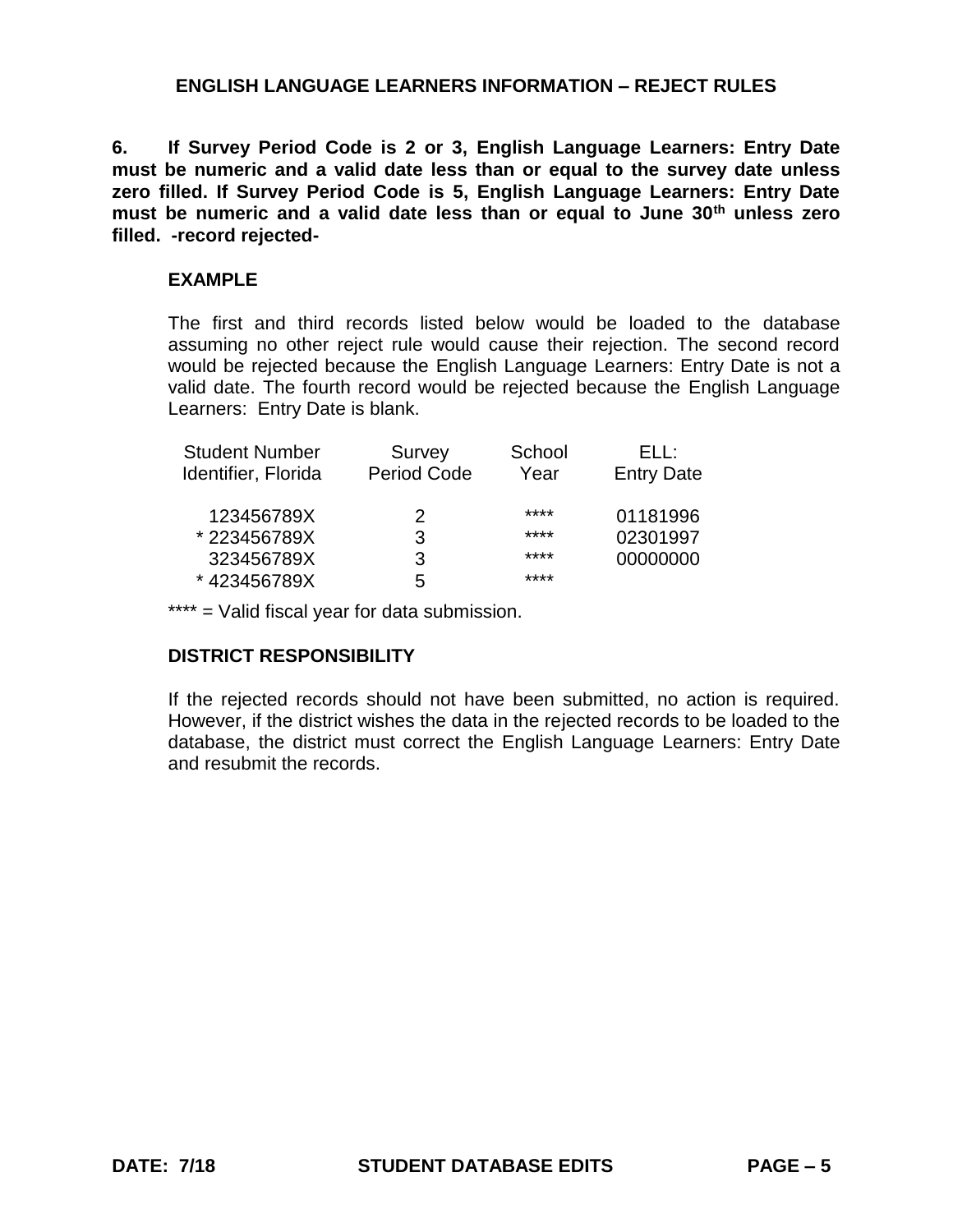# **7. If Survey Period Code is 2, 3 or 5, English Language Learners: Basis of Entry code must be A, R, L, or T. -record rejected-**

#### **EXAMPLE**

The first record listed below would be added to the database assuming no other reject rule would cause its rejection. The second record would be rejected because the English Language Learners: Basis of Entry code is not valid.

| Student Number      | ELL: Basis |
|---------------------|------------|
| Identifier, Florida | of Entry   |
|                     |            |
| 123456789X          | А          |
| *223456789X         | E          |

#### **DISTRICT RESPONSIBILITY**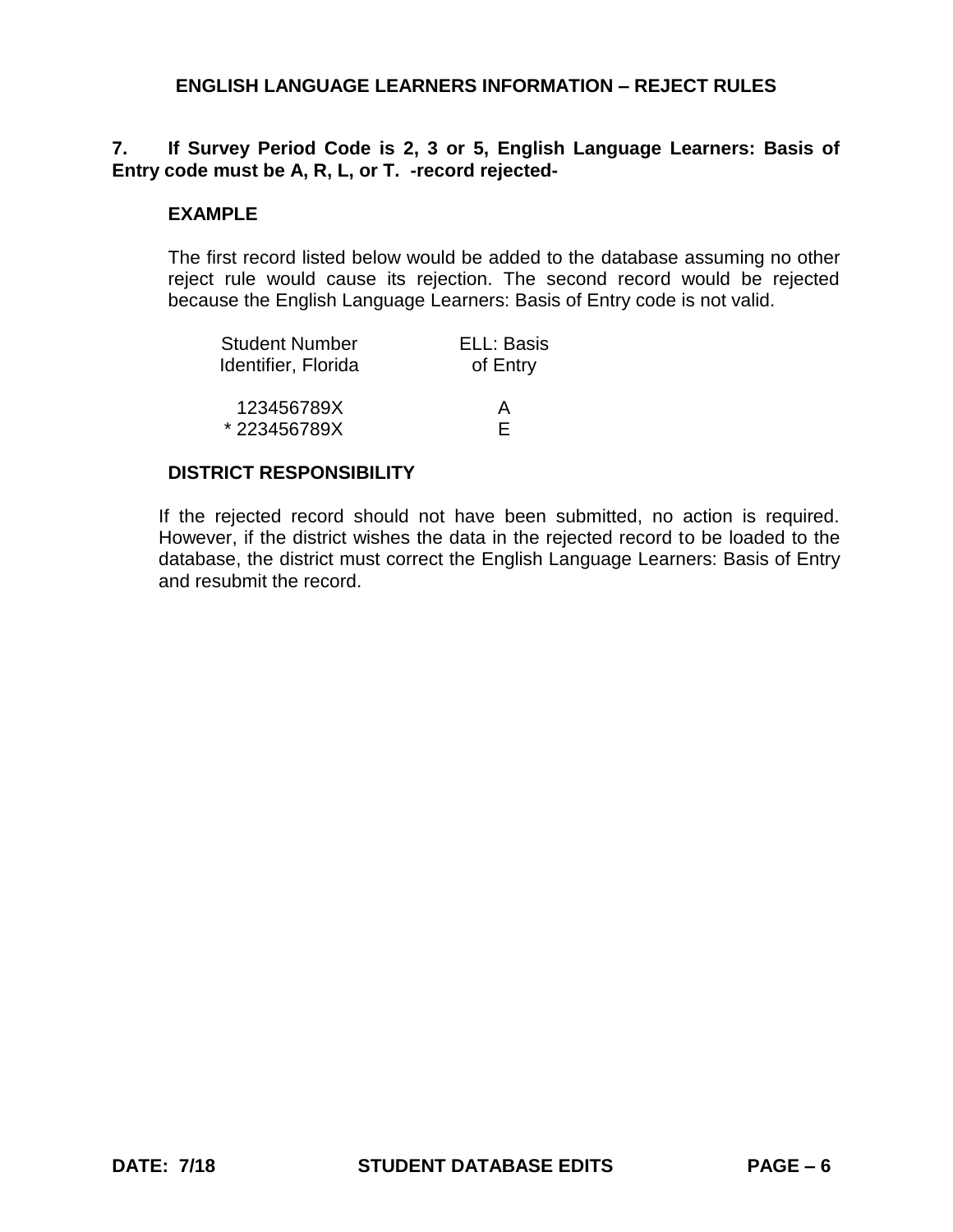**8. If Survey Period Code is 2 or 3, English Language Learners: Student Plan Date must be numeric and a valid date less than or equal to the survey date unless zero filled. If Survey Period Code is 5, English Language Learners: Student Plan Date must be numeric and a valid date less than or equal to June 30th unless zero filled. -record rejected-**

## **EXAMPLE**

The first and third records listed below would be loaded to the database assuming no other reject rule would cause their rejection. The second record would be rejected because the English Language Learners: Student Plan Date is an invalid date. The fourth record would be rejected because the English Language Learners: Student Plan Date is blank.

| <b>Student Number</b><br>Identifier, Florida | <b>ELL: Student</b><br><b>Plan Date</b> |
|----------------------------------------------|-----------------------------------------|
| 123456789X                                   | 01181997                                |
| *223456789X                                  | 04311996                                |
| 323456789X                                   | 00000000                                |
| *423456789X                                  |                                         |

## **DISTRICT RESPONSIBILITY**

If the rejected records should not have been submitted, no action is required. However, if the district wishes the data in the rejected records to be loaded to the database, the district must correct the English Language Learners: Student Plan Date and resubmit the records.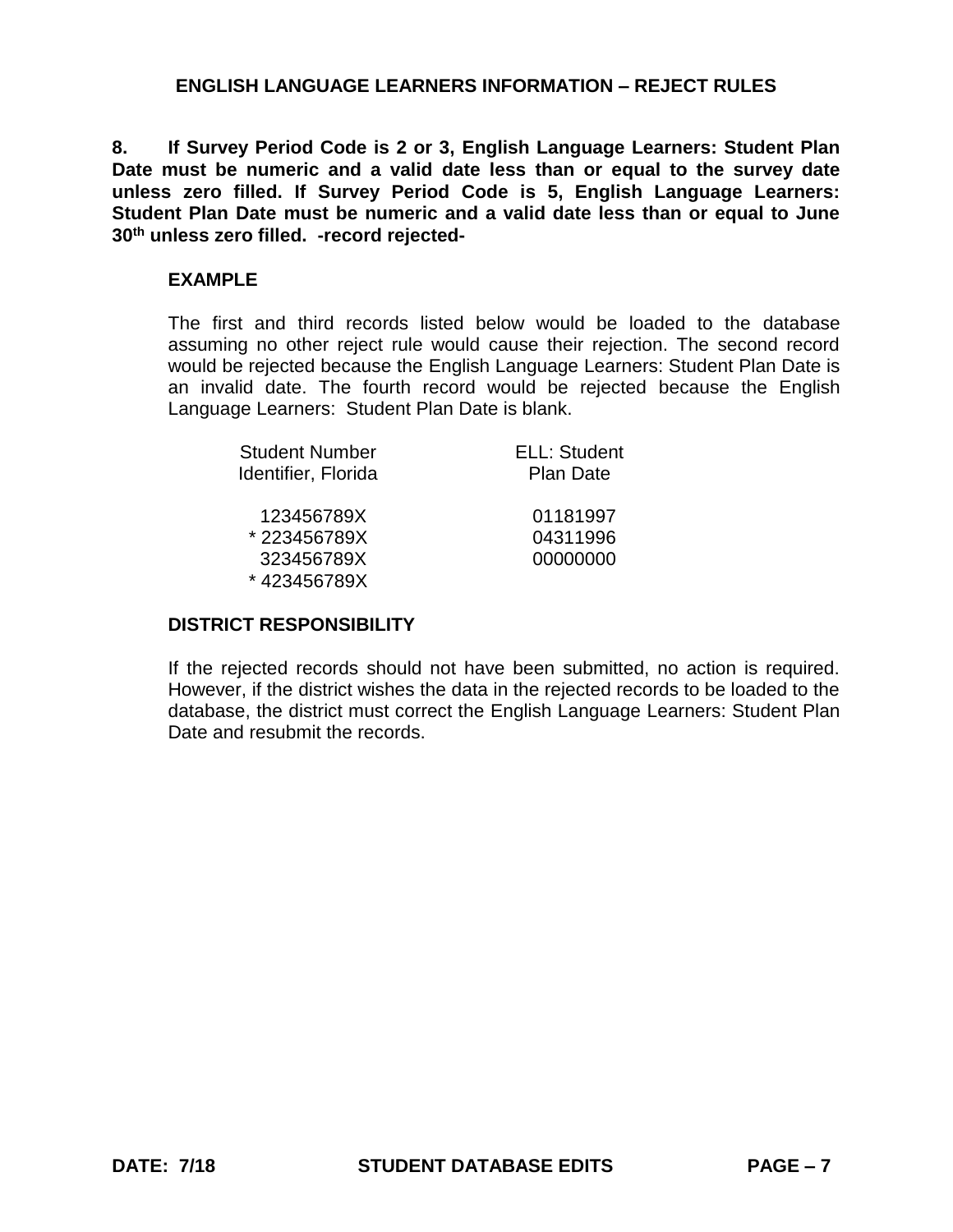**9. If Survey Period is 2 or 3, English Language Learners Classification Date must be numeric and a valid date less than or equal to the survey date unless zero filled. If Survey Period is 5, English Language Learners Classification Date must be numeric and a valid date less than or equal to June 30th unless zero filled. -record rejected-**

## **EXAMPLE**

The first two records listed below would be loaded to the database assuming no other reject rule would cause their rejection. The third record would be rejected because English Language Learners: Classification Date is an invalid date. The fourth record would be rejected because the English Language Learners: Classification Date is blank.

| <b>Student Number</b>      | ELL: Classification |
|----------------------------|---------------------|
| Identifier, Florida        | Date                |
| 123456789X                 | 01181997            |
| 223456789X                 | 00000000            |
| *323456789X<br>*423456789X | 04311996            |

#### **DISTRICT RESPONSIBILITY**

If the rejected records should not have been submitted, no action is required. However, if the district wishes the data in the rejected records to be loaded to the database, the district must correct the English Language Learners: Classification Date and resubmit the records.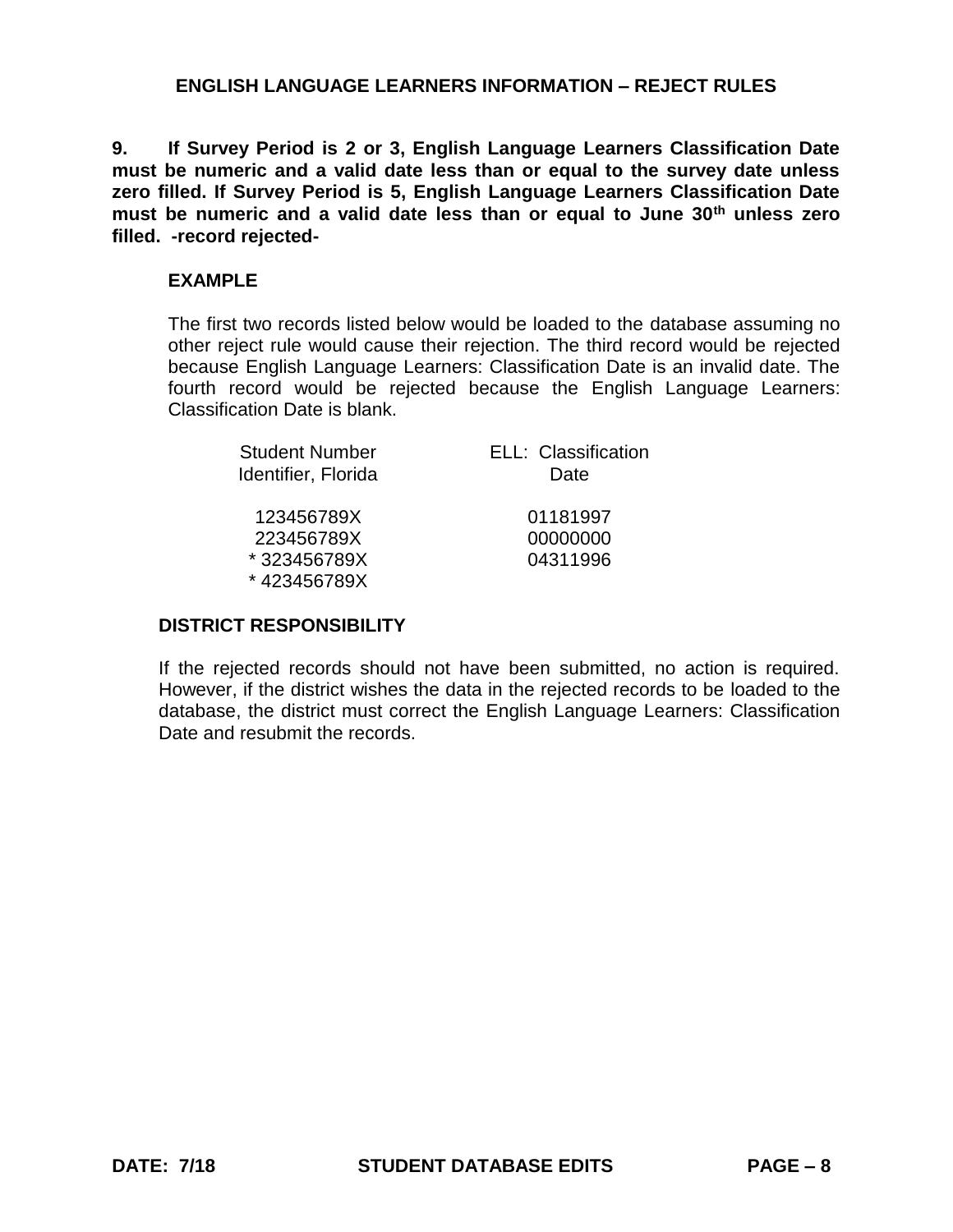**10. If Survey Period Code is 2 or 3, English Language Learners: Exit Date must be numeric and a valid date less than or equal to the survey date, unless zerofilled. If Survey Period Code is 5, English Language Learners: Exit Date must be numeric and a valid date less than or equal to June 30th unless zero filled. –reject record–**

## **EXAMPLE**

The first record listed below would be loaded to the database assuming no other reject rule would cause its rejection. The second record would be rejected because Exit Date is not a valid date.

| <b>Student Number</b> | FLL:             |
|-----------------------|------------------|
| Identifier, Florida   | <b>Exit Date</b> |
| 123456789X            | 01192010         |
| *223456789X           | 02312010         |

### **DISTRICT RESPONSIBILITY**

If the rejected record should not have been submitted, no action is required. However, if the district wishes the data in the rejected record to be loaded to the database, the district must correct the ELL: Exit Date and resubmit the record.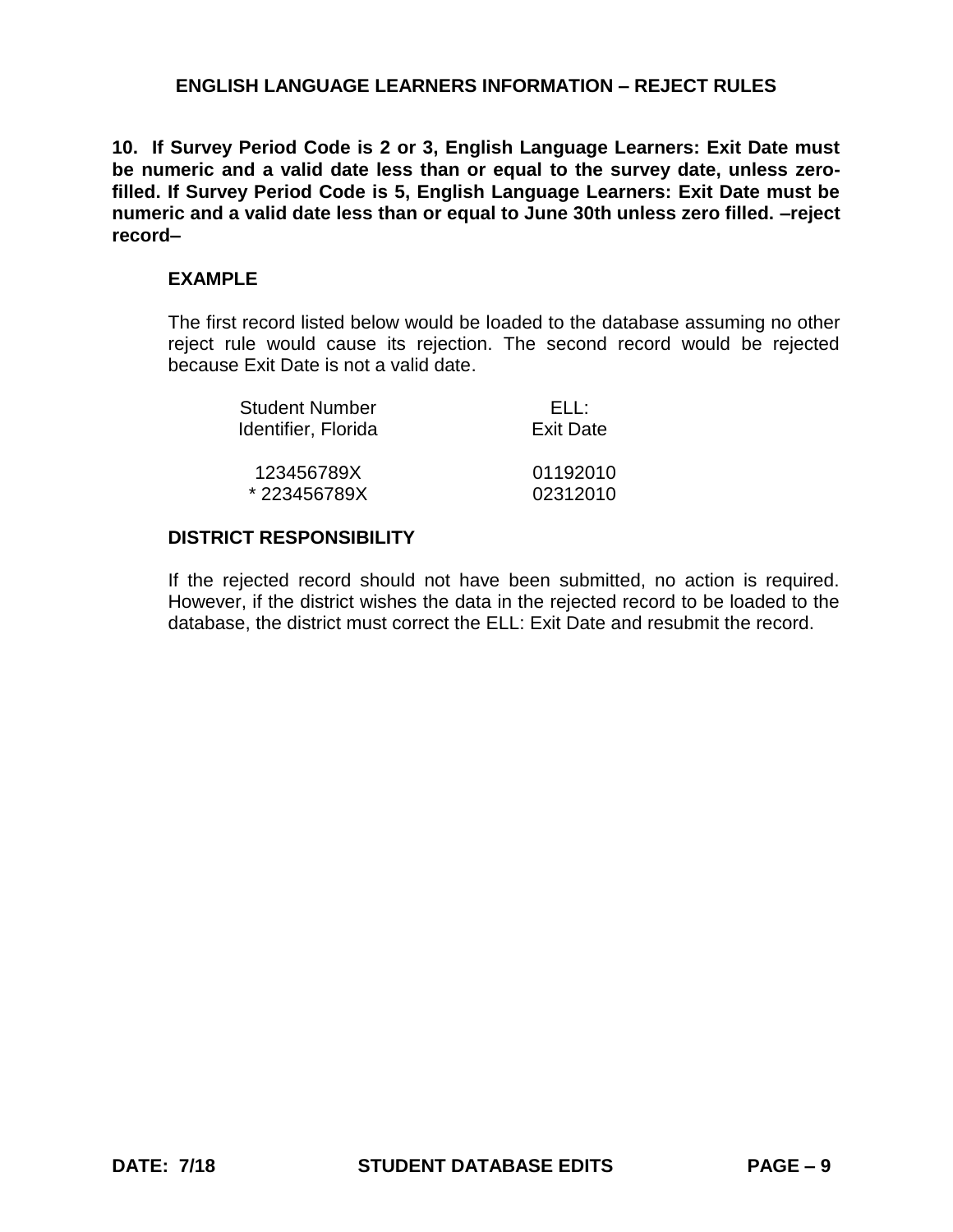**11. If Survey Period Code is 2 or 3, English Language Learners: Reevaluation**  Date must be numeric and a valid date less than or equal to the survey date **unless zero filled. If Survey Period Code is 5, English Language Learners: Reevaluation Date must be numeric and a valid date less than or equal to June 30th unless zero filled. -record rejected-**

## **EXAMPLE**

The first two records listed below would be added to the database assuming no other reject rule would cause their rejection. The third and fourth records would be rejected because the English Language Learners: Reevaluation Date is invalid or blank.

| <b>Student Number</b> | FLI 1                    |
|-----------------------|--------------------------|
| Identifier, Florida   | <b>Reevaluation Date</b> |
|                       |                          |
| 123456789X            | 01131998                 |
| 223456789X            | 00000000                 |
| *323456789X           | 06311999                 |

### **DISTRICT RESPONSIBILITY**

\* 423456789X

If the rejected records should not have been submitted, no action is required. However, if the district wishes the data in the rejected records to be loaded to the database, the district must correct the English Language Learners: Reevaluation Date and resubmit the records.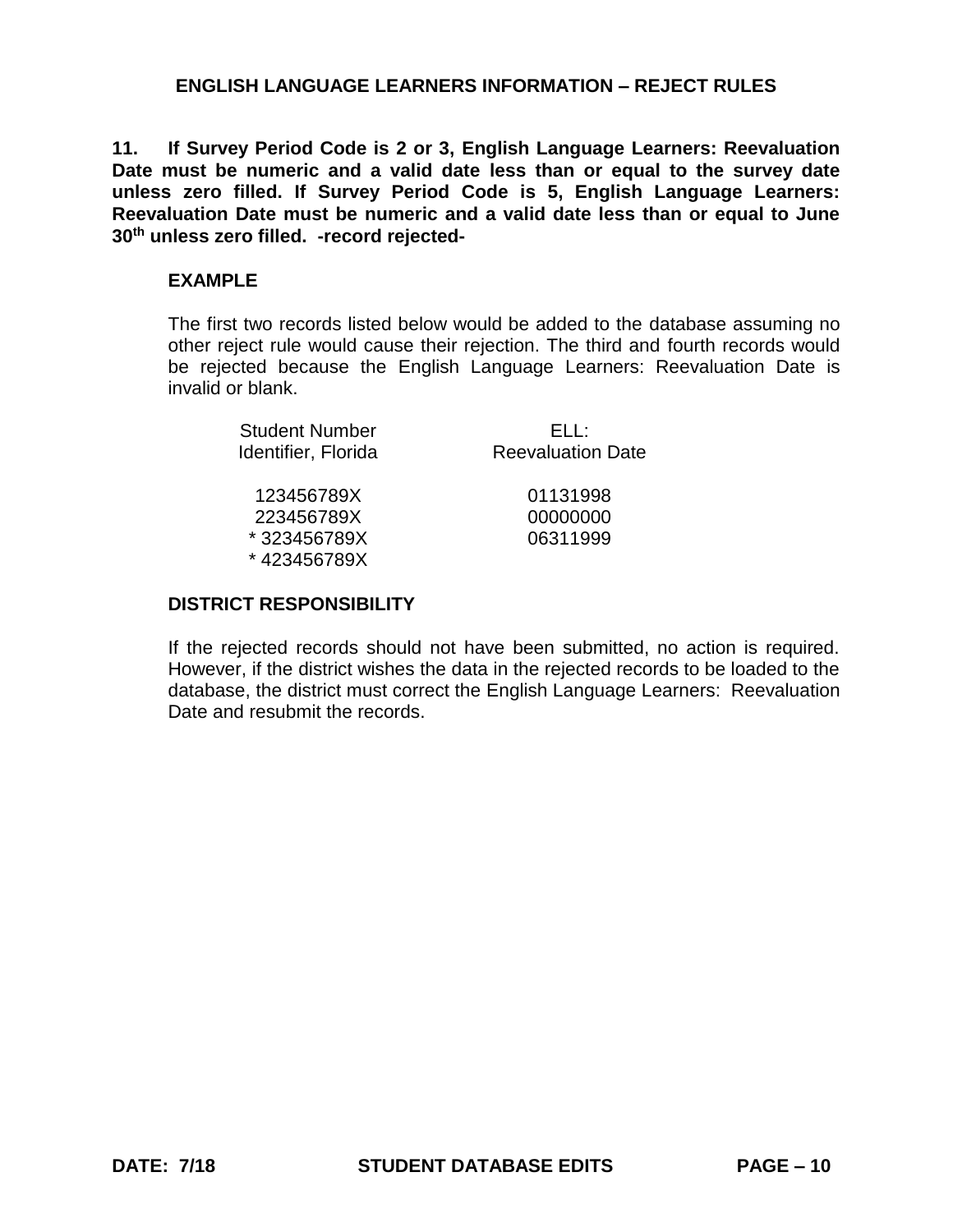# **12. If Survey Period Code is 2, 3 or 5, English Language Learners: Extension of Instruction must be Y or Z. -record rejected-**

#### **EXAMPLE**

The first two records listed below would be added to the database assuming no other reject rule would cause their rejection. The third record would be rejected because the English Language Learners: Extension of Instruction is invalid.

| <b>Student Number</b> | Survey | FLL:                |
|-----------------------|--------|---------------------|
| Identifier,           | Period | <b>Extension of</b> |
| Florida               | Code   | Instruction         |
| 123456789X            | 2      |                     |
| 223456789X            | 3      | 7                   |
| *323456789X           | 5      |                     |

### **DISTRICT RESPONSIBILITY**

If the rejected record should not have been submitted, no action is required. However, if the district wishes the data in the rejected record to be loaded to the database, the district must correct the English Language Learners: Extension of Instruction and resubmit the record.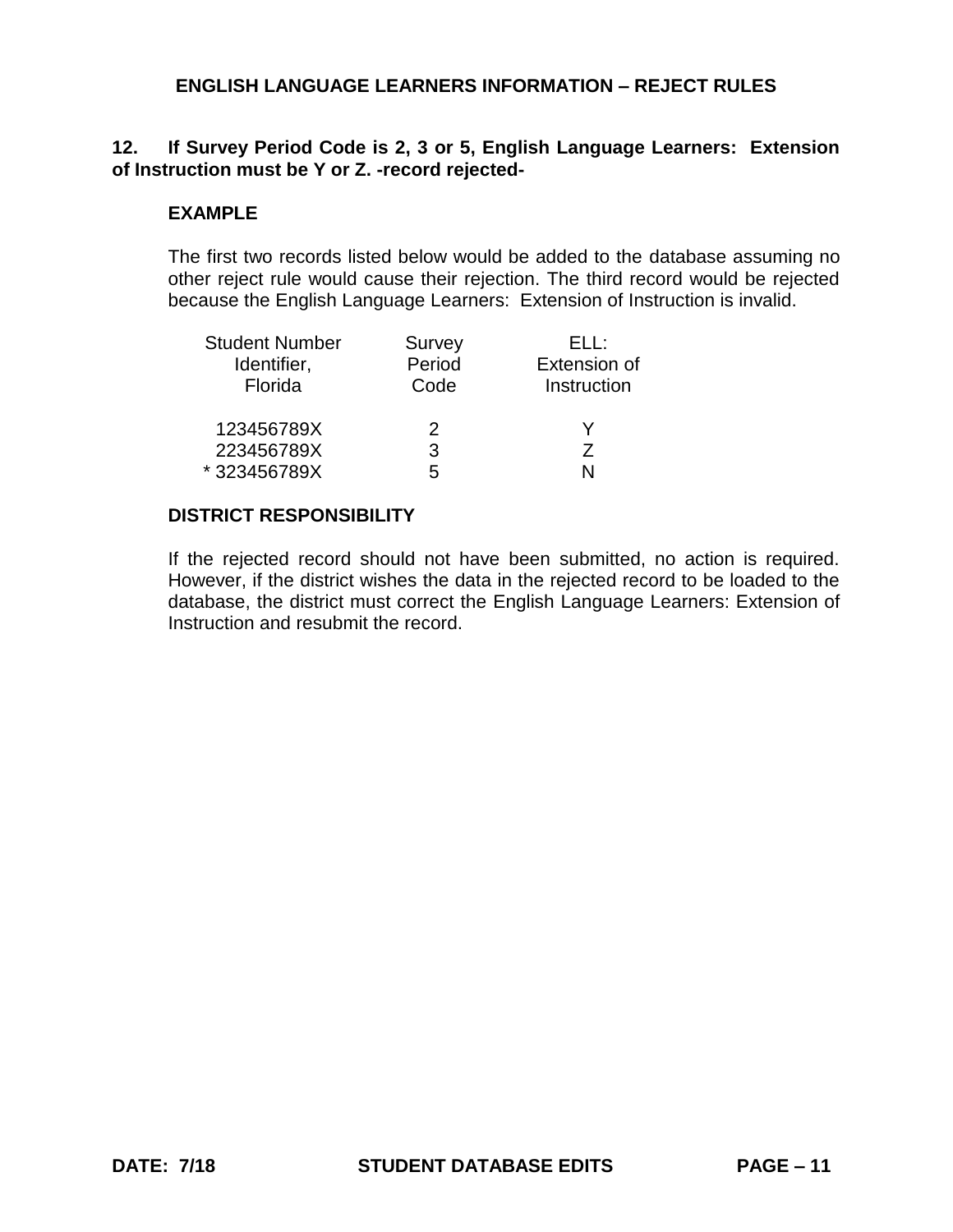**13. If Survey Period Code is 2 or 3, The English Language Learners: Reclassification Date must be numeric and a valid date less than or equal to the survey date unless zero filled. If Survey Period Code is 5, English Language Learners: Reclassification Date must be numeric and a valid date less than or equal to June 30th unless zero filled. -record rejected-**

## **EXAMPLE**

The first two records listed below would be added to the database assuming no other reject rule would cause their rejection. The third and fourth records would be rejected because the English Language Learners: Reclassification Date is invalid and blank, respectively.

| FLI :                        |
|------------------------------|
| <b>Reclassification Date</b> |
|                              |
| 10131998                     |
| 00000000                     |
| 04311998                     |
|                              |

### **DISTRICT RESPONSIBILITY**

\* 423456789X

If the rejected records should not have been submitted, no action is required. However, if the district wishes the data in the rejected records to be loaded to the database, the district must correct the English Language Learners: Reclassification Date and resubmit the records.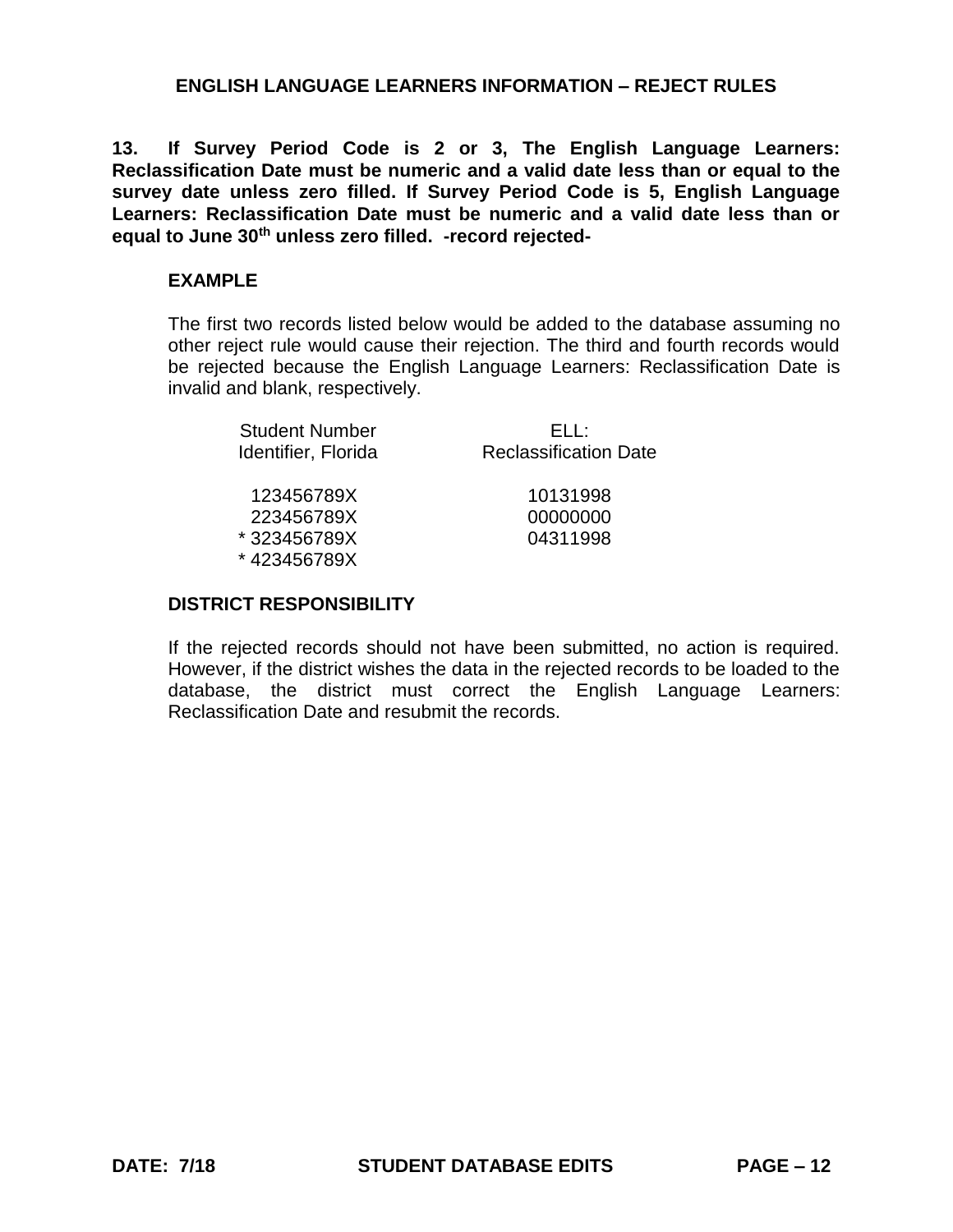**14. If Survey Period is 2 or 3, Test Date Listening must be numeric and a valid date, less than or equal to the survey date, unless zero filled. If Survey Period is 5, Test Date Listening must be numeric and a valid date less than or equal to June 30th, unless zero-filled. -record rejected-**

### **EXAMPLE**

The first two records listed below would be loaded to the database assuming no other reject rule would cause their rejection. The third record would be rejected because the Test Date is invalid.

| Test       | Test     |
|------------|----------|
| Name       | Date     |
| <b>BOL</b> | 01181995 |
| 777        | 00000000 |
| TLD        | 04311995 |
|            |          |

### **DISTRICT RESPONSIBILITY**

If the rejected record should not have been submitted, no action is required. However, if the district wishes the data in the rejected record to be loaded to the database, the district must correct the Test Date and resubmit the record.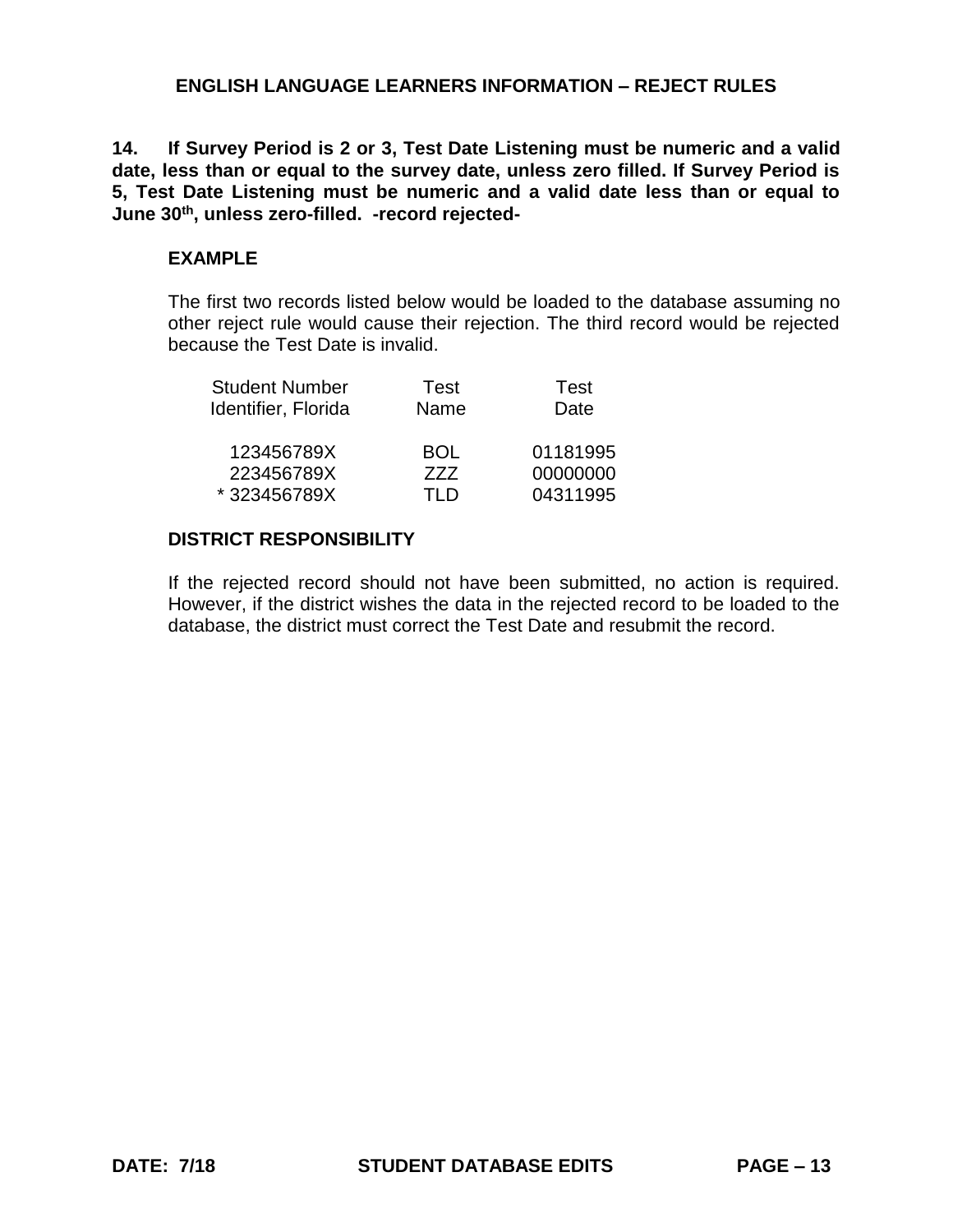# **15. If Survey Period Code is 2, 3 or 5, English Language Learners: Basis of Exit**  *(First) code must be* **H, I, J, L or Z. -record rejected-**

## **EXAMPLE**

The first record listed below would be added to the database assuming no other reject rule would cause its rejection. The second record would be rejected because the English Language Learners: Basis of Exit (First) code is not valid.

| <b>Student Number</b> | ELL: Basis      |
|-----------------------|-----------------|
| Identifier, Florida   | of Exit (First) |
|                       |                 |
| 123456789X            |                 |
| *223456789X           | O               |

### **DISTRICT RESPONSIBILITY**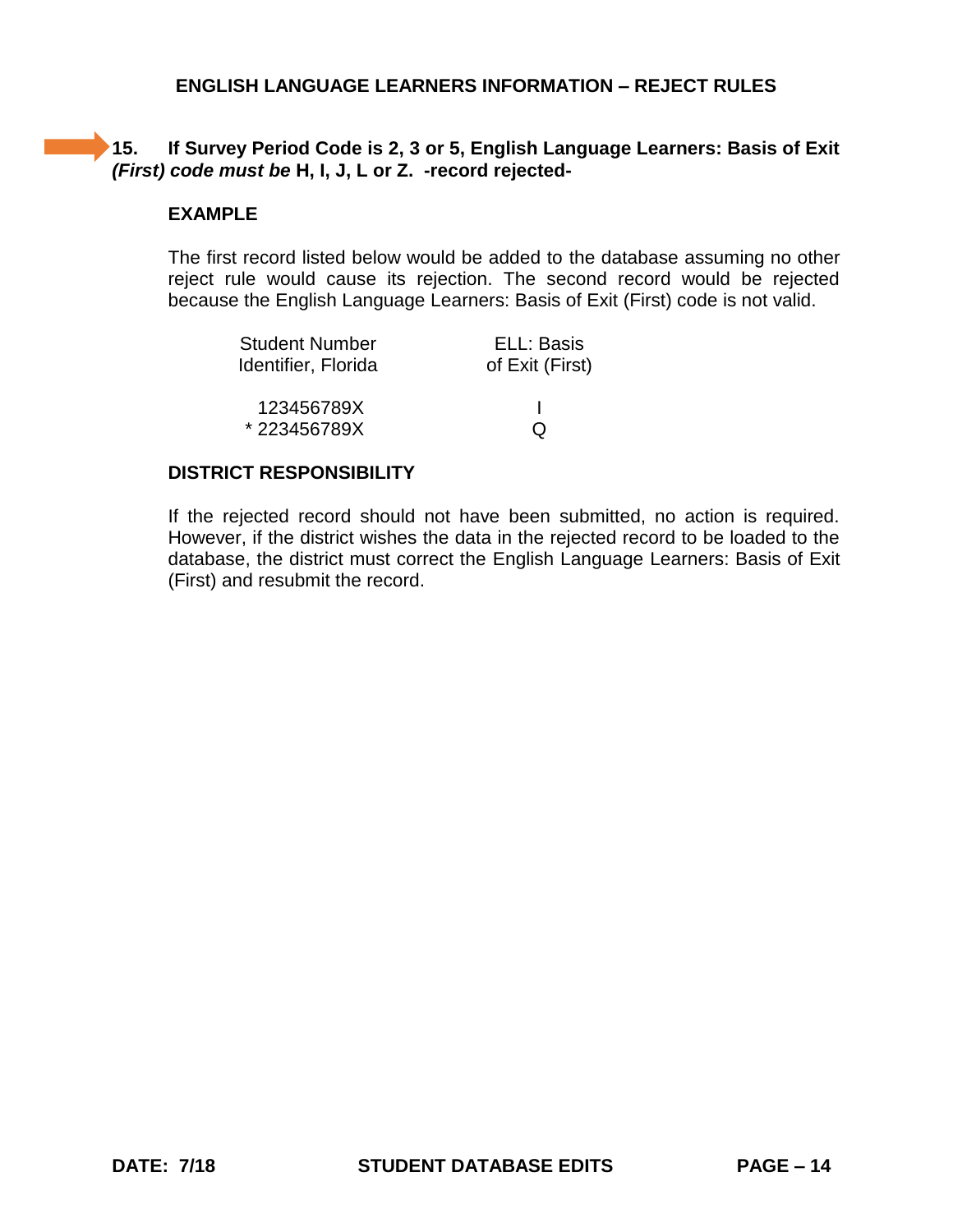## **16. Fund Source code must be E or Z. -record rejected-**

## **EXAMPLE**

The first record listed below would be added to the database assuming no other reject rule would cause its rejection. The second record would be rejected because the Fund Source code is not valid.

| <b>Student Number</b> | Fund   |
|-----------------------|--------|
| Identifier, Florida   | Source |
|                       |        |
| 123456789X            | E      |
| *223456789X           | R      |

#### **DISTRICT RESPONSIBILITY**

If the rejected record should not have been submitted, no action is required. However, if the district wishes the data in the rejected record to be loaded to the database, the district must correct the Fund Source and resubmit the record.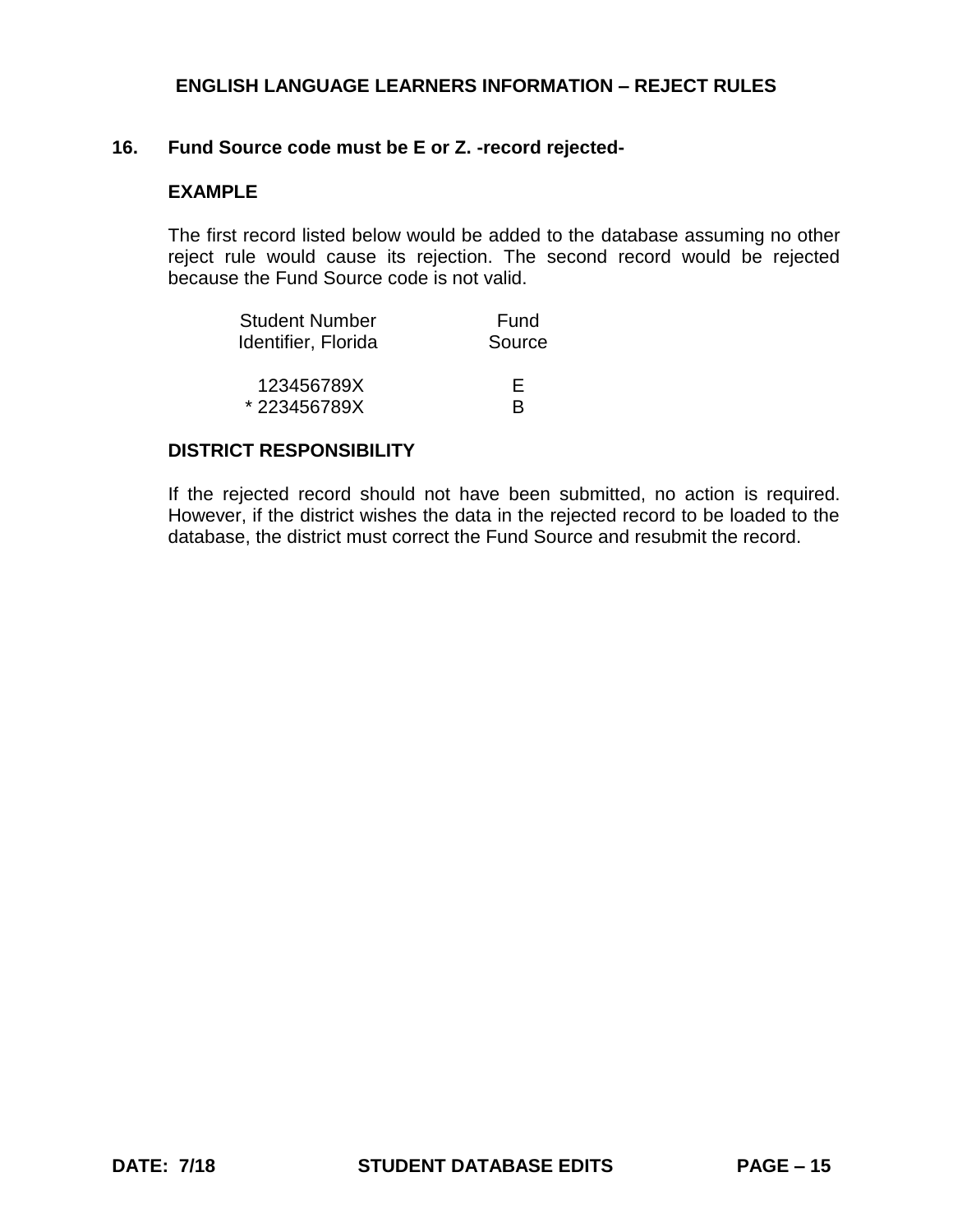**18. The English Language Learners: Student Plan Date must be a valid date and be greater than or equal to the English Language Learners: Entry Date. -record rejected-**

#### **EXAMPLE**

The first record listed below would be loaded to the database assuming no other reject rule would cause its rejection. The second record would be rejected because the English Language Learners: Student Plan Date is prior to the English Language Learners: Entry Date.

|                       | ELL:     | FLL:             |
|-----------------------|----------|------------------|
| <b>Student Number</b> | Entry    | <b>Student</b>   |
| Identifier, Florida   | Date     | <b>Plan Date</b> |
| 123456789X            | 03251997 | 03291997         |
| *223456789X           | 03291997 | 03251997         |

### **DISTRICT RESPONSIBILITY**

If the rejected record should not have been submitted, no action is required. However, if the district wishes the data in the rejected record to be loaded to the database, the district must correct the English Language Learners: Student Plan Date and resubmit the record.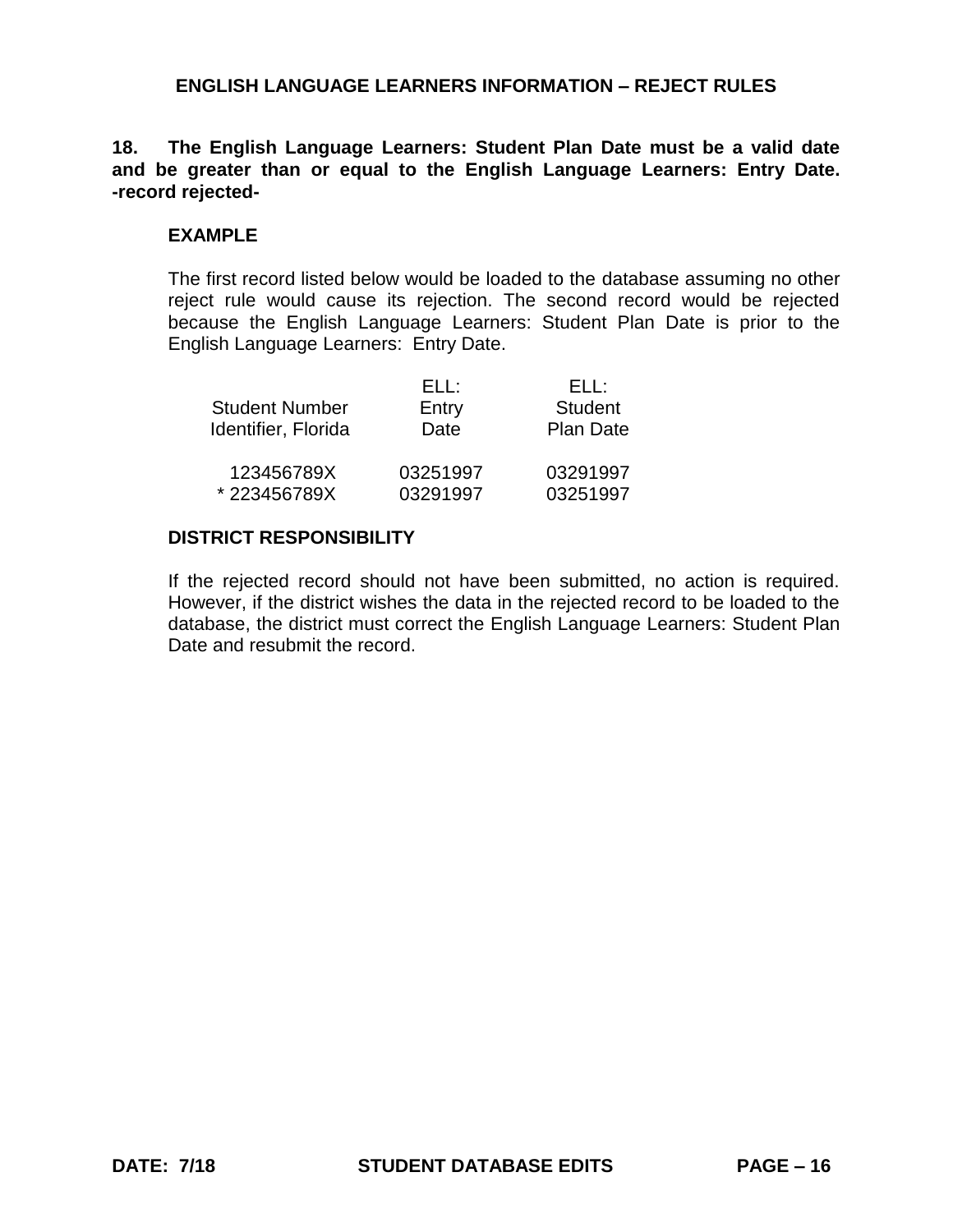## **19. English Language Learners: Program Participation code must be E, H, L, N or Z. -record rejected-**

#### **EXAMPLE**

The first record listed below would be added to the database assuming no other reject rule would cause its rejection. The second record would be rejected because the English Language Learners: Program Participation code is not valid.

| <b>Student Number</b> | ELL: Program  |
|-----------------------|---------------|
| Identifier, Florida   | Participation |
| 123456789X            | н             |
| *223456789X           | G             |

### **DISTRICT RESPONSIBILITY**

If the rejected record should not have been submitted, no action is required. However, if the district wishes the data in the rejected record to be loaded to the database, the district must correct the English Language Learners: Program Participation code and resubmit the record.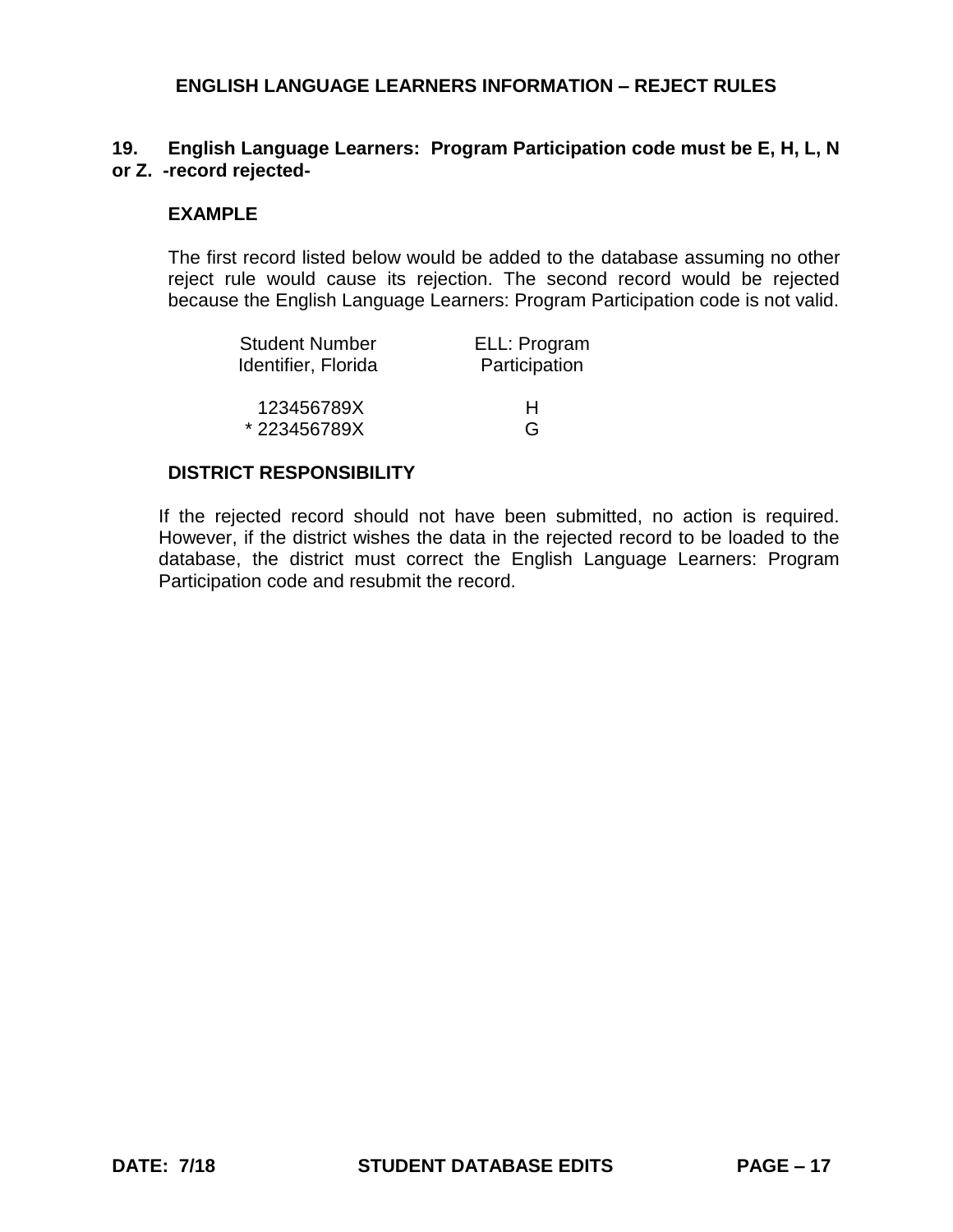**1A. If Survey Period Code is 2, English Language Learners: Tier Placement code must be A, B, C, D or Z. If Survey Period Code is 3 or 5, then English Language Learners: Tier Placement code must be Z. -record rejected-**

#### **EXAMPLE**

The first record listed below would be added to the database assuming no other reject rule would cause its rejection. The second record would be rejected because the English Language Learners: Tier Placement code is not valid.

| <b>Student Number</b> | ELL: Tier |
|-----------------------|-----------|
| Identifier, Florida   | Placement |
|                       |           |
| 123456789X            | A         |
| *223456789X           | F         |

#### **DISTRICT RESPONSIBILITY**

If the rejected record should not have been submitted, no action is required. However, if the district wishes the data in the rejected record to be loaded to the database, the district must correct the English Language Learners: Tier Placement code and resubmit the record.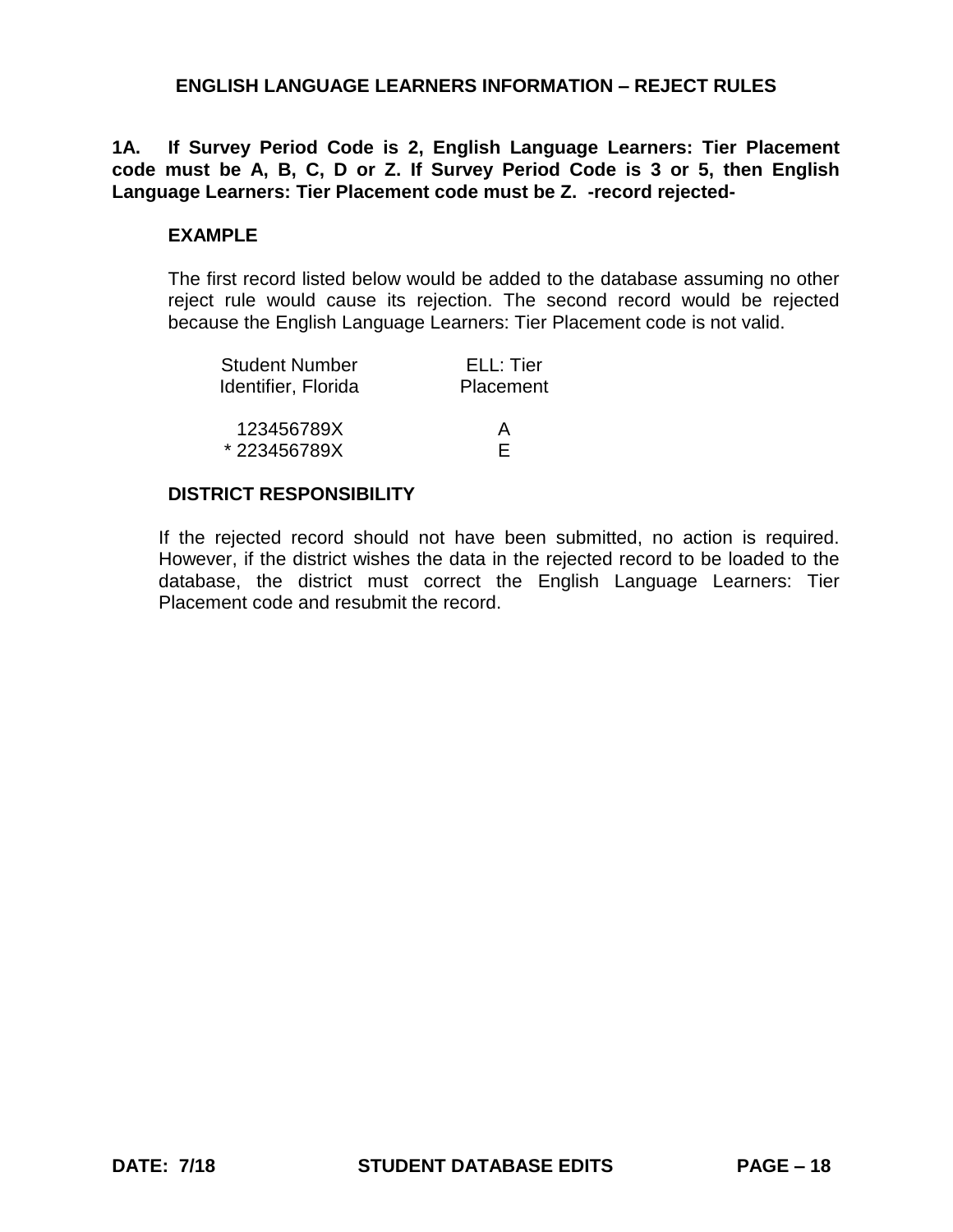**20. If there is a valid English Language Learners: Reclassification Date, then the English Language Learners: Reclassification Date must be greater than or equal to a valid English Language Learners: Exit Date. -record rejected-**

#### **EXAMPLE**

The first record listed below would be loaded to the database assuming no other reject rule would cause its rejection. The second record would be rejected because the English Language Learners: Reclassification Date is prior to the English Language Learners: Exit Date.

| <b>Student Number</b><br>Identifier, Florida | FH :<br>Fxit<br>Date | FLI :<br>Reclassification<br>Date |
|----------------------------------------------|----------------------|-----------------------------------|
| 123456789X                                   | 03251997             | 03291997                          |
| *223456789X                                  | 03291997             | 03251997                          |

#### **DISTRICT RESPONSIBILITY**

If the rejected record should not have been submitted, no action is required. However, if the district wishes the data in the rejected record to be loaded to the database, the district must correct the English Language Learners: Reclassification Date and resubmit the record.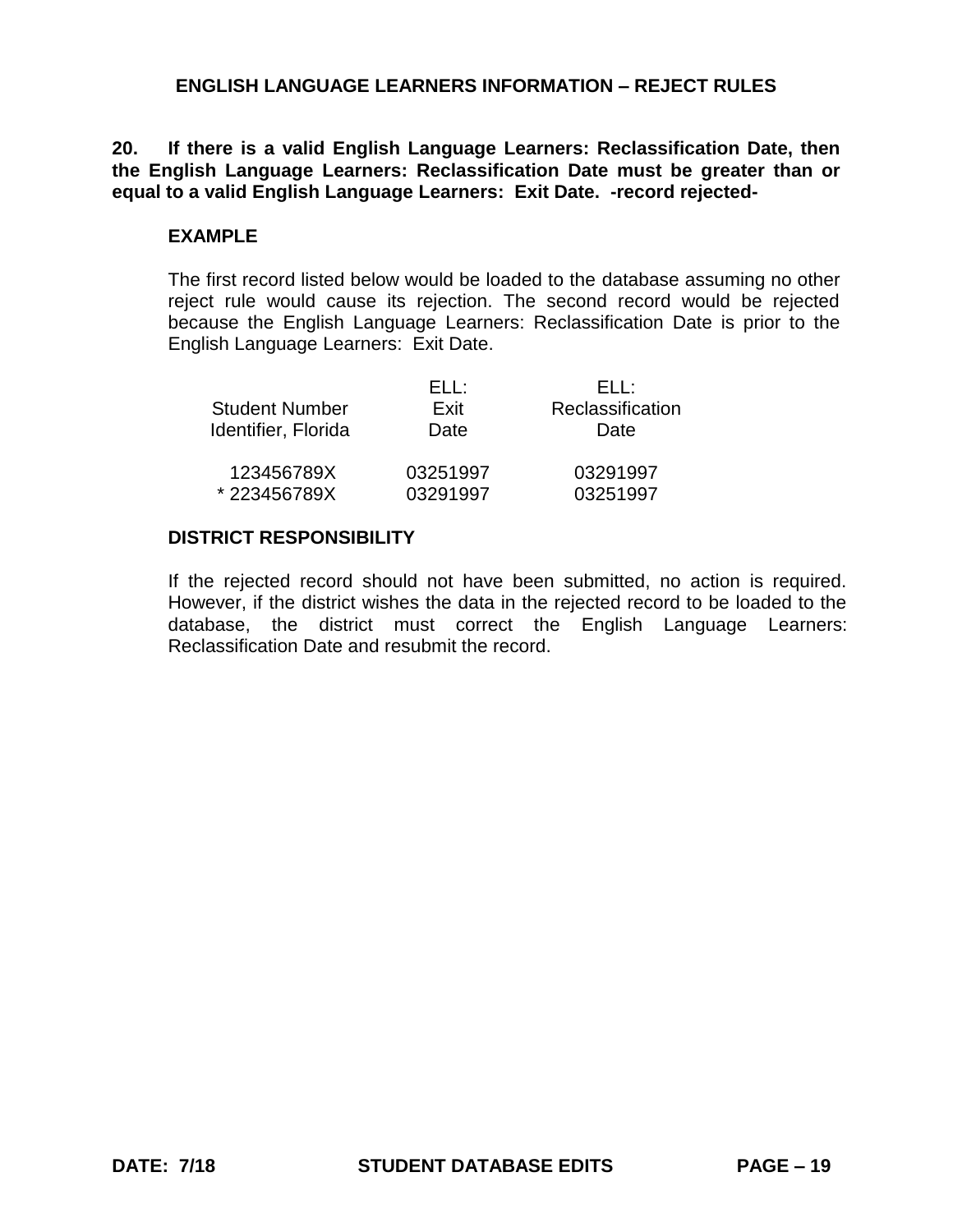**21. Each English Language Learners Student Information record must be unique based on the keys of District Number, Current Instruction/Service; Student Number Identifier, Florida; Survey Period Code; and School Year. -first record accepted, all other duplicate records rejected-**

### **EXAMPLE**

The first, third and fourth records listed below would be loaded to the database assuming no other reject rule would cause their rejection. The second and fifth records would be rejected since they are duplicates (same Student Number Identifier, Florida) of the first and fourth records, respectively.

| District Number,<br><b>Current Instruction/Service</b> | <b>Student Number</b><br>Identifier, Florida | Survey<br>Period Code | School<br>Year |
|--------------------------------------------------------|----------------------------------------------|-----------------------|----------------|
| 01                                                     | 012345678X                                   | 2                     | ****           |
| * በ1                                                   | 012345678X                                   |                       | ****           |
| 01                                                     | 012345676X                                   | 2                     | ****           |
| 01                                                     | 012345679X                                   |                       | ****           |
| * በ1                                                   | 012345679X                                   |                       | ****           |
|                                                        |                                              |                       |                |

\*\*\*\* = Valid fiscal year for data submission.

## **DISTRICT RESPONSIBILITY**

If the records loaded to the database are correct, no action is necessary. However, if the district wishes the rejected records to be loaded to the database, the district must delete any invalid records, correct any rejected records if necessary, and resubmit the corrected records.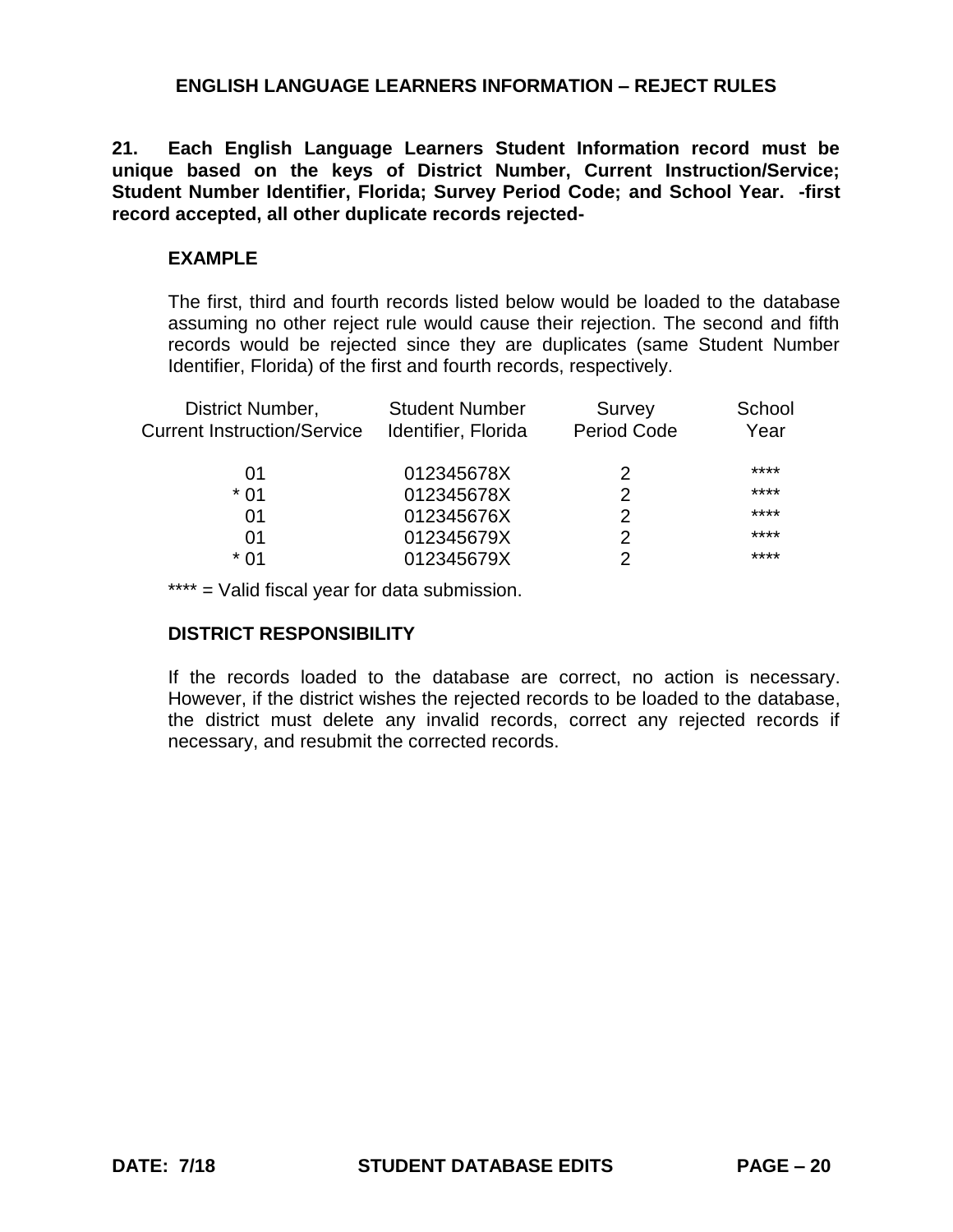**22. If English Language Learners: Entry Date is September 1, 2005 or greater Test Name Listening must be a valid test on the Test Name Table in Appendix I with an indicator code of L (Listening) or Test Name Listening may be ZZZ. If English Language Learners: Entry Date is prior to September 1, 2005 Test Name Listening must be a valid test on the Test Name Table in Appendix I, other than X\_\_, or Test Name Listening may be ZZZ. If District Number, Current Enrollment**  is 68, then Test Name Listening may be X . -record rejected-

### **EXAMPLE**

The first record listed below would be loaded to the database assuming no other reject rule would cause its rejection. The second record would be rejected because the Test Name is invalid. The third record would be rejected because the ELL Entry Date is after September 1, 2005 and the Test Name is valid only before that date.

| <b>Student Number</b> | Test     | Test | <b>ELL Entry</b> |
|-----------------------|----------|------|------------------|
| Identifier, Florida   | Date     | Name | Date             |
| 123456789X            | 01172009 | I AB | 01172004         |
| *223456789X           | 09012005 | SSL  | 09012005         |
| *345678901X           | 10012005 | WIA  | 10012005         |

## **DISTRICT RESPONSIBILITY**

If the rejected record should not have been submitted, no action is required. However, if the district wishes the data in the rejected record to be loaded to the database, the district must correct the Test Name and resubmit the record.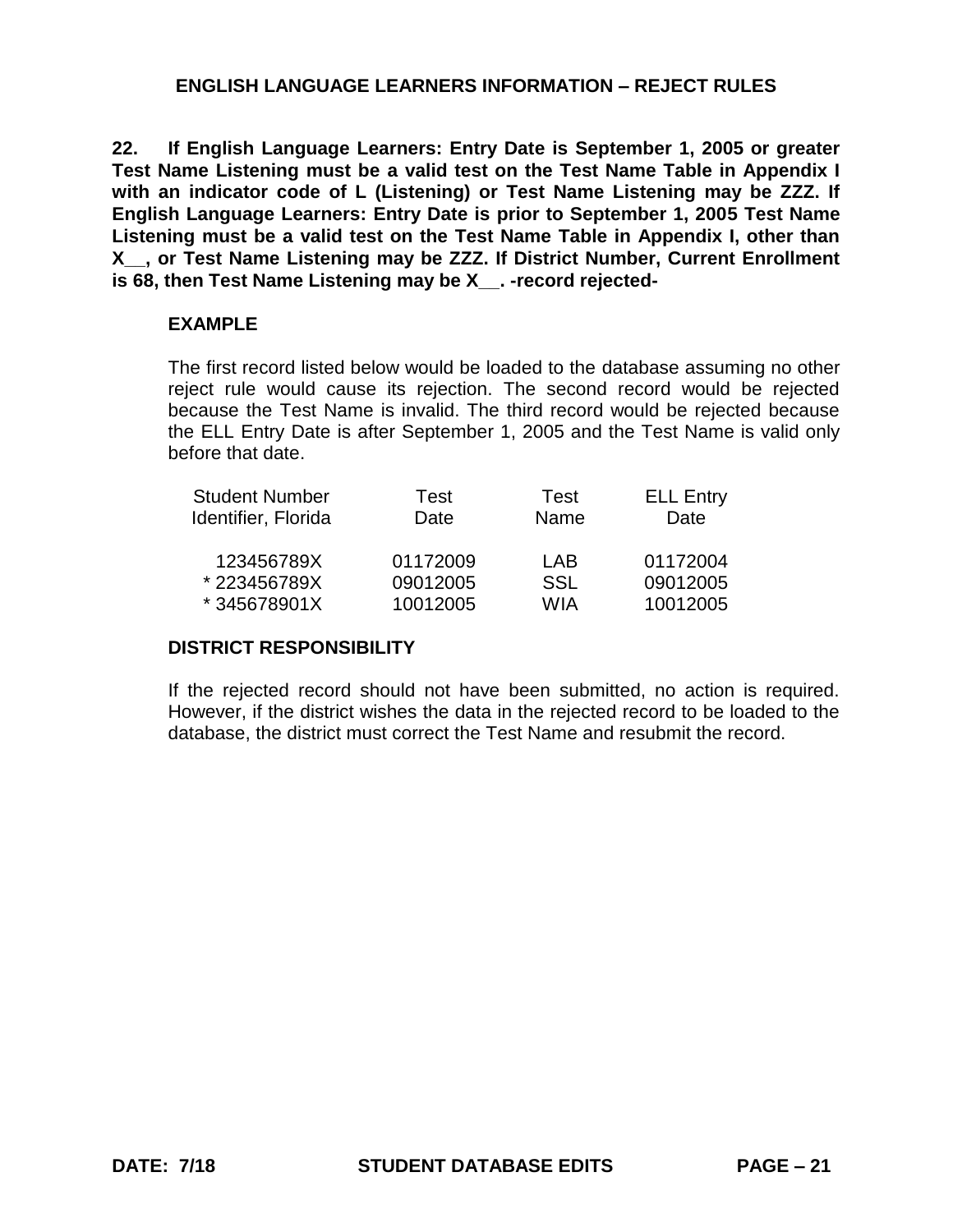# **23. The Test Subject Content Listening must be a valid code specified in Appendix L of the DOE Information Database Requirements Volume I-Automated Student Information System manual or it may be ZZ. -record rejected-**

### **EXAMPLE**

The first record listed below would be loaded to the database assuming no other reject rule would cause its rejection. The second record would be rejected because the Test Subject Content code is invalid. The third record would be rejected because the Test Subject Content code is blank.

| <b>Student Number</b> | Test       | <b>Test Subject</b> |
|-----------------------|------------|---------------------|
| Identifier, Florida   | Name       | Content             |
| 123456789X            | LAS        | 19                  |
| *223456789X           | <b>LAS</b> | 03                  |
| *323456789X           | I AS       |                     |

## **DISTRICT RESPONSIBILITY**

If the rejected records should not have been submitted, no action is required. However, if the district wishes the data in the rejected records to be loaded to the database, the district must correct the Test Subject Content code and resubmit the records.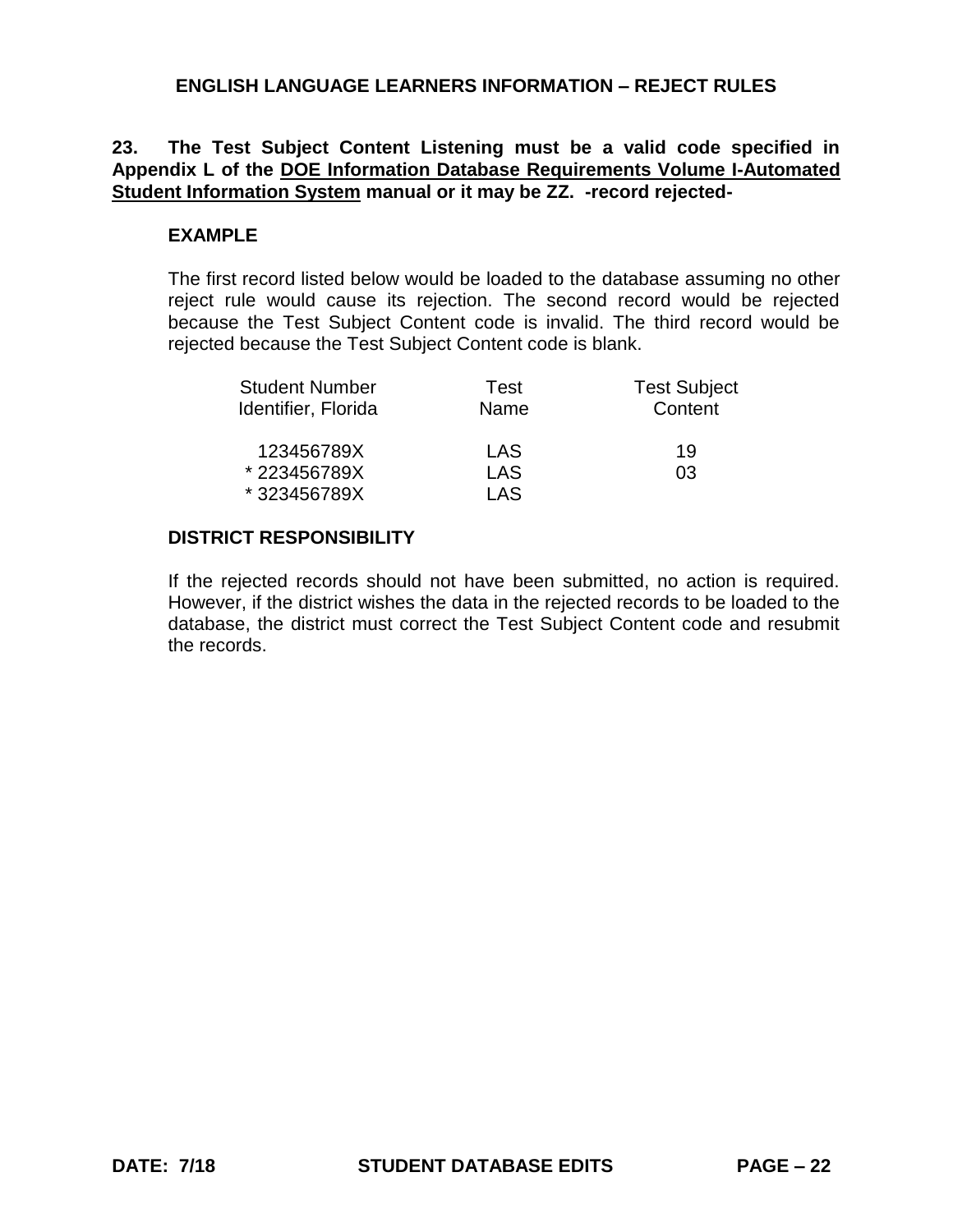**24. The Transaction Code must be A, C or D. For the original transmission, only A is valid. For subsequent batch/update submissions, if A is specified then the record must not already exist on the database; if C or D is specified then the record must exist on the database. -record rejected-**

### **EXAMPLE**

For all original transmissions, the Transaction Code must be "A". An original transaction is the first submission of a record during a survey period. After original transmission of records, changes to the record for elements other than the key elements must be done with a "C" as the Transaction Code. To delete a record, the Transaction Code must be a "D". To change key elements in a batch transaction, the record must FIRST be deleted with a "D" and then added with an "A". Records with an incorrect Transaction Code would be rejected.

### **DISTRICT RESPONSIBILITY**

If the rejected records should not have been submitted no action is required. However, if the district wishes the data in the rejected records to be loaded to the database, the district must correct the Transaction Code and resubmit the records.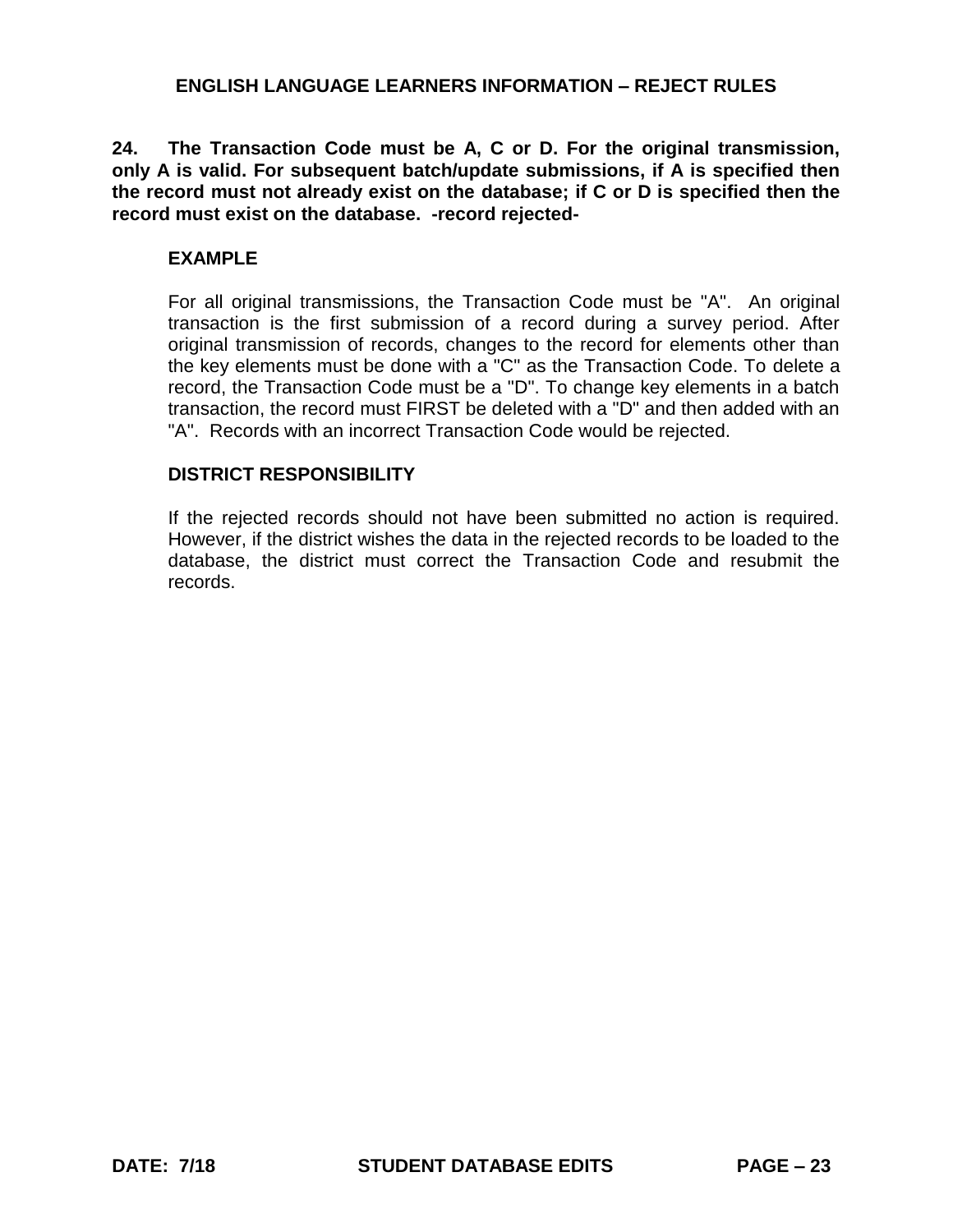**25. The School Number, Current Enrollment must exist on the Master School Identification File as a valid active school in the district of enrollment, unless School Number, Current Enrollment is equal to N998 or N999. -record rejected-**

#### **EXAMPLE**

The fourth and fifth records listed below would be loaded to the database assuming no other reject rule would cause their rejection. Records one, two and three would be rejected because the School Number, Current Enrollment does not exist on the Master School Identification File as a valid active school number for the District Number, Current Enrollment, or is not equal to N998 or N999.

| District Number,          | School Number,            |
|---------------------------|---------------------------|
| <b>Current Enrollment</b> | <b>Current Enrollment</b> |
| * 09                      | 8131                      |
| $*13$                     | 0021                      |
| $*15$                     | C999                      |
| 57                        | 0051                      |
| 63                        | N999                      |
|                           |                           |

#### **DISTRICT RESPONSIBILITY**

If the rejected records should not have been submitted, no action is required. However, if the district wishes the data in the rejected records to be loaded to the database, the district must correct the School Number, Current Enrollment and resubmit the records.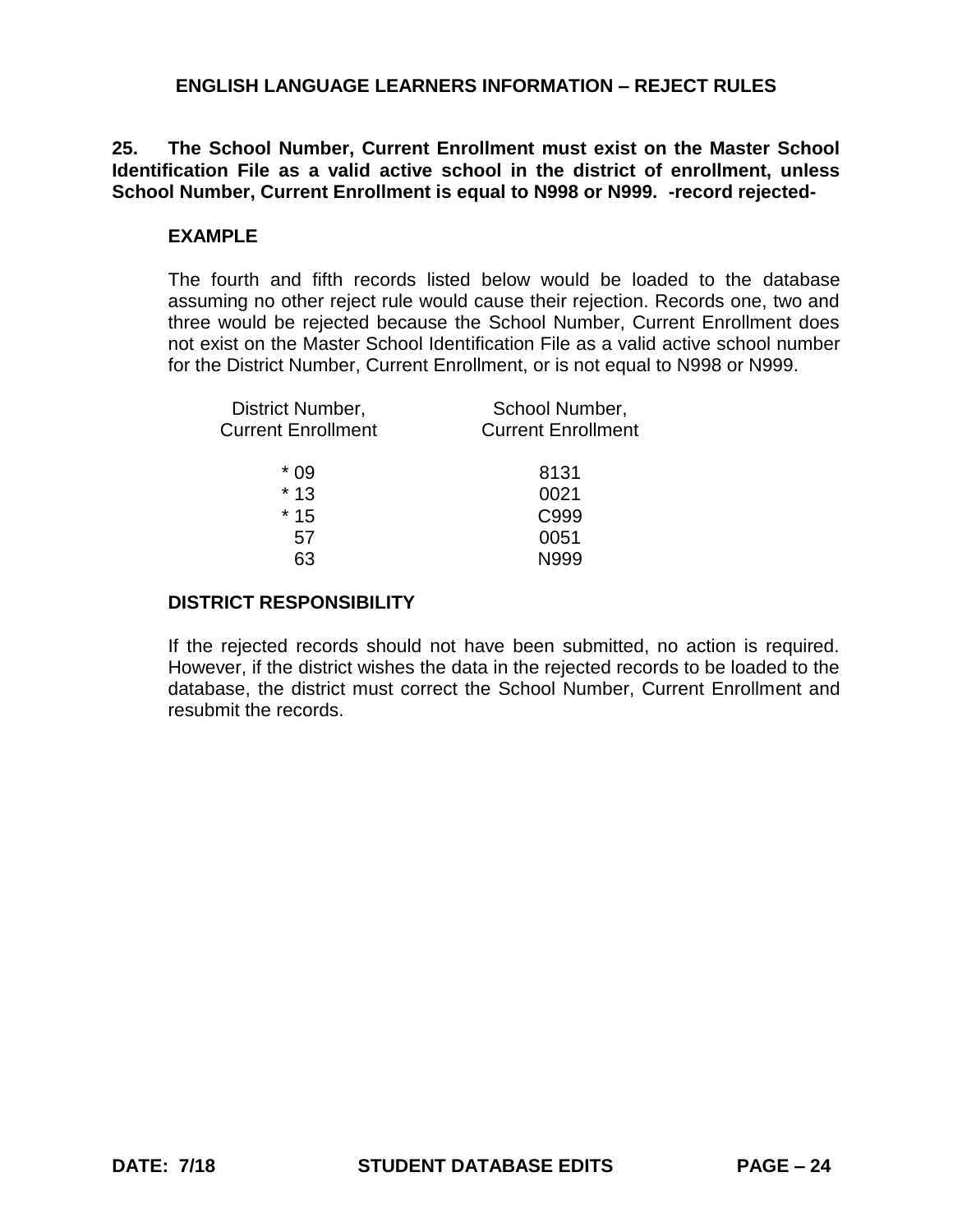### **26. If the Test Date Listening is a valid date, then the Test Name Listening must be a valid code other than ZZZ. -record rejected-**

#### **EXAMPLE**

The first record listed below would be loaded to the database assuming no other reject rule would cause its rejection. The second record would be rejected because the Test Name is blank.

| <b>Student Number</b> | Test     | Test |
|-----------------------|----------|------|
| Identifier, Florida   | Date     | Name |
|                       |          |      |
| 123456789X            | 01192009 | I AB |
| *323456789X           | 01192008 |      |

#### **DISTRICT RESPONSIBILITY**

If the rejected record should not have been submitted, no action is required. However, if the district wishes the data in the rejected record to be loaded to the database, the district must correct the Test Name and resubmit the record.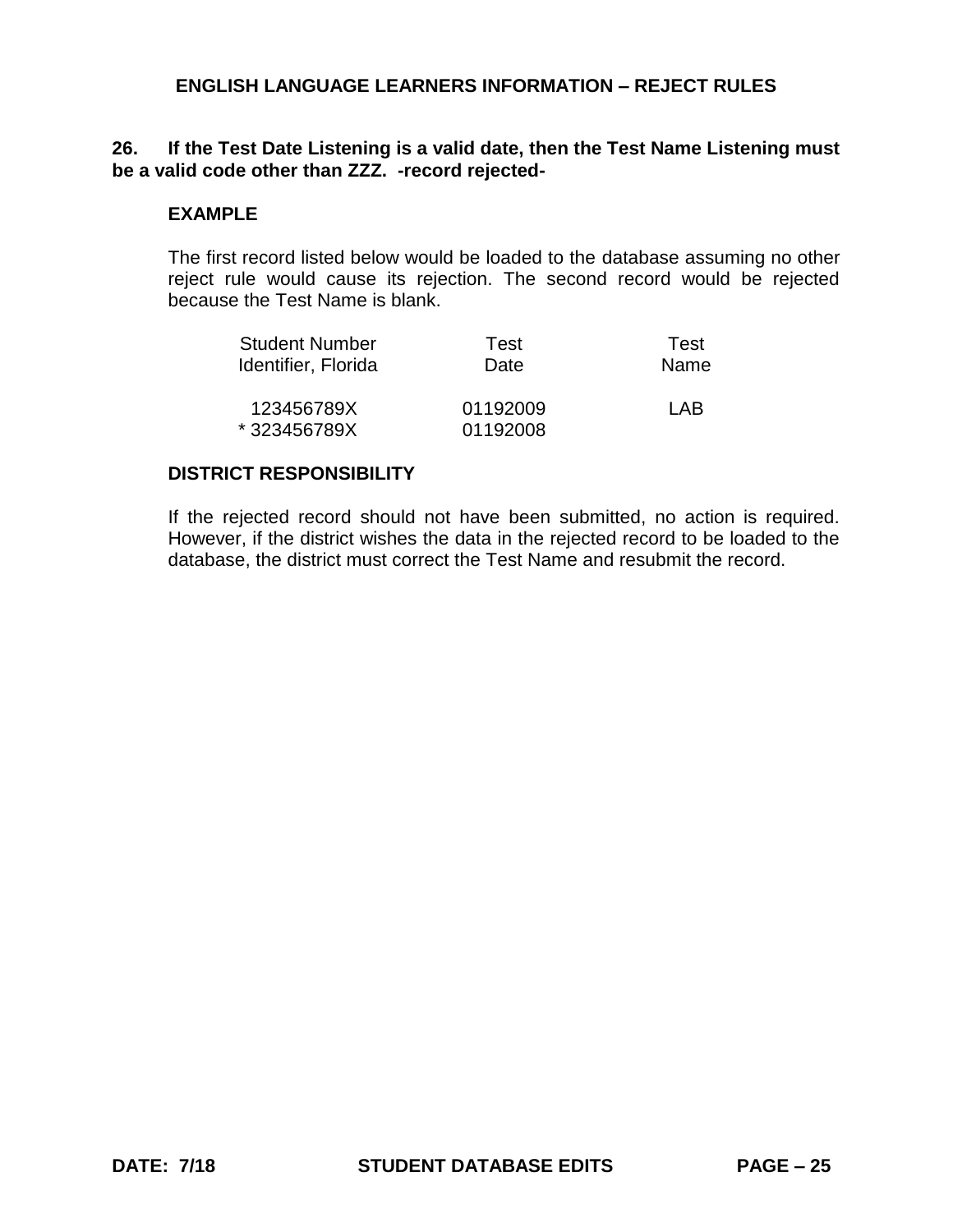# **27. Test Score Type Listening must be RS, SS, NP, AL or ZZ. -record rejected-**

# **EXAMPLE**

The first record listed below would be loaded to the database assuming no other reject rule would cause its rejection. The second record would be rejected because the Test Score Type is invalid.

| <b>Student Number</b> |          |      | Test        |
|-----------------------|----------|------|-------------|
| Identifier,           | Test     | Test | Score       |
| Florida               | Date     | Name | <b>Type</b> |
| 123456789X            | 01191998 | LAS  | <b>RS</b>   |
| *301741234X           | 01191998 | LAS  | ST          |

#### **DISTRICT RESPONSIBILITY**

If the rejected record should not have been submitted, no action is required. However, if the district wishes the data in the rejected record to be loaded to the database, the district must correct the Test Score Type and resubmit the record.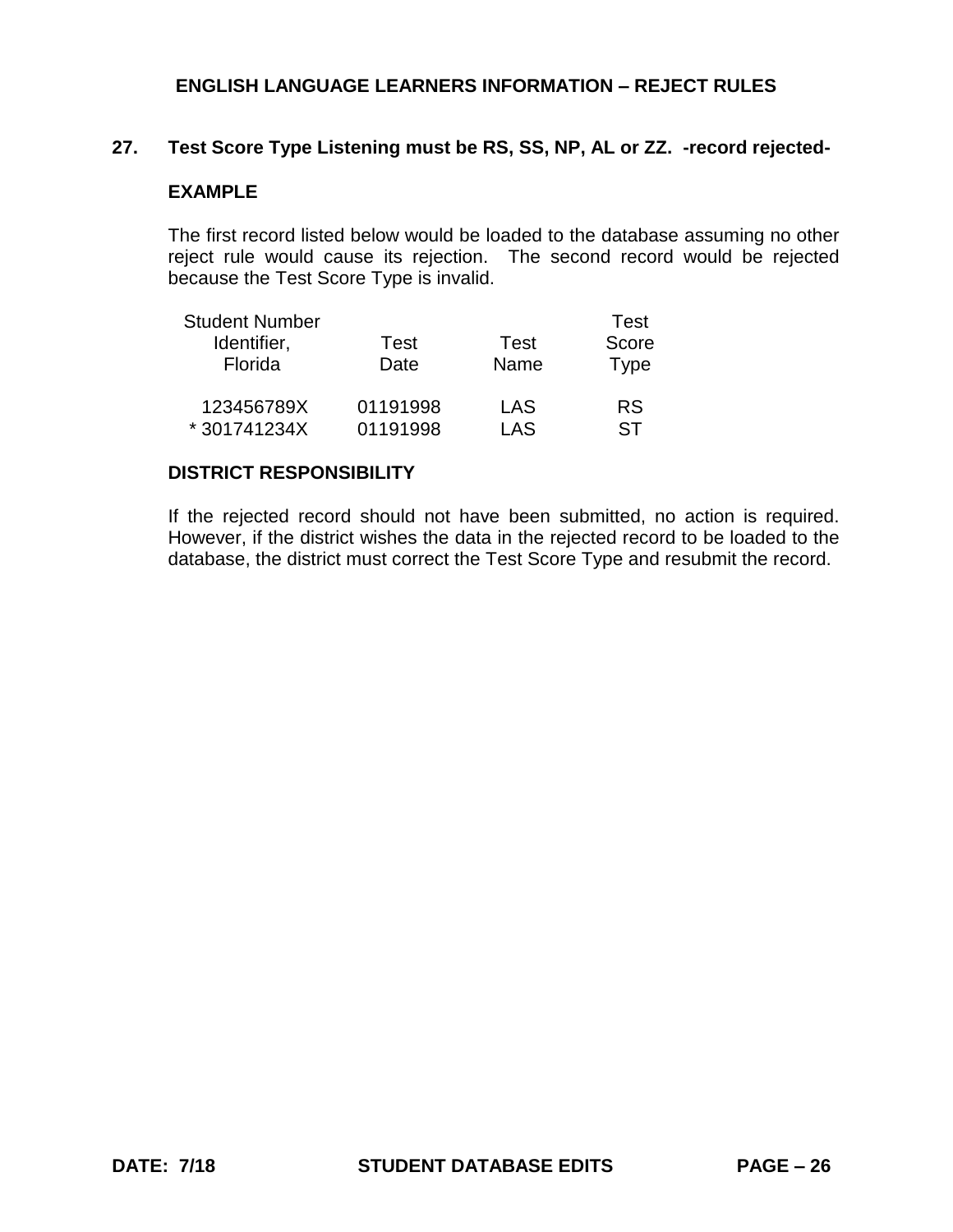### **28. Test Score Listening must be numeric and right justified with leading zeros. -record rejected-**

#### **EXAMPLE**

The first record listed below would be loaded to the database assuming no other reject rule would cause its rejection. The second record would be rejected because Test Score contains alphabetic characters. The third record would be rejected because Test Score does not have leading zeros.

| <b>Student Number</b> |          |             | Test        |       |
|-----------------------|----------|-------------|-------------|-------|
| Identifier,           | Test     | <b>Test</b> | Score       | Test  |
| Florida               | Date     | Name        | <b>Type</b> | Score |
| 123456789X            | 01191998 | LAS         | <b>RS</b>   | 0071  |
| * 301741234X          | 01191998 | LAS         | SS          | AA71  |
| *242424321X           | 01191998 | LAS         | <b>RS</b>   | 71    |

### **DISTRICT RESPONSIBILITY**

If the rejected records should not have been submitted, no action is required. However, if the district wishes the data in the rejected records to be loaded to the database, the district must correct the Test Score and resubmit the records.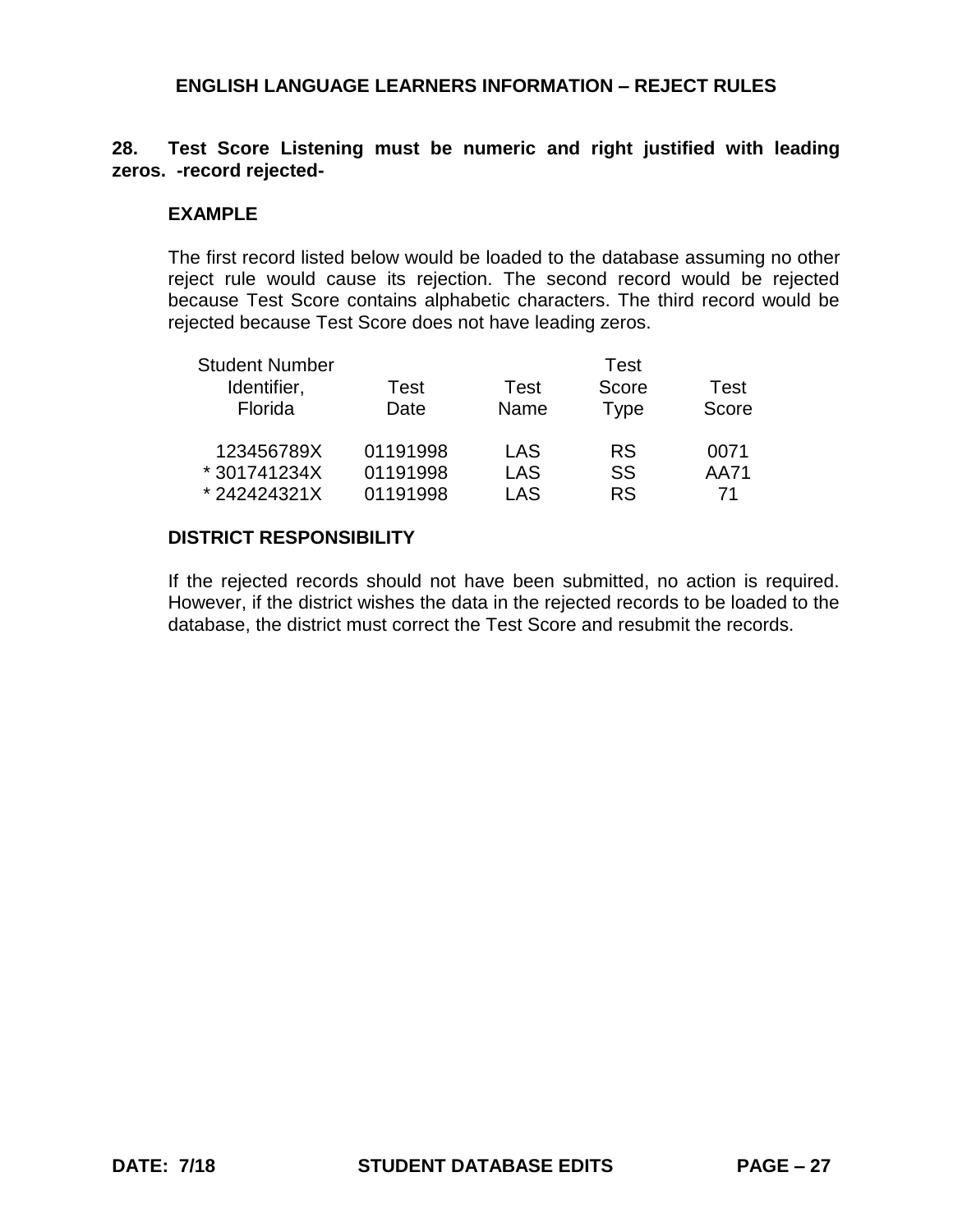**29. If Test Date Listening is equal to zero, then Test Name Listening must be ZZZ, the Test Score Type Listening must be ZZ, the Test Subject Content Listening must be ZZ, and the Test Score Listening must be zero. -record rejected-**

## **EXAMPLE**

The first record listed below would be loaded to the database assuming no other reject rule would cause its rejection. The second record would be rejected because Test Name is not ZZZ and Test Score Type is not ZZ. The third record would be rejected because Test Subject Content is not ZZ and Test Score is not zero.

| <b>Student Number</b> |          |            | Test      | Test    |       |
|-----------------------|----------|------------|-----------|---------|-------|
| Identifier,           | Test     | Test       | Score     | Subject | Test  |
| Florida               | Date     | Name       | Type      | Content | Score |
| 123456789X            | 00000000 | 777        | 77        | 77      | 0000  |
| *301741234X           | 00000000 | <b>LAS</b> | <b>SS</b> | 77      | 0000  |
| *242424321X           | 00000000 | 777        | 77        | 01      | 0071  |

#### **DISTRICT RESPONSIBILITY**

If the rejected records should not have been submitted, no action is required. However, if the district wishes the data in the rejected records to be loaded to the database, the district must correct the appropriate fields and resubmit the records.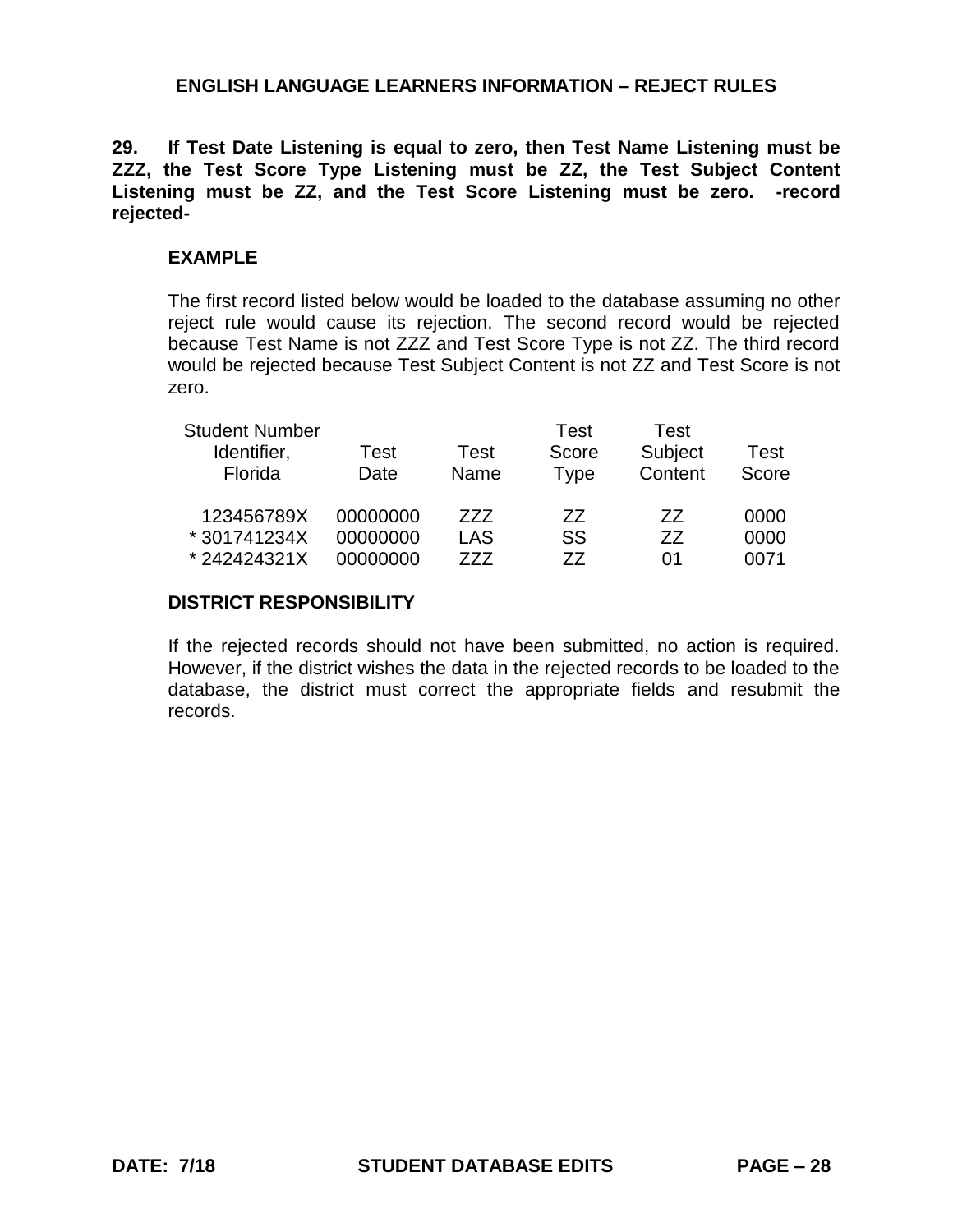## **DELETED FOR 1819**

**2A. If Survey Period Code is 2, 3 or 5 and if English Language Learners: Basis of Exit (First) is code A, then English Language Learners: Exit Date must be prior to July 1, 2009. -record rejected-**

#### **EXAMPLE**

The first record listed below would be added to the database assuming no other reject rule would cause its rejection. The second record would be rejected because the English Language Learners: Exit Date is after July 1, 2009.

| <del>Student Number</del>                   | $E \cup \cdot$ Rocic<br><del>LLL. Daoio</del> |                     |
|---------------------------------------------|-----------------------------------------------|---------------------|
| <del>Identifier, Florida</del>              | of Exit (First)                               | <b>Exit Date</b>    |
|                                             |                                               |                     |
| $123456780Y$<br><del>IZJ4JUI UJA</del>      |                                               | 05252009            |
| $*$ 223156780 $Y$<br><del>22040010071</del> |                                               | <del>09252009</del> |

#### **DISTRICT RESPONSIBILITY**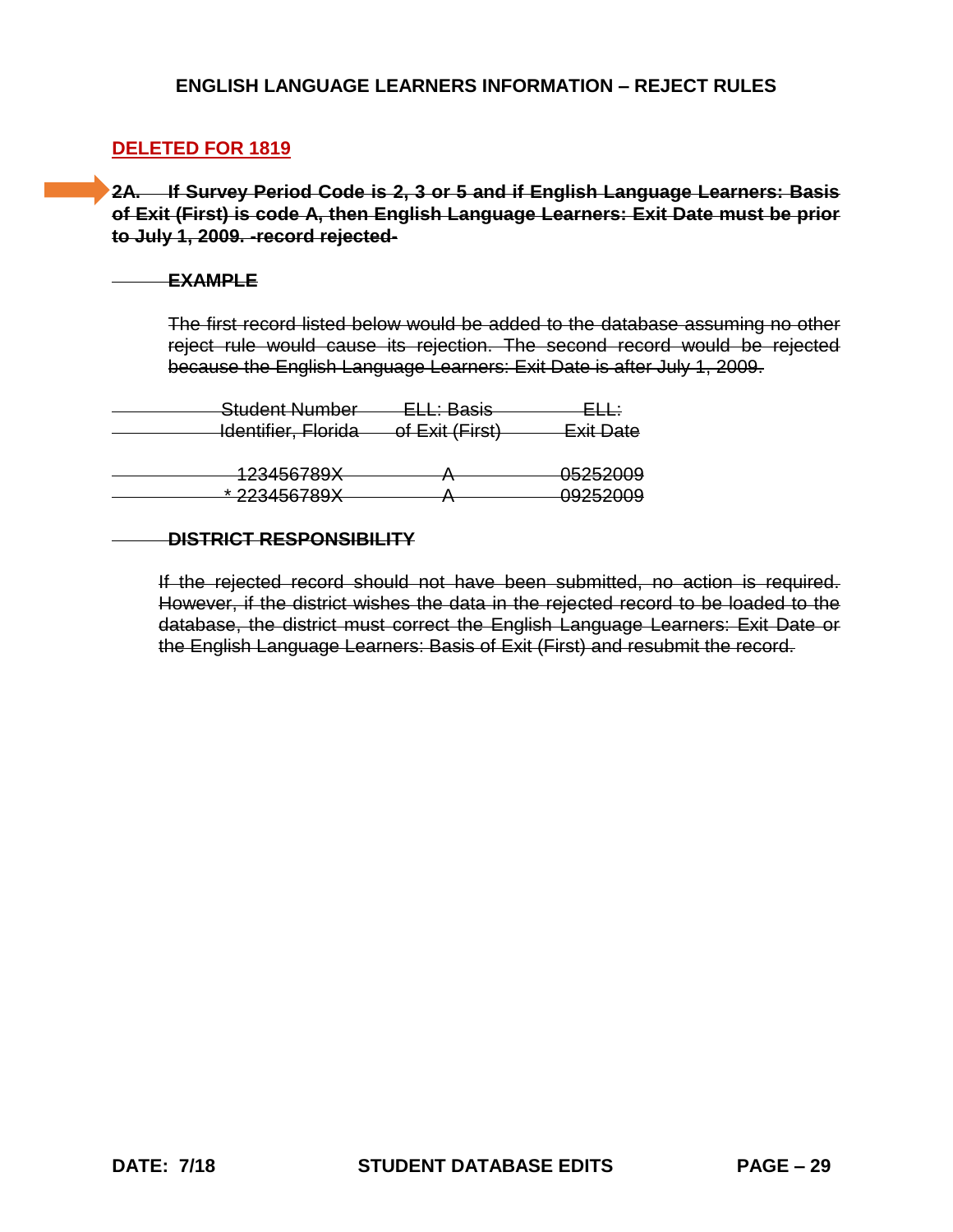# **DELETED FOR 1819**

**2B. If Survey Period Code is 2, 3 or 5 and if either English Language Learners: Basis of Exit (First) or English Language Learners: Basis of Exit (Second) is code F, G or R, then English Language Learners: Exit Date must be prior to July 1, 2008.**

**If Survey Period Code is 2, 3 or 5 and if either English Language Learners: Basis of Exit (First) or English Language Learners: Basis of Exit (Second) is code A, then English Language Learners: Exit Date must be prior to July 1, 2009.**

**If Survey Period Code is 2, 3 or 5 and if either English Language Learners: Basis of Exit (First) or English Language Learners: Basis of Exit (Second) is code B, C, D, or E, then English Language Learners: Exit Date must be prior to April 7, 2012. -record rejected-**

#### **EXAMPLE**

The first record listed below would be added to the database assuming no other reject rule would cause its rejection. The second record would be rejected because the English Language Learners: Exit Date is after July 1, 2008.

| Student Number                           | <del>ELL: Basis</del> |           |
|------------------------------------------|-----------------------|-----------|
| Identifier, Florida                      | of Exit (First)       | Exit Date |
|                                          |                       |           |
|                                          |                       |           |
| 123456789X                               |                       | 05252008  |
| $*$ 222156780Y<br><del>22010010071</del> |                       | 09252009  |
|                                          |                       |           |

#### **DISTRICT RESPONSIBILITY**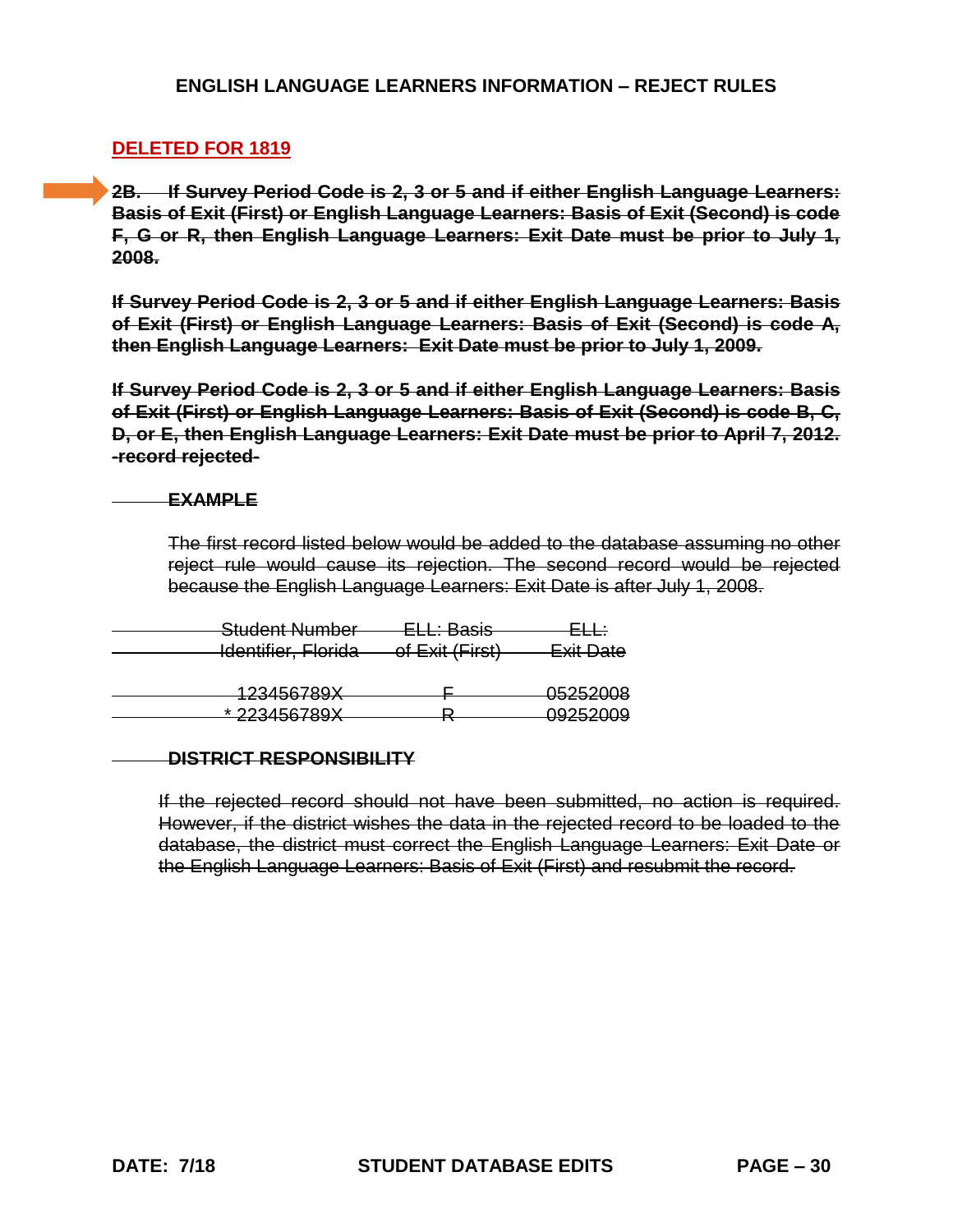# **2C. If Survey Period Code is 2, 3 or 5 and if English Language Learners: Basis of Exit (First) is not Z, then English Language Learners: Exit Date must be greater than 0. -record rejected-**

## **EXAMPLE**

The first record listed below would be added to the database assuming no other reject rule would cause its rejection. The second record would be rejected because the English Language Learners: Exit Date is not greater than zero.

| <b>Student Number</b> | ELL: Basis      | FLL:             |
|-----------------------|-----------------|------------------|
| Identifier, Florida   | of Exit (First) | <b>Exit Date</b> |
| 123456789X            | F               | 05252008         |
| *223456789X           | R               | 00000000         |

### **DISTRICT RESPONSIBILITY**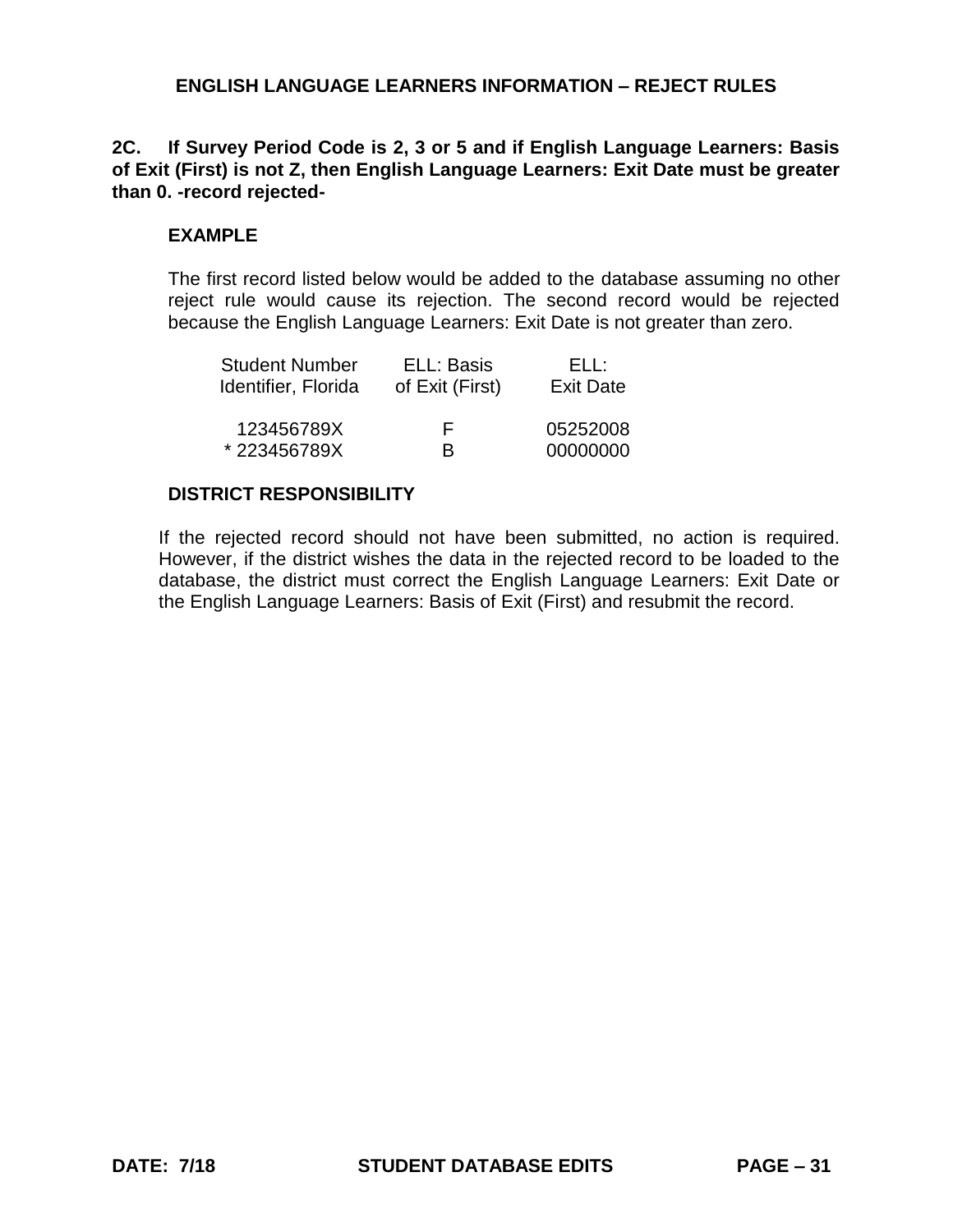**2H. If English Language Learners: Basis of Entry is code A and If English Language Learners: Exit Date is 00000000 then the Test Name: Listening and Test Name: Speaking must be other than ZZZ. –record rejected-**

#### **EXAMPLE**

The first record listed below would be loaded to the database assuming no other reject rule would cause its rejection. The second record would be rejected because Test Name: Listening must be other than ZZZ.

| <b>Student</b><br><b>Number</b><br>Identifier,<br>Florida | FLL:<br>Basis of<br>Entry | ELL:<br>Exit<br>Date | Test<br>Name:<br>Listening | Test<br>Name:<br>Speaking | Test<br>Name:<br>Reading | Test<br>Name:<br>Writing |
|-----------------------------------------------------------|---------------------------|----------------------|----------------------------|---------------------------|--------------------------|--------------------------|
| 123456789X                                                | А                         | 00000000             | LAB                        | LAB                       | 777                      | ZZZ                      |
| * 323456789X                                              | А                         | 00000000             | 777                        | LAB                       | 777                      | 777                      |

#### **DISTRICT RESPONSIBILITY**

If the rejected record should not have been submitted, no action is required. However, if the district wishes the data in the rejected record to be loaded to the database, the district must correct the Test Name information or the ELL, Basis of Entry and resubmit the record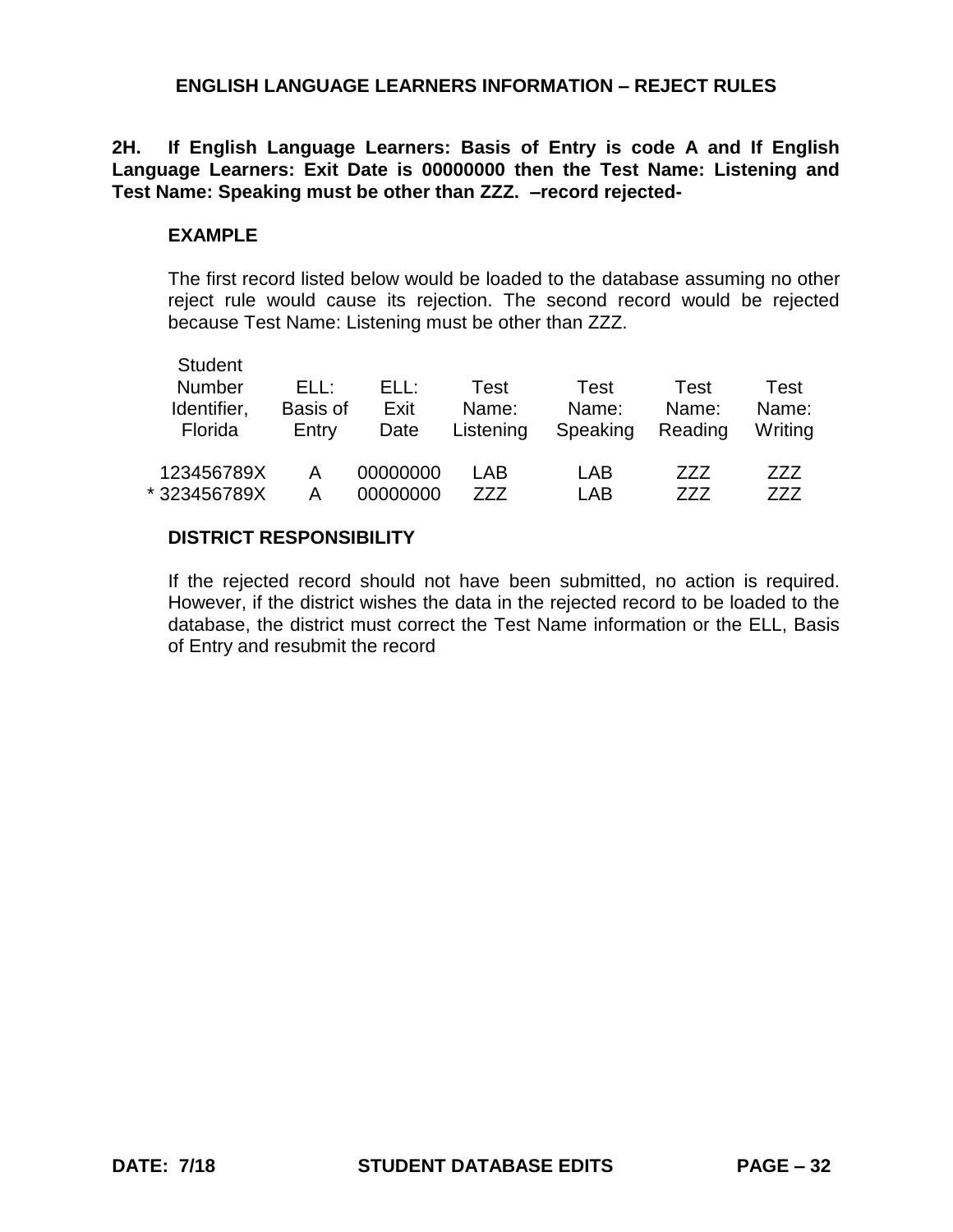**2I. If English Language Learners: Basis of Entry is code R and If English Language Learners: Exit Date is 00000000 then the Test Name: Reading and Test Name: Writing must be other than ZZZ. –record rejected-**

#### **EXAMPLE**

The first record listed below would be loaded to the database assuming no other reject rule would cause its rejection. The second record would be rejected because Test Name: Reading must be other than ZZZ.

| <b>Student</b><br><b>Number</b><br>Identifier,<br>Florida | FLL:<br>Basis of<br>Entry | ELL:<br>Exit<br>Date | Test<br>Name:<br>Reading | Test<br>Name:<br>Writing | Test<br>Name:<br>Listening | Test<br>Name:<br>Speaking |
|-----------------------------------------------------------|---------------------------|----------------------|--------------------------|--------------------------|----------------------------|---------------------------|
| 123456789X                                                | R                         | 00000000             | I AB                     | LAB                      | 777                        | 777                       |
| * 323456789X                                              | R                         | 00000000             | 777                      | LAB                      | 777                        | 777                       |

#### **DISTRICT RESPONSIBILITY**

If the rejected record should not have been submitted, no action is required. However, if the district wishes the data in the rejected record to be loaded to the database, the district must correct the Test Name or the ELL: Basis of Entry code and resubmit the record.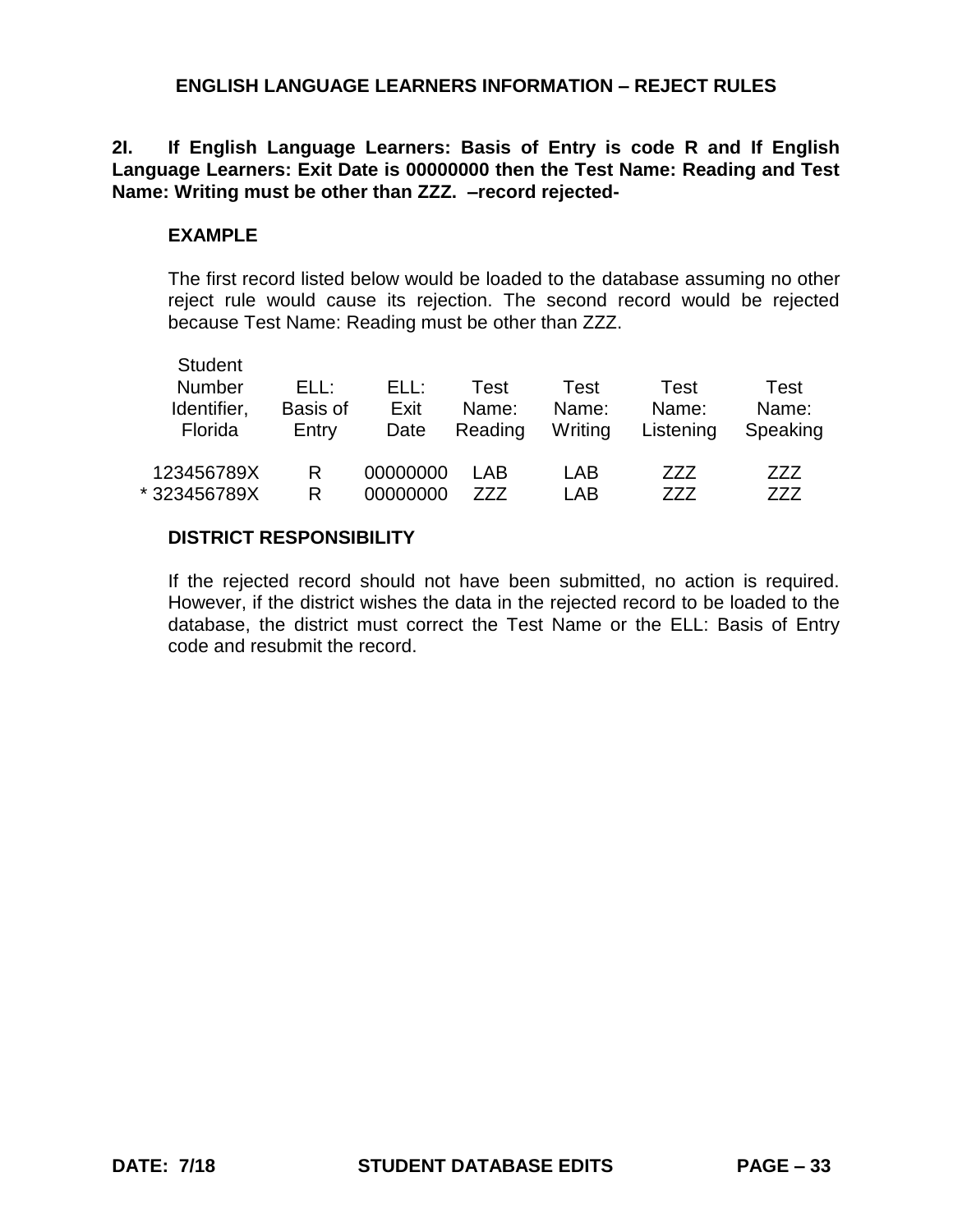# **2J. If Survey Period Code is 2, 3 or 5, then Test Form must not be blank. -record rejected-**

### **EXAMPLE**

The first record listed below would be loaded to the database assuming no other reject rule would cause its rejection. The second record would be rejected because the Survey Code is 3 and the Test Form field is blank.

| <b>Student Number</b><br>Identifier,<br>Florida | Survey<br><b>Period Code</b> | Test<br>Form |
|-------------------------------------------------|------------------------------|--------------|
| 123456789X<br>*342323432X                       | 2<br>3                       | А            |

#### **DISTRICT RESPONSIBILITY**

If the rejected record should not have been submitted, no action is required. However, if the district wishes the data in the rejected record to be loaded to the database, the district must correct the Test Form and resubmit the record.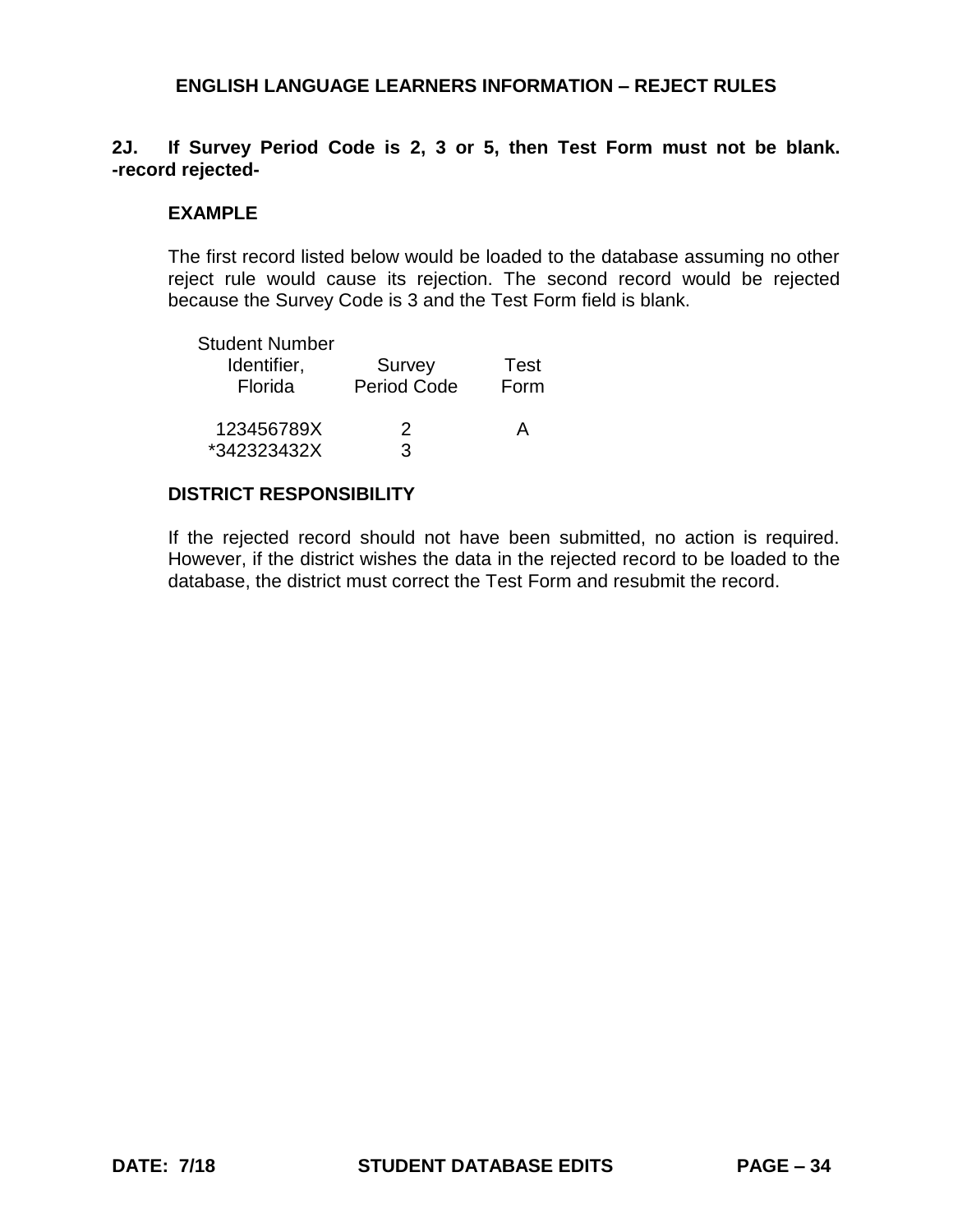# **2K. If Survey Period Code is not 2, 3 or 5, then Test Level must not be blank. -record rejected-**

#### **EXAMPLE**

The two records listed below would be loaded to the database assuming no other reject rule would cause its rejection. The second record would be rejected because the Survey Code is 3 and the Test Level field is not a valid code.

| <b>Student Number</b> |                    |       |
|-----------------------|--------------------|-------|
| Identifier,           | Survey             | Test  |
| Florida               | <b>Period Code</b> | Level |
| 123456789X            | 2                  | 11    |
| *342323432X           | 3                  | ДД    |

#### **DISTRICT RESPONSIBILITY**

If the rejected record should not have been submitted, no action is required. However, if the district wishes the data in the rejected record to be loaded to the database, the district must correct the Test Level and resubmit the record.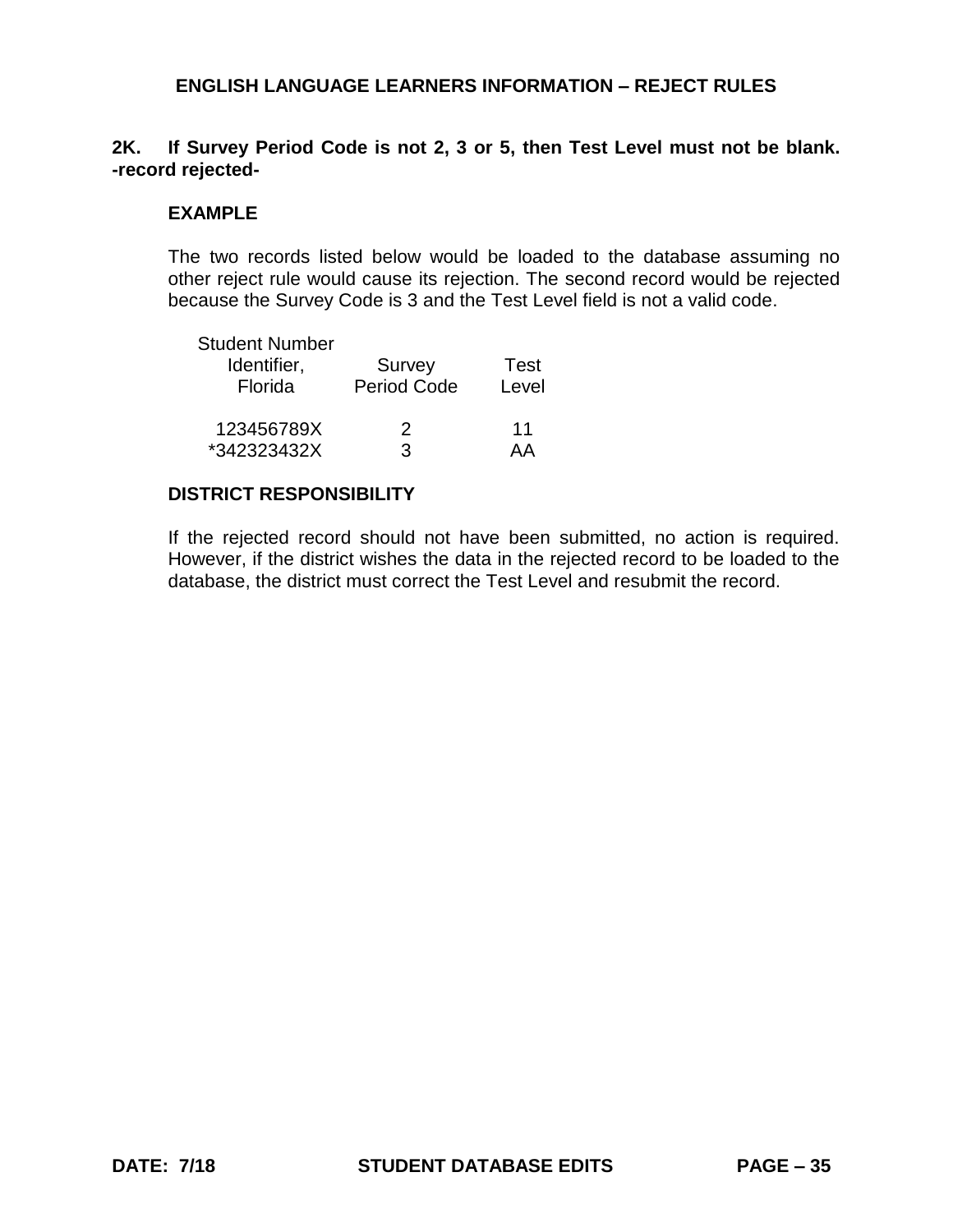**2L. If Survey Period Code is 2, 3 or 5 and if either English Language Learners: Basis of Exit (First) or English Language Learners: Basis of Exit (Second) is code H, I or J, then English Language Learners: Exit Date must be after April 6, 2012. -record rejected-**

# **EXAMPLE**

The first record listed below would be added to the database assuming no other reject rule would cause its rejection. The second record would be rejected because the English Language Learners: Exit Date is prior to April 6, 2012.

| <b>Student Number</b> | ELL: Basis      | FLI :            |
|-----------------------|-----------------|------------------|
| Identifier, Florida   | of Exit (First) | <b>Exit Date</b> |
|                       |                 |                  |
| 123456789X            | Ι.              | 05252012         |
| *223456789X           | . Г             | 09252011         |

# **DISTRICT RESPONSIBILITY**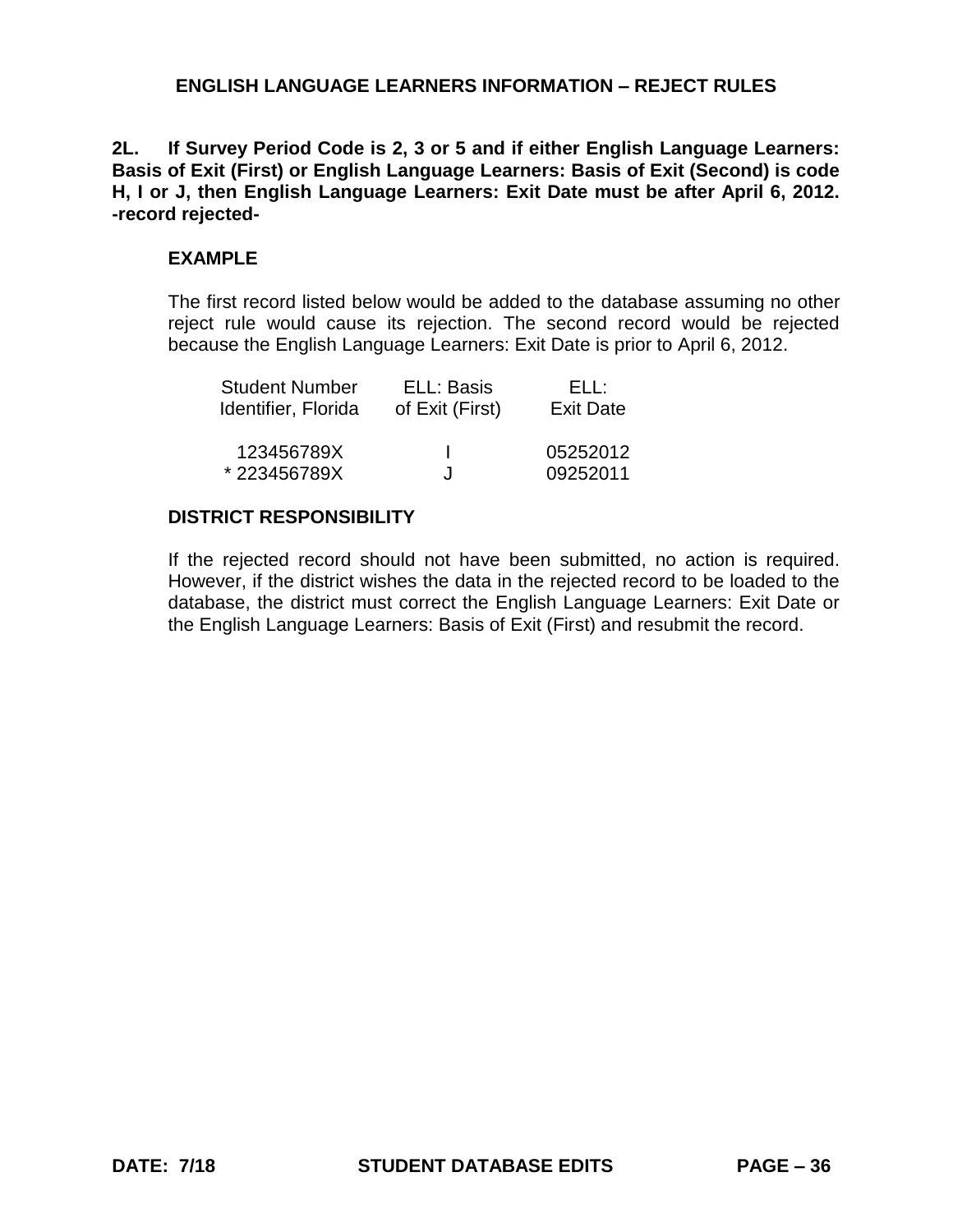# **2M. District Number, Current Enrollment must be numeric and in the range 01-68 or 71-75. -record rejected-**

#### **EXAMPLE**

The first two records listed below would be written to the database assuming no other reject rule would cause their rejection. The third record would be rejected since the District Number, Current Enrollment is not in the appropriate range.

| District Number,          | School Number,            | <b>Student Number</b> |
|---------------------------|---------------------------|-----------------------|
| <b>Current Enrollment</b> | <b>Current Enrollment</b> | Identifier, Florida   |
| 01                        | 0021                      | 012345677X            |
| 01                        | 0021                      | 012345678X            |
| * በበ                      | 0021                      | 012345679X            |

#### **DISTRICT RESPONSIBILITY**

If the rejected record should not have been submitted, no action is required. However, if the district wishes the data in the rejected record to be loaded to the database, the district must correct the District Number, Current Enrollment and resubmit the record.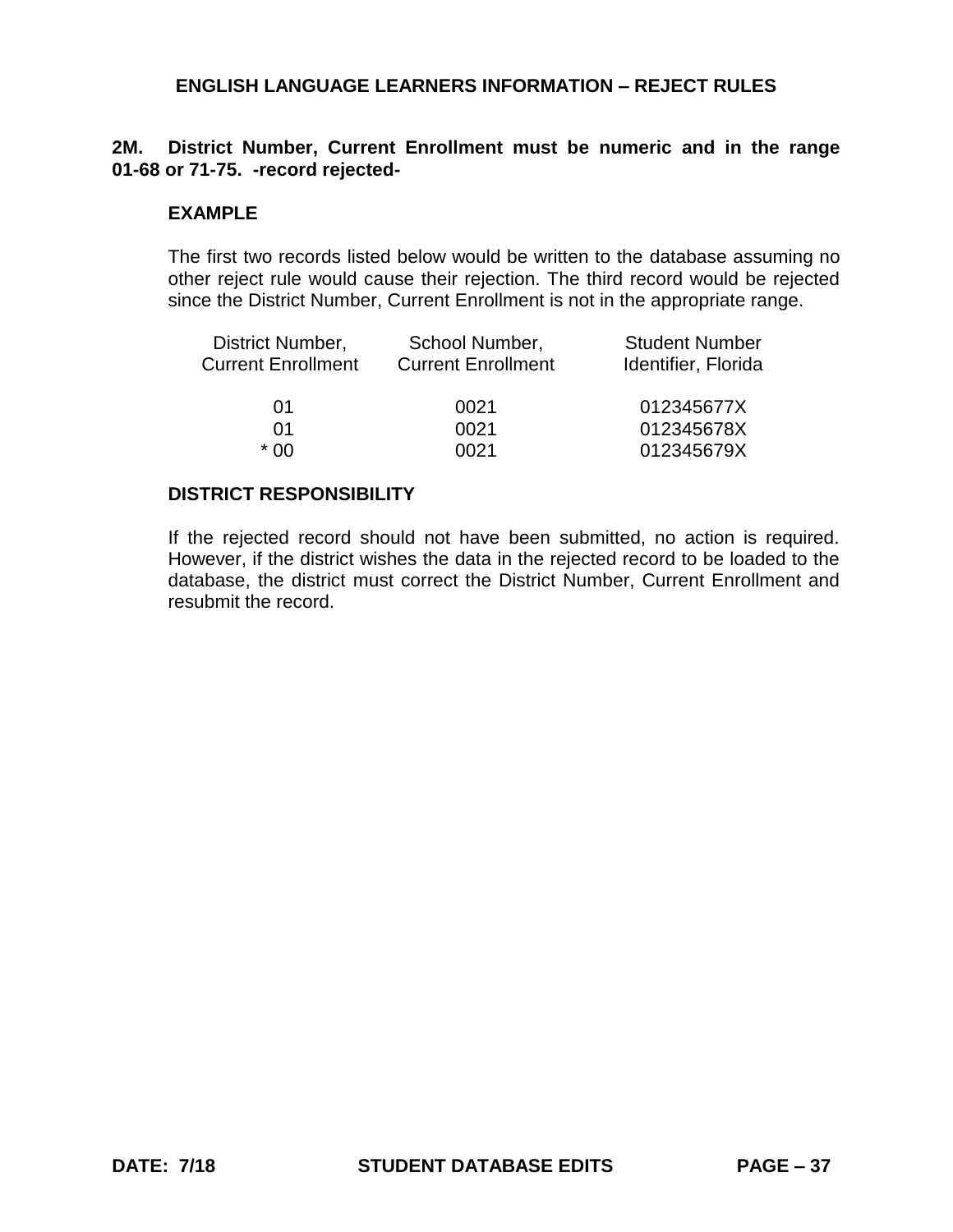**2O. Florida Education Identifier (FLEID) is alphanumeric and must be entered as "FL" in the first 2 positions followed by twelve numeric digits. No blanks, spaces or all zeros for the twelve numeric digits are allowable. -record rejected-**

## **EXAMPLE**

The first two records listed below would be loaded to the database assuming no other reject rule would cause their rejection. The third record would be rejected because the Florida Education Identifier (FLEID) is not a valid FLEID.

| District Number,<br><b>Current Enrollment</b> | <b>Student Number</b><br>Identifier, Florida | <b>Florida Education</b><br>Identifier |
|-----------------------------------------------|----------------------------------------------|----------------------------------------|
| 01                                            | 012345677X                                   | FL340945895734                         |
| 01                                            | 012345678X                                   | FL004583948567                         |
| * በ1                                          | 012345679X                                   | FL000000000000                         |

# **DISTRICT RESPONSIBILITY**

If the rejected record should not have been submitted, no action is required. However, if the district wishes the data in the rejected record to be loaded to the database, the district must correct the Florida Education Identifier and resubmit the record for processing.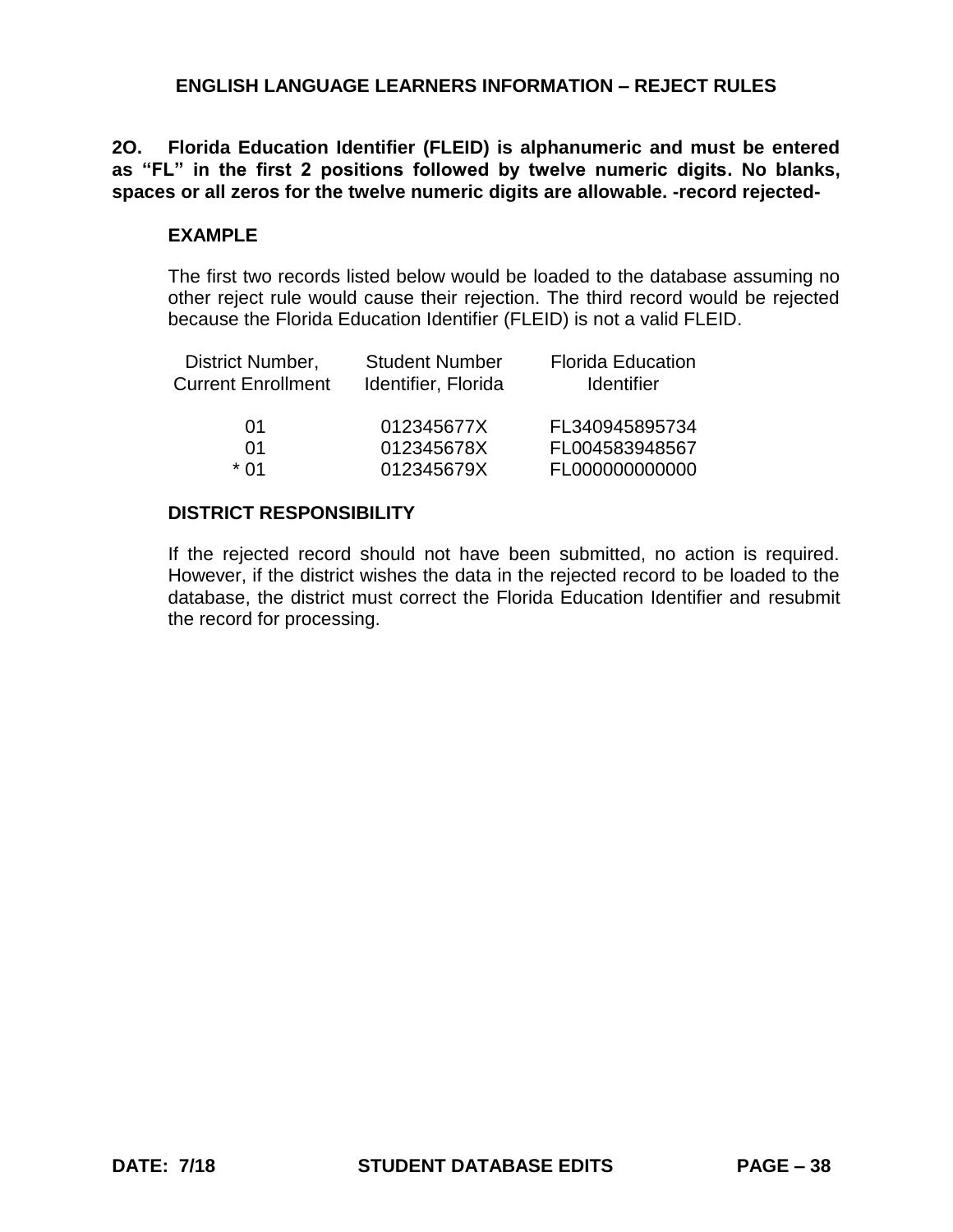# **30. If Test Date Listening is greater than zero, then Test Score Type Listening must be a valid code other than ZZ. -record rejected-**

## **EXAMPLE**

The first record listed below would be loaded to the database assuming no other reject rule would cause its rejection. The second record would be rejected because Test Score Type is ZZ. The third record would be rejected because Test Score Type is invalid.

| <b>Student Number</b> |          |      | Test        |       |
|-----------------------|----------|------|-------------|-------|
| Identifier,           | Test     | Test | Score       | Test  |
| Florida               | Date     | Name | <b>Type</b> | Score |
| 1234567892            | 01191998 | LAS  | <b>RS</b>   | 0071  |
| * 301741234X          | 01191998 | LAS  | 77          | 0071  |
| *242124321X           | 01191998 | LAS  | CC          | 0071  |

### **DISTRICT RESPONSIBILITY**

If the rejected records should not have been submitted, no action is required. However, if the district wishes the data in the rejected records to be loaded to the database, the district must correct the Test Score Type and resubmit the records.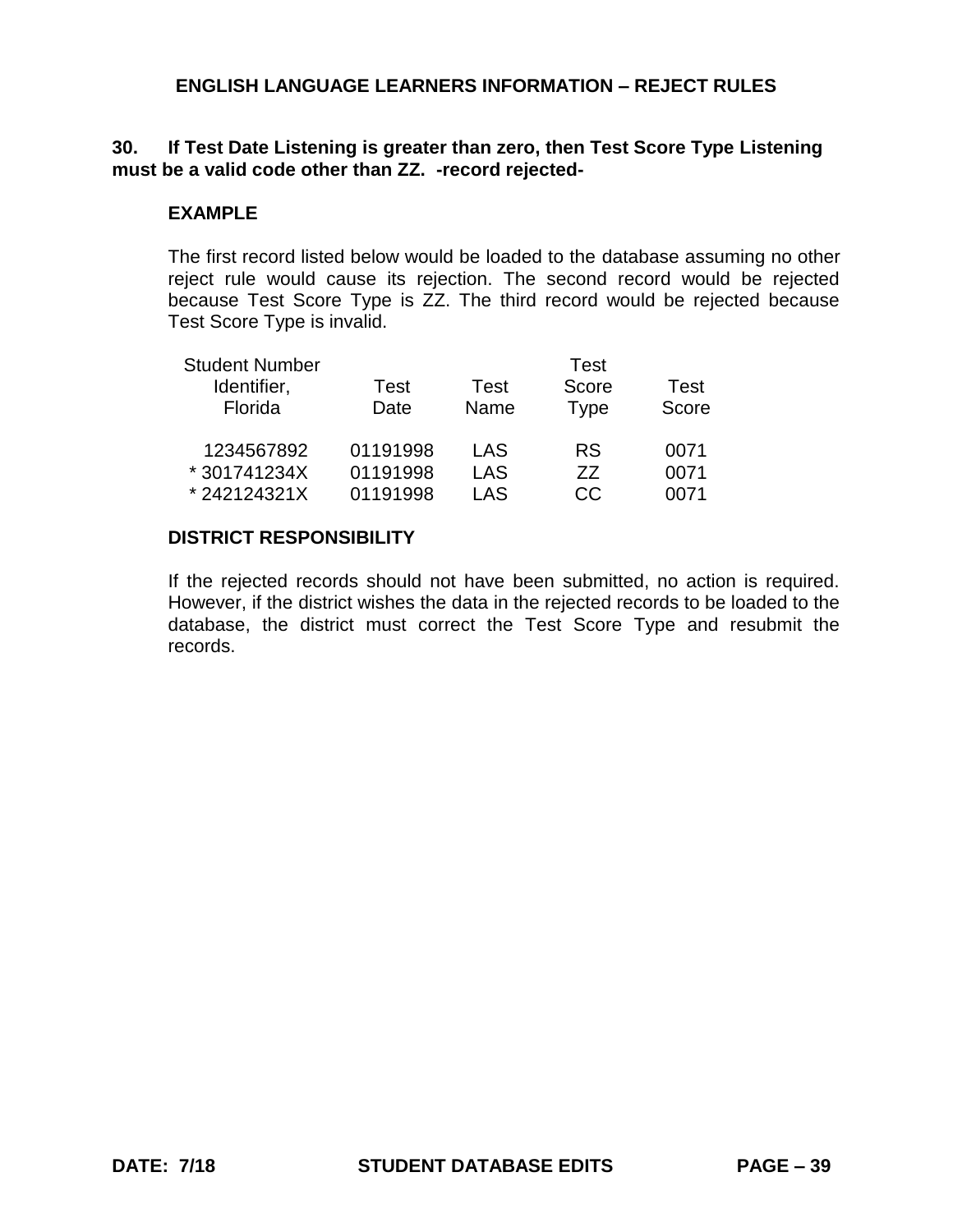# **31. If Test Date Listening is greater than zero, then Test Subject Content Listening must be a valid code other than ZZ. -record rejected-**

# **EXAMPLE**

The first record listed below would be loaded to the database assuming no other reject rule would cause its rejection. The second record would be rejected because Test Subject Content is blank. The third record would be rejected because Test Subject Content is invalid.

| <b>Student Number</b> |          |      | Test      | Test    |       |
|-----------------------|----------|------|-----------|---------|-------|
| Identifier,           | Test     | Test | Score     | Subject | Test  |
| Florida               | Date     | Name | Type      | Content | Score |
|                       |          |      |           |         |       |
| 1234567892            | 01191998 | LAS  | <b>RS</b> | 01      | 0071  |
| * 301741234X          | 01191998 | LAS  | <b>RS</b> |         | 0071  |
| *242124321X           | 01191998 | LAS  | <b>RS</b> | 77      | 0071  |

### **DISTRICT RESPONSIBILITY**

If the rejected records should not have been submitted, no action is required. However, if the district wishes the data in the rejected records to be loaded to the database, the district must correct the Test Subject Content and resubmit the records.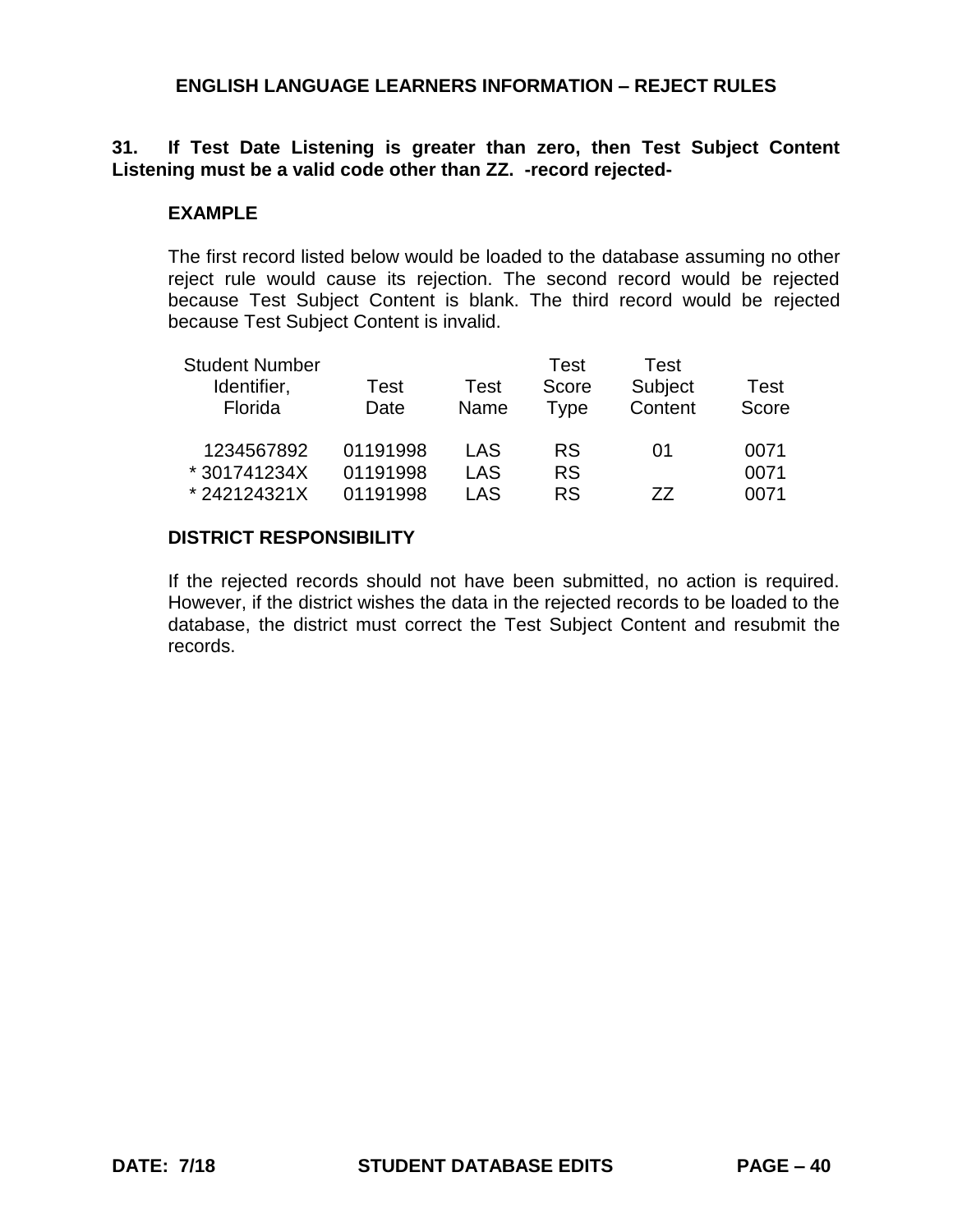**32. If Survey Period is 2 or 3 Test Date Speaking must be numeric and a valid date, less than or equal to the survey date, unless zero filled. If Survey Period is 5, Test Date Speaking must be numeric and a valid date, less than or equal to June 30th, unless zero filled. -record rejected-**

# **EXAMPLE**

The first two records listed below would be loaded to the database assuming no other reject rule would cause their rejection. The third record would be rejected because the Test Date is invalid.

| <b>Student Number</b> | Test       | Test     |
|-----------------------|------------|----------|
| Identifier, Florida   | Name       | Date     |
| 123456789X            | <b>BOL</b> | 01192005 |
| 223456789X            | 777        | 00000000 |
| *323456789X           | TI D       | 04312005 |

# **DISTRICT RESPONSIBILITY**

If the rejected record should not have been submitted, no action is required. However, if the district wishes the data in the rejected record to be loaded to the database, the district must correct the Test Date and resubmit the record.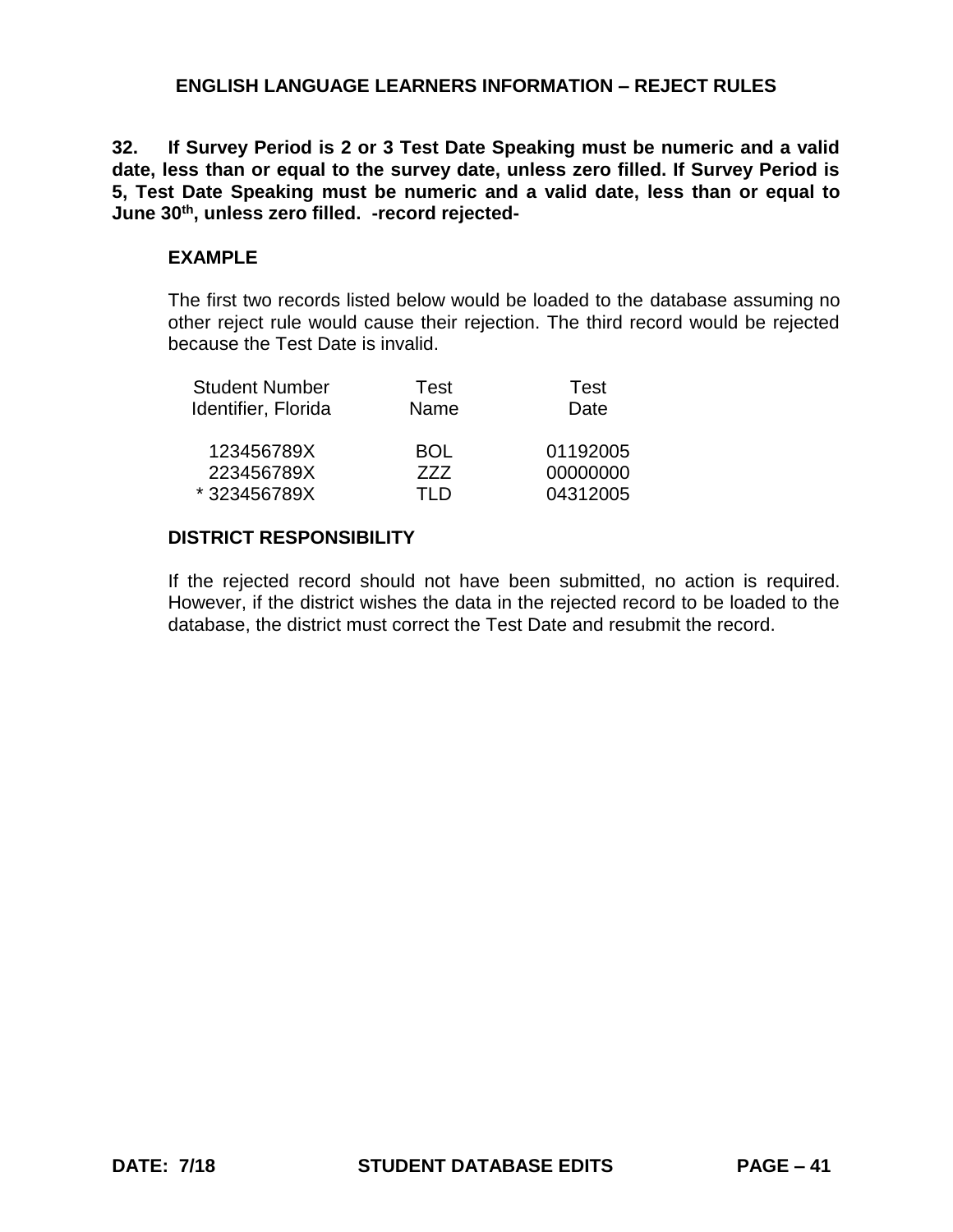**33. If English Language Learners: Entry Date is September 1 , 2005 or greater Test Name Speaking must be a valid test on the Test Name Table in Appendix I with an indicator code of S (Speaking) or Test Name Speaking may be ZZZ. If English Language Learners: Entry Date is prior to September 1, 2005 Test Name Speaking must be a valid test on the Test Name Table in Appendix I, other than X\_\_, or Test Name Speaking may be ZZZ. If District Number, Current Enrollment**  is 68, then Test Name Listening may be X -record rejected-

### **EXAMPLE**

The first record listed below would be loaded to the database assuming no other reject rule would cause its rejection. The second record would be rejected because the Test Name is invalid. The third record would be rejected because the ELL Entry Date is after September 1, 2005 and the Test Name is valid only before that date.

| <b>Student Number</b> | Test     | Test       | <b>ELL Entry</b> |
|-----------------------|----------|------------|------------------|
| Identifier, Florida   | Date     | Name       | Date             |
|                       |          |            |                  |
| 123456789X            | 01172009 | LAB        | 01172004         |
| *223456789X           | 09012005 | <b>SSL</b> | 09012005         |
| *345678901X           | 10012005 | <b>WIA</b> | 10012005         |

# **DISTRICT RESPONSIBILITY**

If the rejected records should not have been submitted, no action is required. However, if the district wishes the data in the rejected records to be loaded to the database, the district must correct the Test Name and resubmit the records.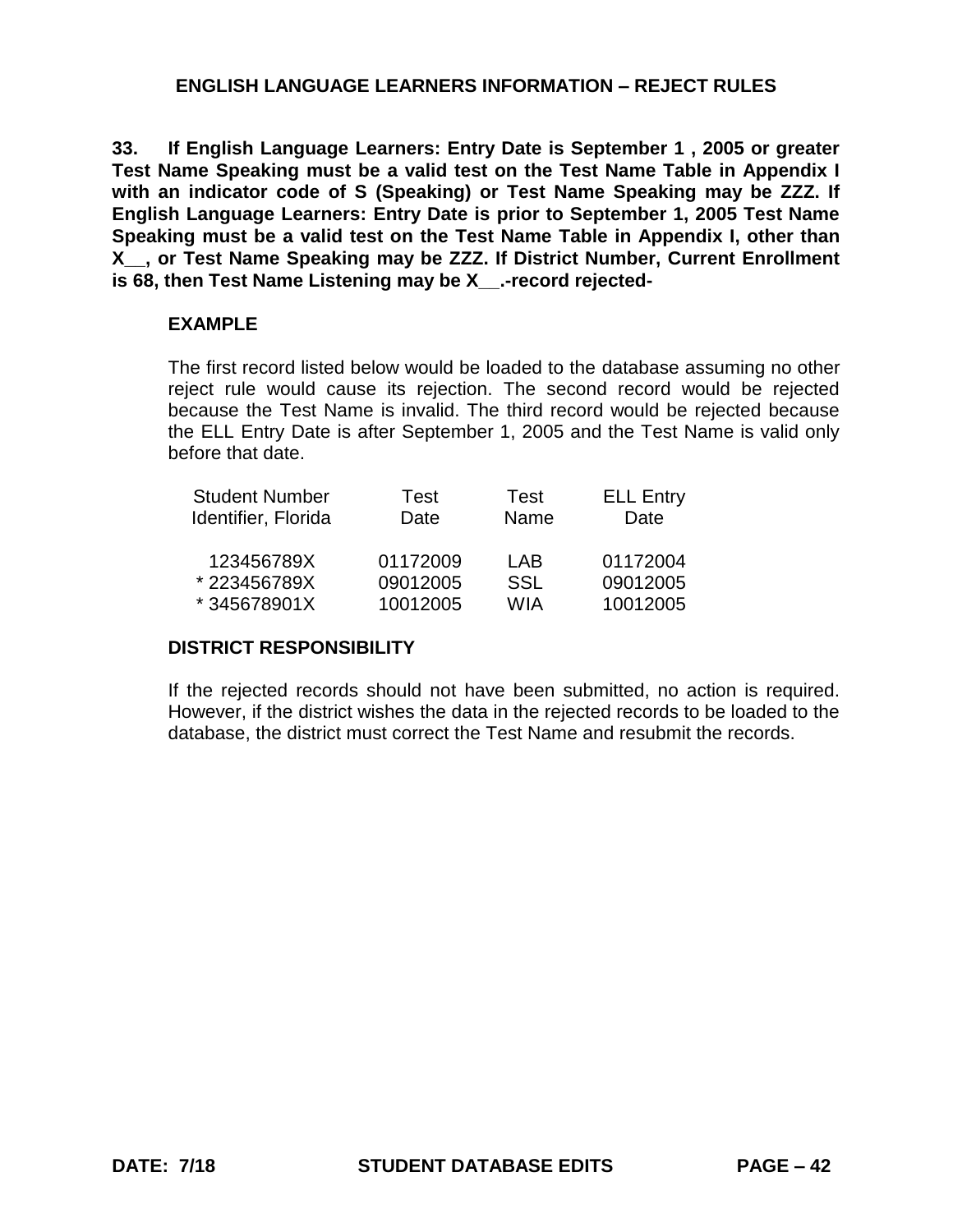# **34. Test Score Type Speaking must be RS, SS, NP, AL or ZZ. -record rejected-**

# **EXAMPLE**

The first record listed below would be loaded to the database assuming no other reject rule would cause its rejection. The second record would be rejected because the Test Score Type is invalid.

| <b>Student Number</b> |          |      | Test        |
|-----------------------|----------|------|-------------|
| Identifier,           | Test     | Test | Score       |
| Florida               | Date     | Name | <b>Type</b> |
| 1234567892            | 01191998 | LAS  | <b>RS</b>   |
| *301741234X           | 01191998 | LAS  | ST          |

#### **DISTRICT RESPONSIBILITY**

If the rejected record should not have been submitted, no action is required. However, if the district wishes the data in the rejected record to be loaded to the database, the district must correct the Test Score Type and resubmit the record.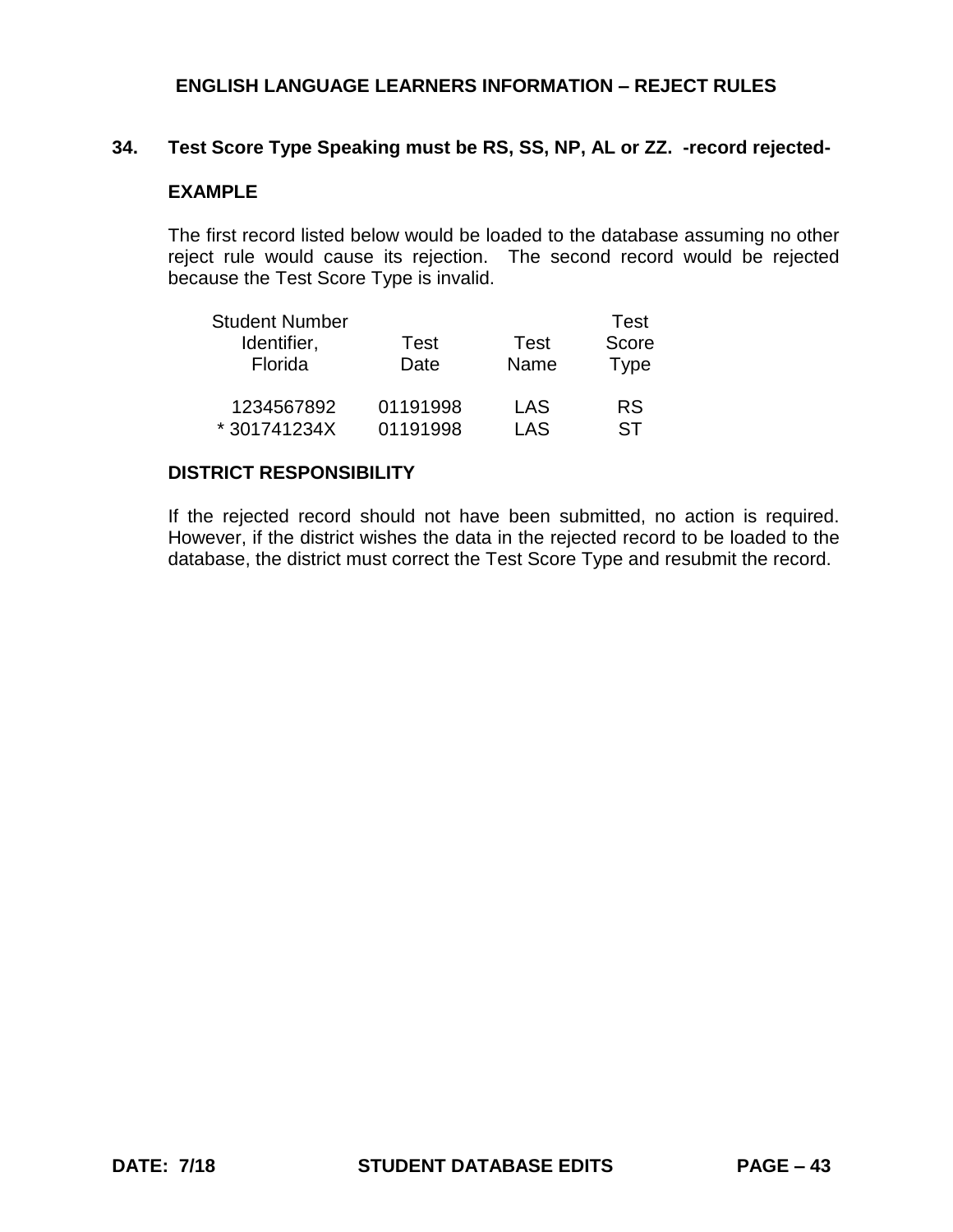# **35. The Test Subject Content Speaking must be a valid code specified in Appendix L of the DOE Information Database Requirements: Volume I--Automated Student Information System manual or it may be ZZ. -record rejected-**

### **EXAMPLE**

The first record listed below would be loaded to the database assuming no other reject rule would cause its rejection. The second record would be rejected because the Test Subject Content code is invalid. The third record would be rejected because the Test Subject Content code is blank.

| <b>Student Number</b> | Test       | <b>Test Subject</b> |
|-----------------------|------------|---------------------|
| Identifier, Florida   | Name       | Content             |
| 123456789X            | I I K      | 18                  |
| *223456789X           | <b>LLK</b> | 12                  |
| *323456789X           | 11K        |                     |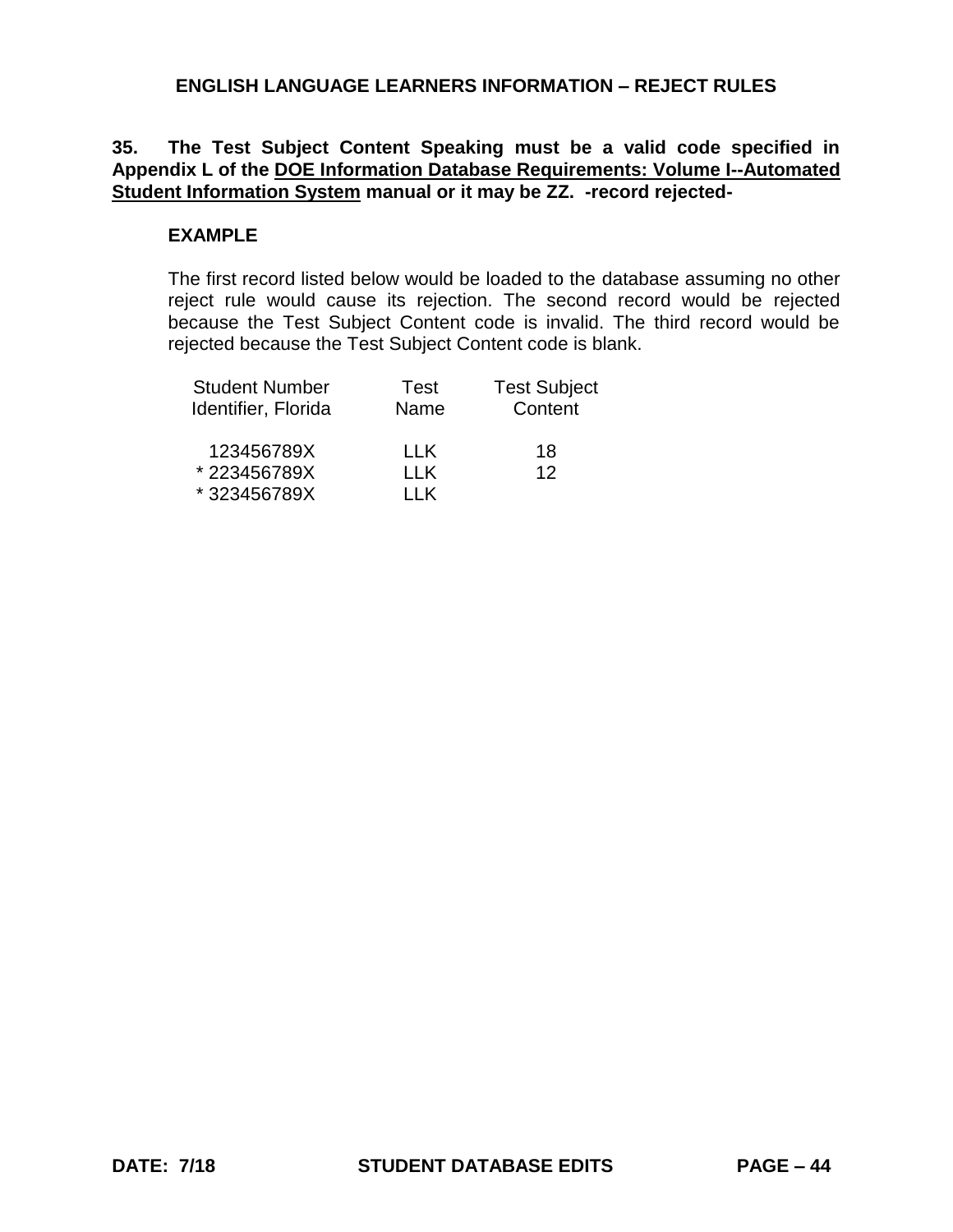# **36. Test Score Speaking must be numeric and right justified with leading zeros. -record rejected-**

#### **EXAMPLE**

The first record listed below would be loaded to the database assuming no other reject rule would cause its rejection. The second record would be rejected because Test Score contains alphabetic characters. The third record would be rejected because Test Score does not have leading zeros.

| <b>Student Number</b> |          |            | Test      |       |
|-----------------------|----------|------------|-----------|-------|
| Identifier,           | Test     | Test       | Score     | Test  |
| Florida               | Date     | Name       | Type      | Score |
| 1234567892            | 01191998 | LAS        | <b>RS</b> | 0071  |
| * 301741234X          | 01191998 | <b>LAS</b> | SS        | AA71  |
| *242424321X           | 01191998 | LAS        | <b>RS</b> | 71    |

### **DISTRICT RESPONSIBILITY**

If the rejected records should not have been submitted, no action is required. However, if the district wishes the data in the rejected records to be loaded to the database, the district must correct the Test Score and resubmit the records.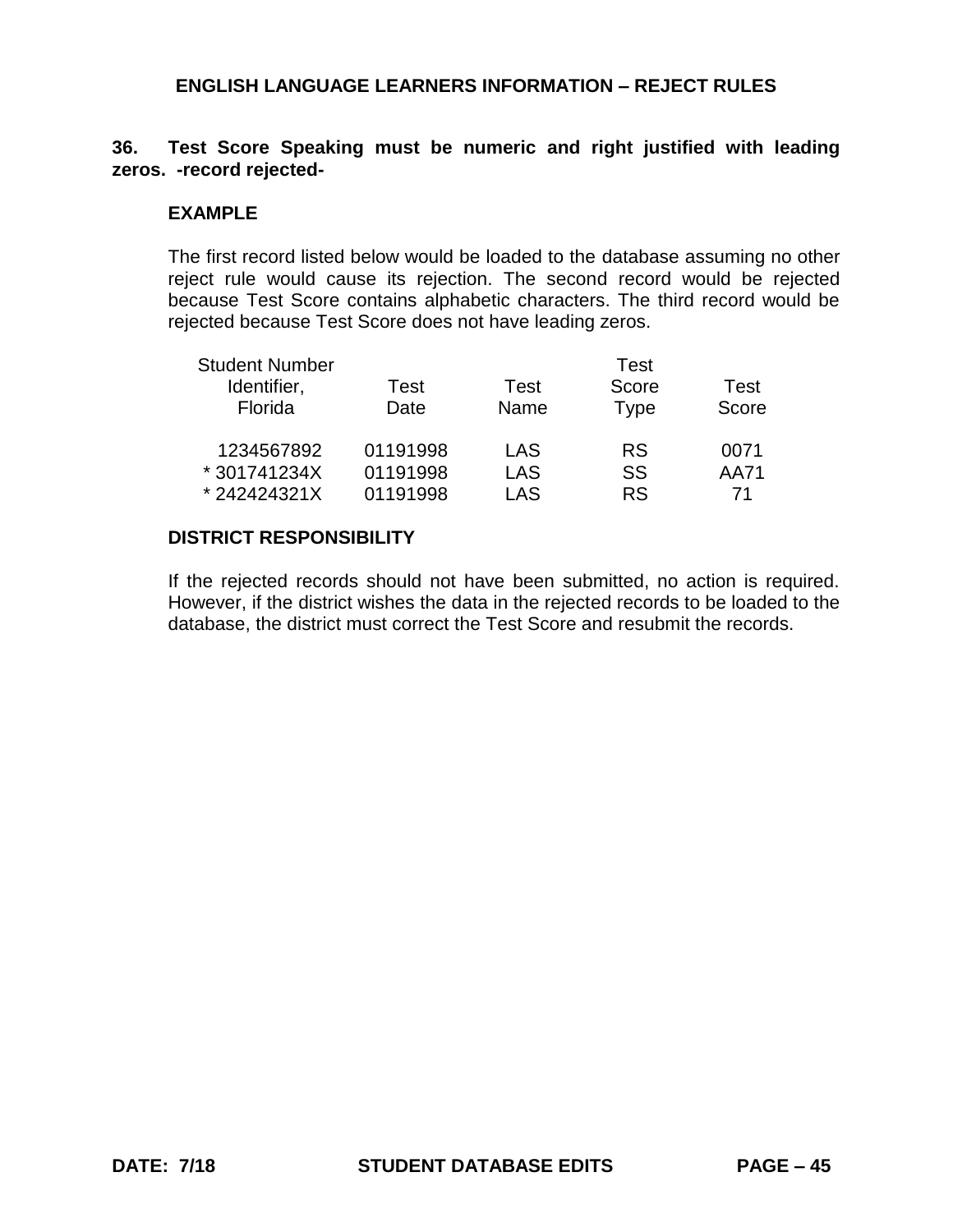**37. If Test Date Speaking is equal to zero, then Test Name Speaking must be ZZZ, the Test Score Type Speaking must be ZZ, the Test Subject Content Speaking must be ZZ, and the Test Score Speaking must be zero. -record rejected-**

### **EXAMPLE**

The first record listed below would be loaded to the database assuming no other reject rule would cause its rejection. The second record would be rejected because Test Name is not ZZZ and Test Score Type is not ZZ. The third record would be rejected because Test Subject Content is not ZZ and Test Score is not zero.

| <b>Student Number</b> |          |      | Test  | Test    |       |
|-----------------------|----------|------|-------|---------|-------|
| Identifier,           | Test     | Test | Score | Subject | Test  |
| Florida               | Date     | Name | Type  | Content | Score |
| 1234567892            | 00000000 | 777  | 77    | 77      | 0000  |
| *301741234X           | 00000000 | LAS  | SS    | 77      | 0000  |
| *242424321X           | 00000000 | 777  | 77    | 01      | 0071  |

#### **DISTRICT RESPONSIBILITY**

If the rejected records should not have been submitted, no action is required. However, if the district wishes the data in the rejected records to be loaded to the database, the district must correct the appropriate fields and resubmit the records.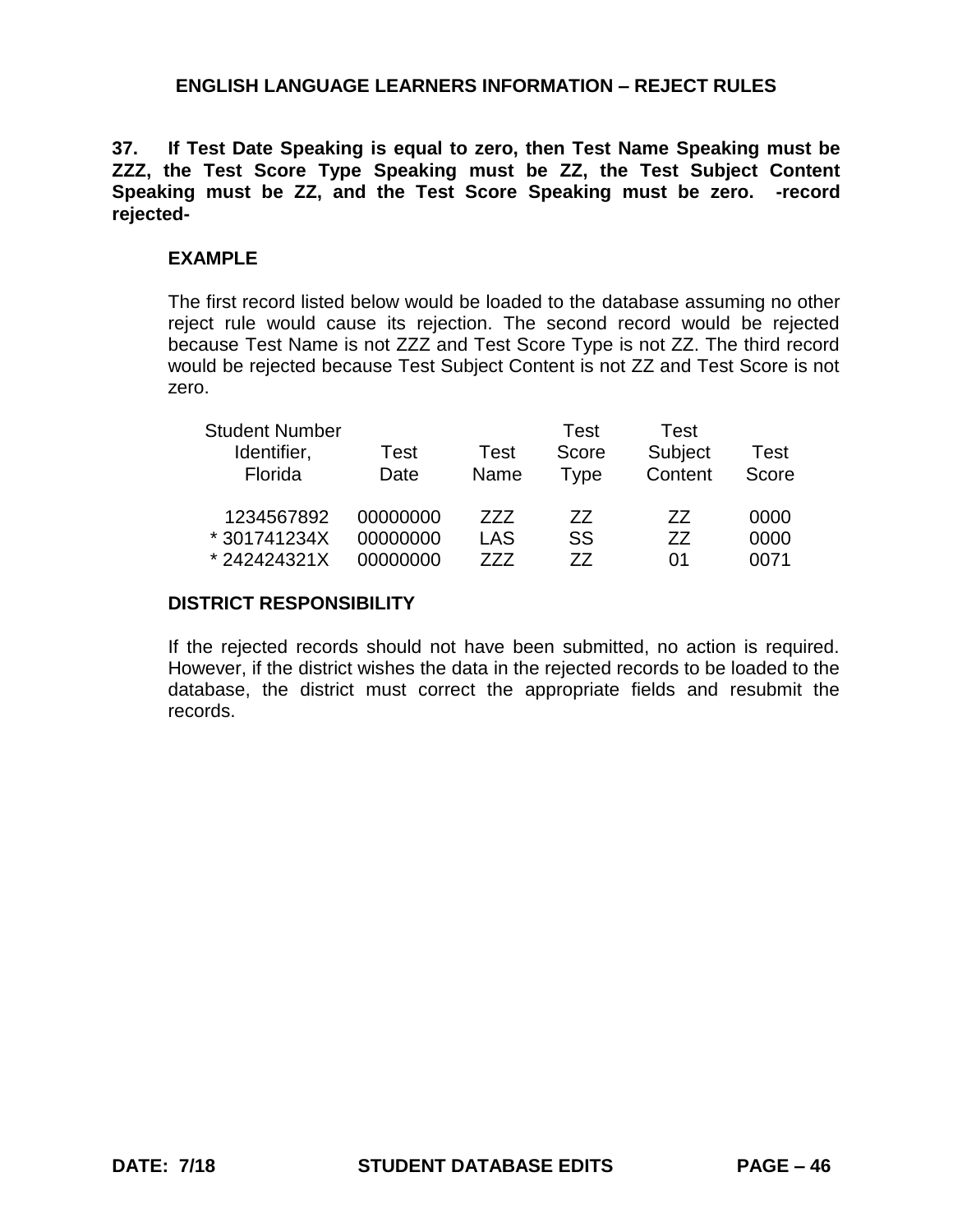### **38. If the Test Date Speaking is a valid date, then the Test Name Speaking must be a valid code other than ZZZ. -record rejected-**

#### **EXAMPLE**

The first record listed below would be loaded to the database assuming no other reject rule would cause its rejection. The second record would be rejected because the Test Name is blank.

| <b>Student Number</b> | Test     | Test       |
|-----------------------|----------|------------|
| Identifier, Florida   | Date     | Name       |
| 123456789X            | 01192009 | <b>BOL</b> |
| *323456789X           | 01192008 |            |

### **DISTRICT RESPONSIBILITY**

If the rejected record should not have been submitted, no action is required. However, if the district wishes the data in the rejected record to be loaded to the database, the district must correct the Test Name and resubmit the record.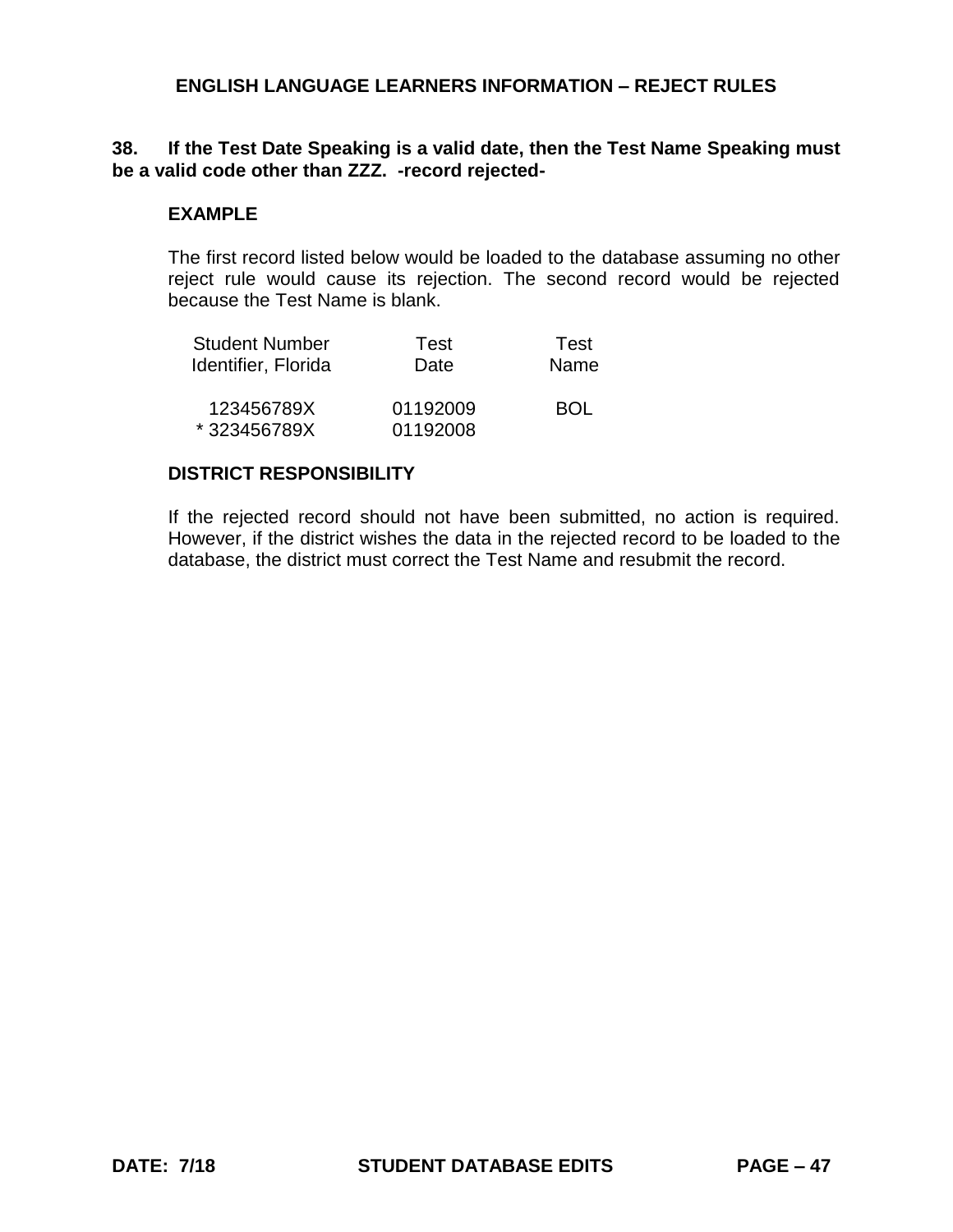# **39. If Test Date Speaking is greater than zero, then Test Score Type Speaking must be a valid code other than ZZ. -record rejected-**

## **EXAMPLE**

The first record listed below would be loaded to the database assuming no other reject rule would cause its rejection. The second record would be rejected because Test Score Type is blank. The third record would be rejected because Test Score Type is invalid.

| <b>Student Number</b> |          |      | Test        |       |
|-----------------------|----------|------|-------------|-------|
| Identifier,           | Test     | Test | Score       | Test  |
| Florida               | Date     | Name | <b>Type</b> | Score |
| 1234567892            | 01191998 | LAS  | <b>RS</b>   | 0071  |
| * 301741234X          | 01191998 | LAS  |             | 0071  |
| *242124321X           | 01191998 | LAS  | CC.         | 0071  |

### **DISTRICT RESPONSIBILITY**

If the rejected records should not have been submitted, no action is required. However, if the district wishes the data in the rejected records to be loaded to the database, the district must correct the Test Score Type and resubmit the records.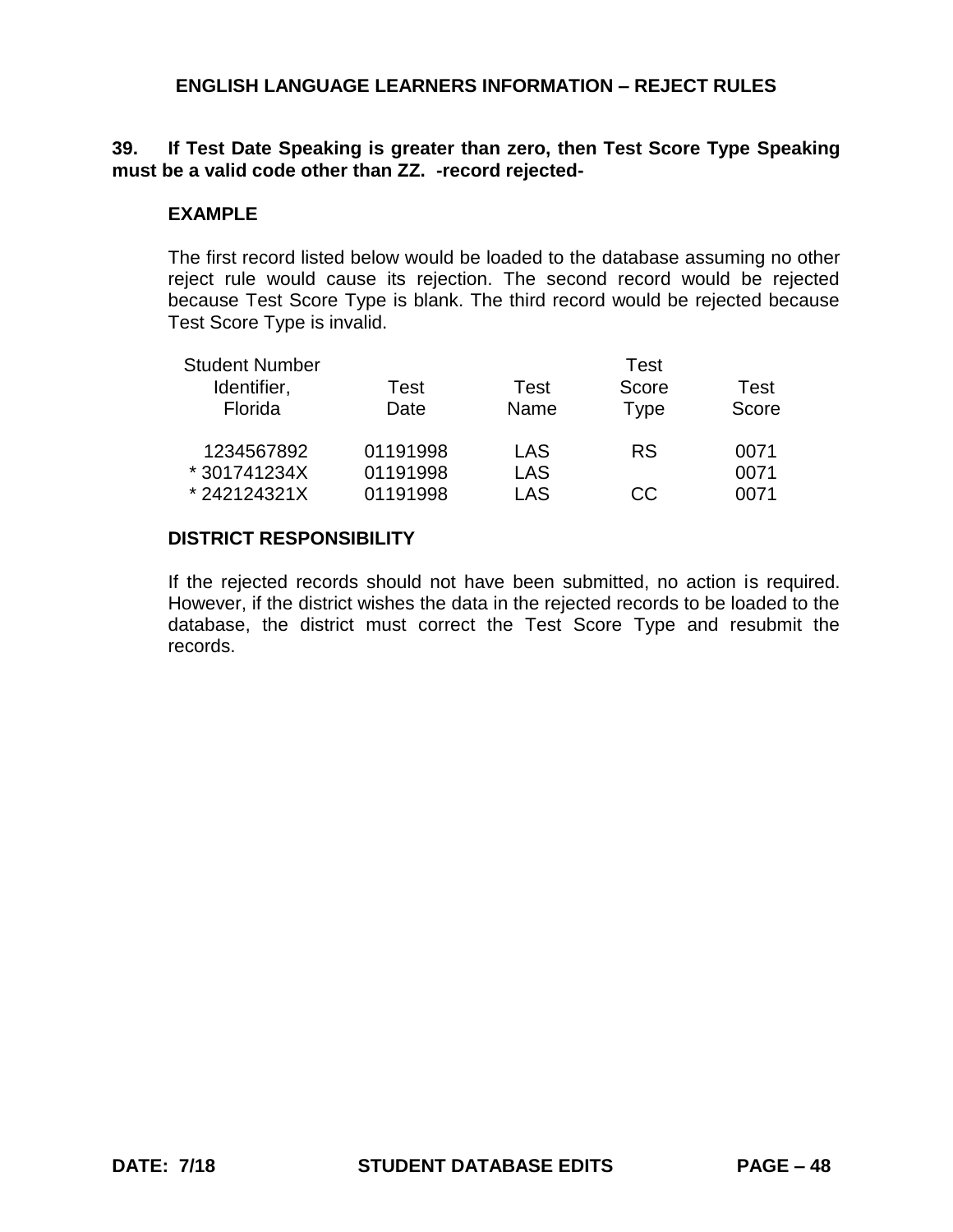# **40. If Test Date Speaking is greater than zero, then Test Subject Content Speaking must be a valid code other than ZZ. -record rejected-**

## **EXAMPLE**

The first record listed below would be loaded to the database assuming no other reject rule would cause its rejection. The second record would be rejected because Test Subject Content is blank. The third record would be rejected because Test Subject Content is invalid.

| <b>Student Number</b><br>Identifier,<br>Florida | <b>Test</b><br>Date  | Test<br>Name      | Test<br>Score<br>Type  | Test<br>Subject<br>Content | Test<br>Score |
|-------------------------------------------------|----------------------|-------------------|------------------------|----------------------------|---------------|
| 1234567892<br>* 301741234X                      | 01191998<br>01191998 | LAS<br><b>LAS</b> | <b>RS</b><br><b>RS</b> | 01                         | 0071<br>0071  |
| *242124321X                                     | 01191998             | LAS               | <b>RS</b>              | 77                         | 0071          |

### **DISTRICT RESPONSIBILITY**

If the rejected records should not have been submitted, no action is required. However, if the district wishes the data in the rejected records to be loaded to the database, the district must correct the Test Subject Content and resubmit the records.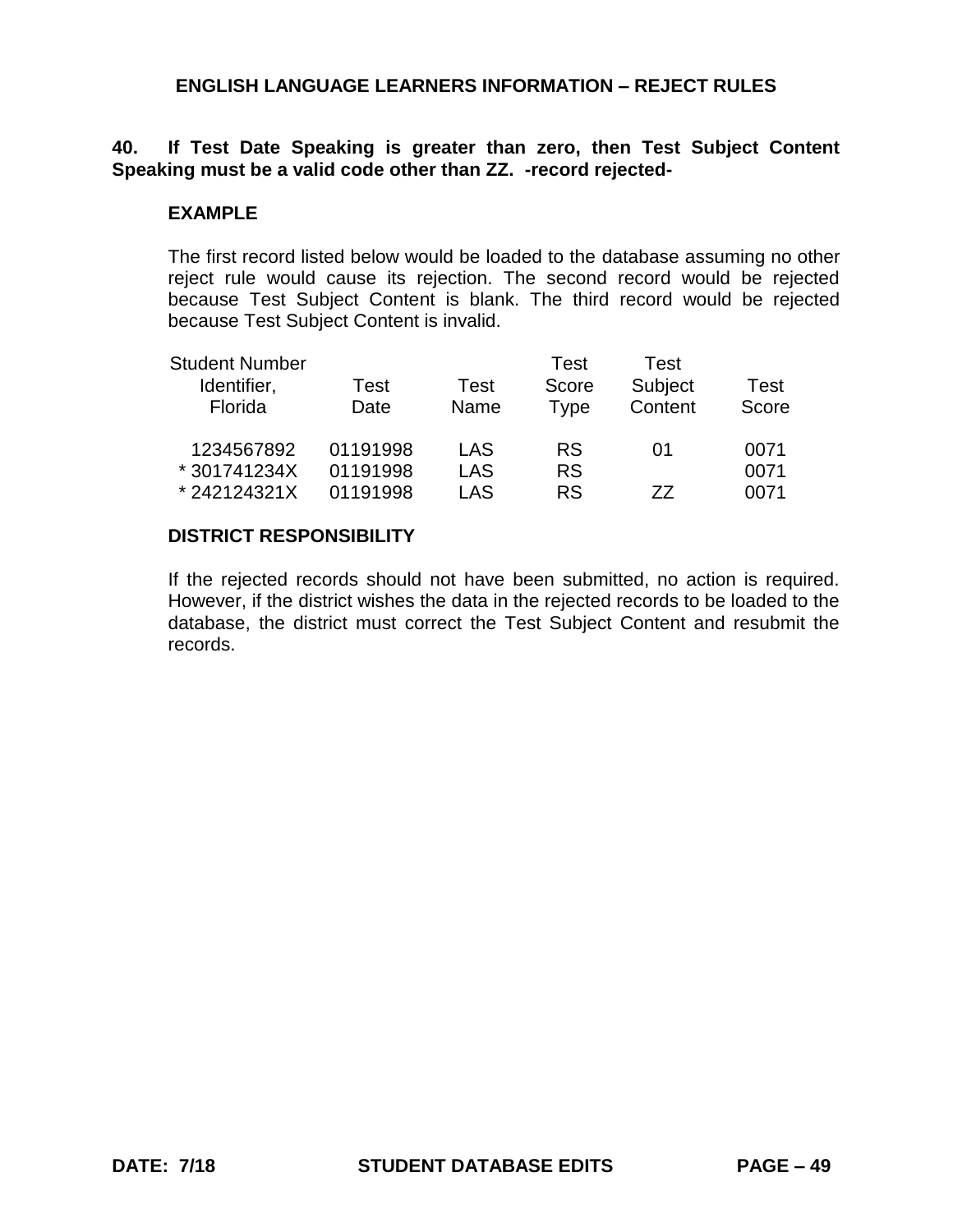**41. If Survey Period is 2 or 3, Test Date Reading must be numeric and a valid date less than or equal to the survey date, unless zero filled. If Survey Period is 5, Test Date Reading must be numeric and a valid date, less than or equal to June 30th, unless zero filled. -record rejected-**

# **EXAMPLE**

The first two records listed below would be loaded to the database assuming no other reject rule would cause their rejection. The third record would be rejected because the Test Date is invalid.

| Test       | Test     |
|------------|----------|
| Name       | Date     |
| CAT        | 01192006 |
| 777        | 00000000 |
| <b>CAT</b> | 04312006 |
|            |          |

# **DISTRICT RESPONSIBILITY**

If the rejected record should not have been submitted, no action is required. However, if the district wishes the data in the rejected record to be loaded to the database, the district must correct the Test Date and resubmit the record.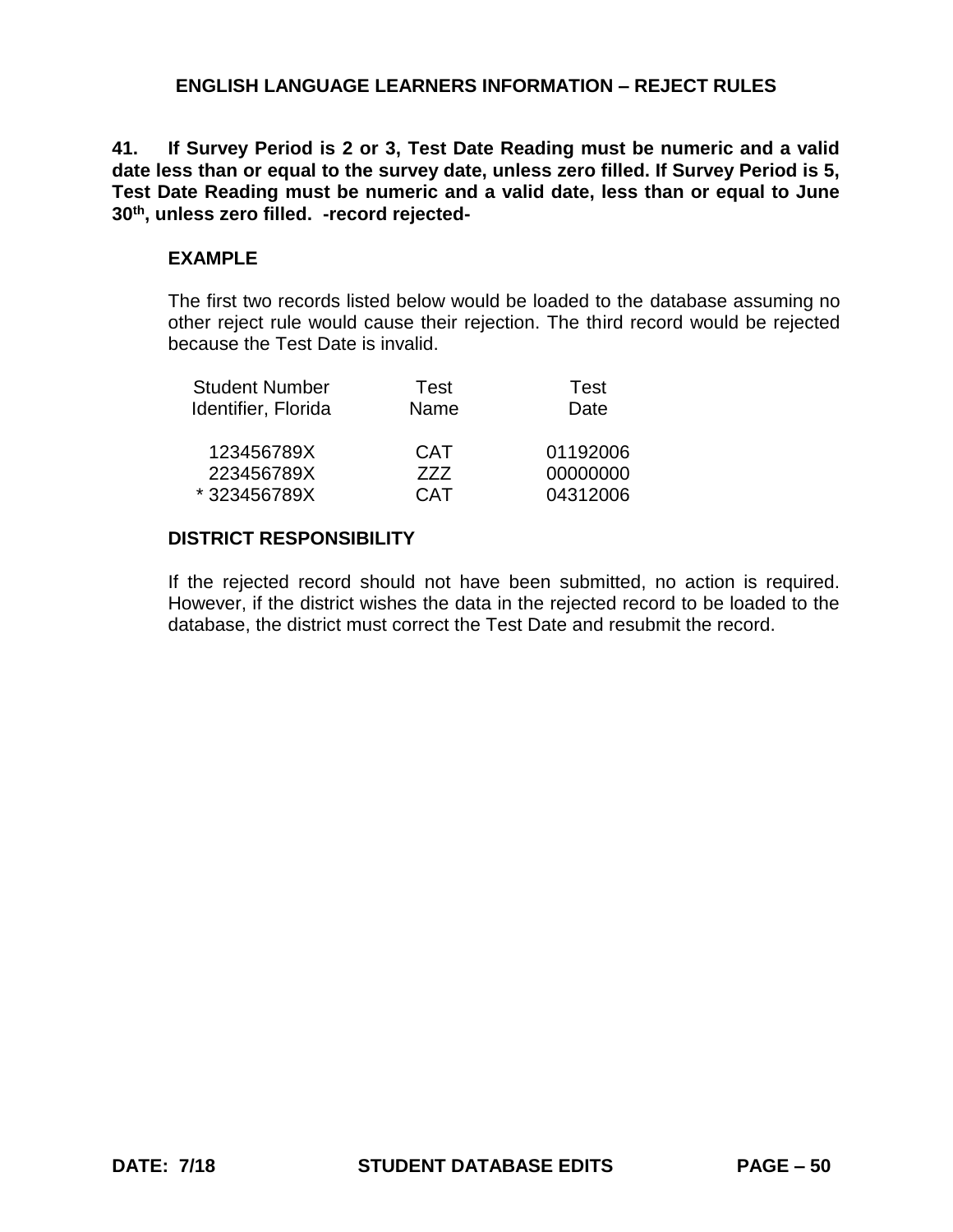**42. If English Language Learners: Entry Date is September 1, 2005 or greater Test Name Reading must be an approved test listed on the Test Name Table in Appendix I with an indicator code of R (Reading) or Test Name Reading may be ZZZ. If English Language Learners: Entry Date is prior to September 1, 2005 Test**  Name Reading must be on the Test Name Table in Appendix I, other than X, yor **Test Name Reading may be ZZZ. If District Number, Current Enrollment is 68, then Test Name Reading may be X\_\_. If District Number, Current Enrollment is 55 and Test Date is prior to September 1, 2010, then Test Name Reading may be X\_\_. -record rejected-**

### **EXAMPLE**

The first record listed below would be loaded to the database assuming no other reject rule would cause its rejection. The second record would be rejected because the Test Name is invalid. The third record would be rejected because the ELL Entry Date is after September 1, 2005 and the Test Name is valid only prior to that date.

| <b>Student Number</b> | Test     | <b>Test</b> | <b>ELL Entry</b> |
|-----------------------|----------|-------------|------------------|
| Identifier, Florida   | Date     | Name        | Date             |
| 123456789X            | 01172004 | <b>CAT</b>  | 01172004         |
| *223456789X           | 09012005 | <b>SSL</b>  | 09012005         |
| *345678901X           | 10012005 | WIA         | 10012005         |

# **DISTRICT RESPONSIBILITY**

If the rejected records should not have been submitted, no action is required. However, if the district wishes the data in the rejected records to be loaded to the database, the district must correct the Test Name and resubmit the records.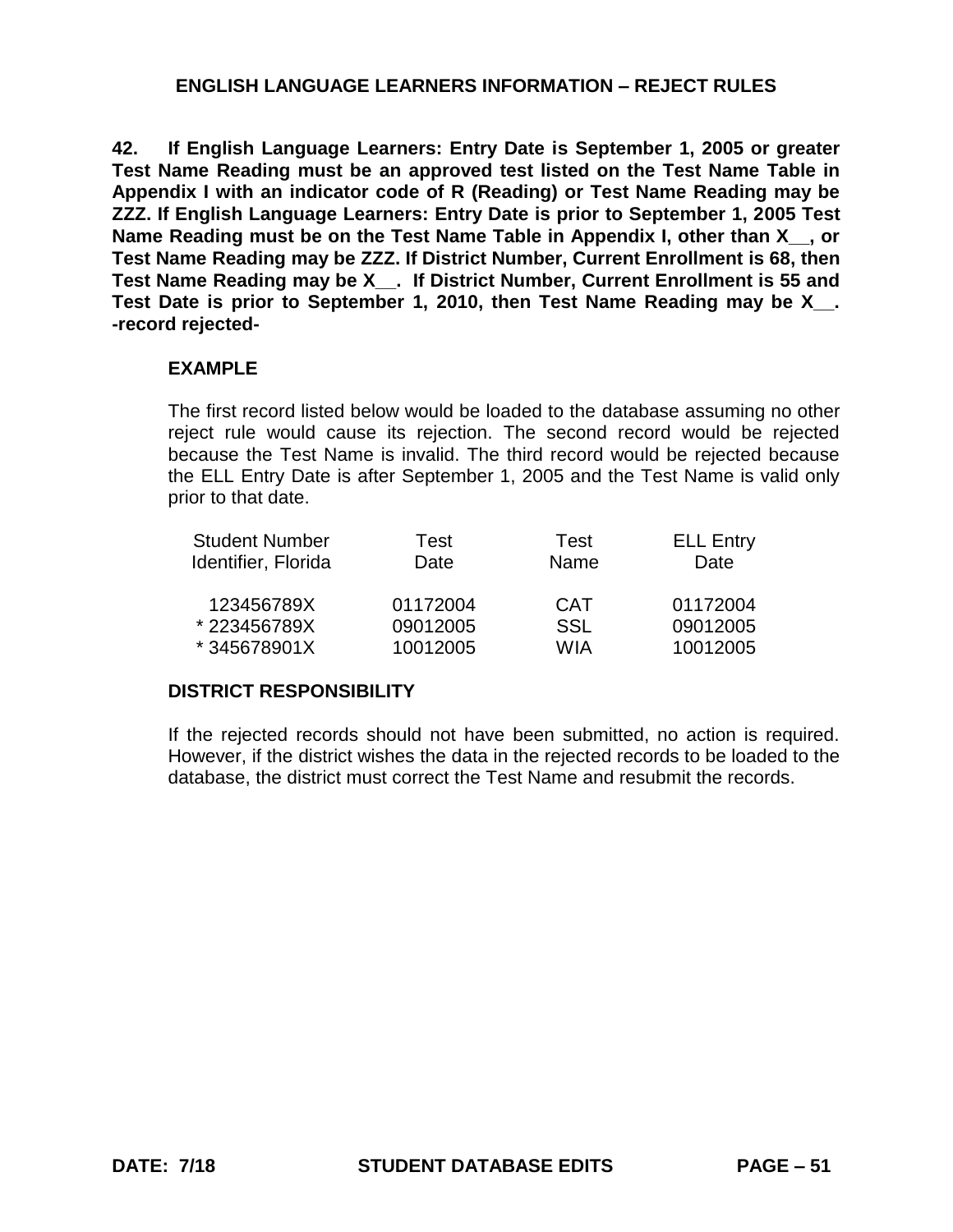### **43. Test Score Type Reading must be RS, SS, NP, AL or ZZ. -record rejected-**

# **EXAMPLE**

The first record listed below would be loaded to the database assuming no other reject rule would cause its rejection. The second record would be rejected because the Test Score Type is invalid.

| <b>Student Number</b> |          |             | Test        |
|-----------------------|----------|-------------|-------------|
| Identifier,           | Test     | <b>Test</b> | Score       |
| Florida               | Date     | Name        | <b>Type</b> |
| 1234567892            | 01191998 | <b>CAT</b>  | <b>RS</b>   |
| *301741234X           | 01191998 | <b>CAT</b>  | ST          |

### **DISTRICT RESPONSIBILITY**

If the rejected record should not have been submitted, no action is required. However, if the district wishes the data in the rejected record to be loaded to the database, the district must correct the Test Score Type and resubmit the record.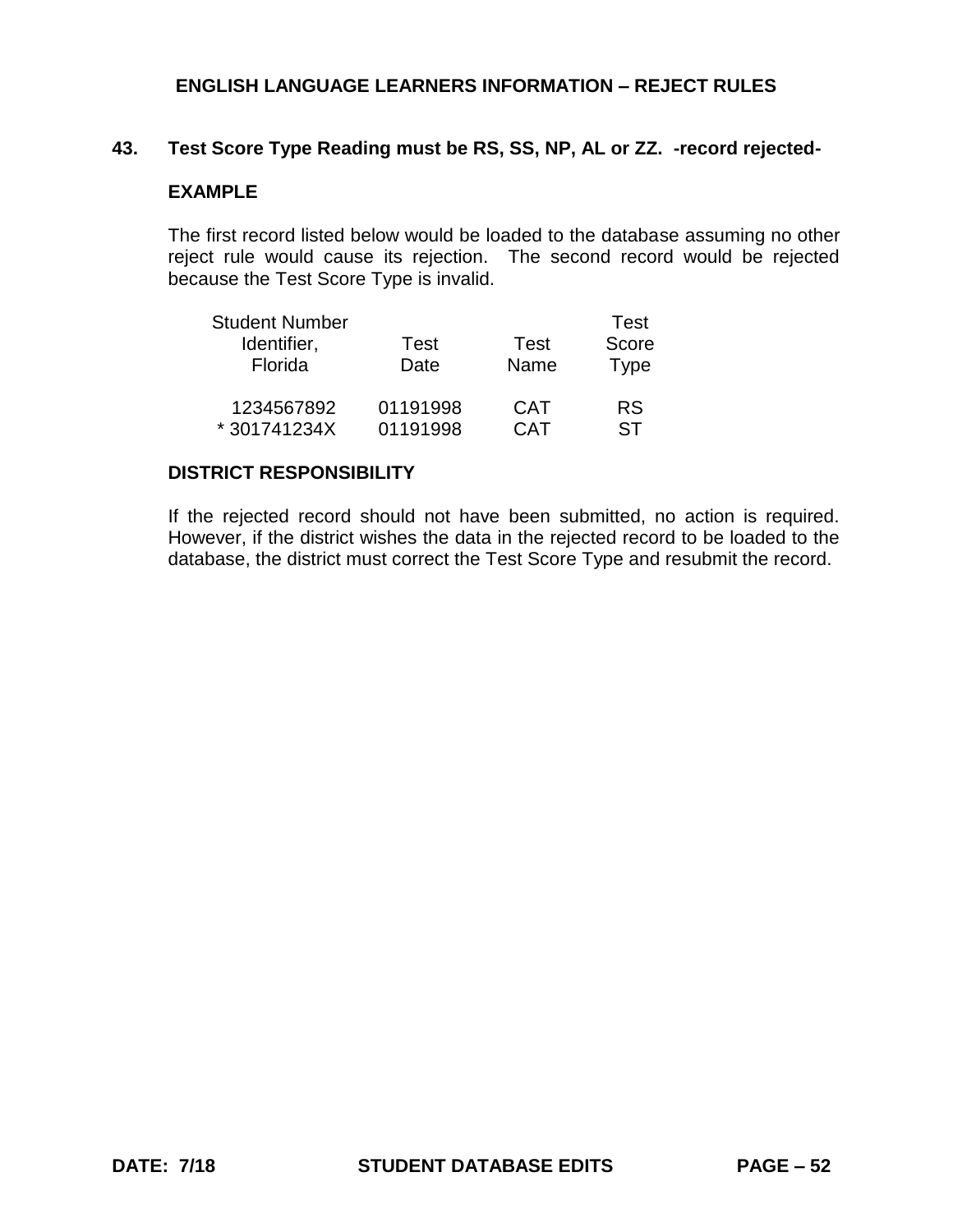# **44. The Test Subject Content Reading must be a valid code specified in Appendix L of the DOE Information Database Requirements: Volume I-Automated Student Information System manual or it may be ZZ. -record rejected-**

## **EXAMPLE**

The first record listed below would be loaded to the database assuming no other reject rule would cause its rejection. The second record would be rejected because the Test Subject Content code is invalid. The third record would be rejected because the Test Subject Content code is blank.

| <b>Student Number</b> | Test       | <b>Test Subject</b> |
|-----------------------|------------|---------------------|
| Identifier, Florida   | Name       | Content             |
| 123456789X            | <b>CAT</b> | 10                  |
| *223456789X           | <b>CAT</b> | 12                  |
| *323456789X           | <b>CAT</b> |                     |

# **DISTRICT RESPONSIBILITY**

If the rejected records should not have been submitted, no action is required. However, if the district wishes the data in the rejected records to be loaded to the database, the district must correct the Test Subject Content code and resubmit the records.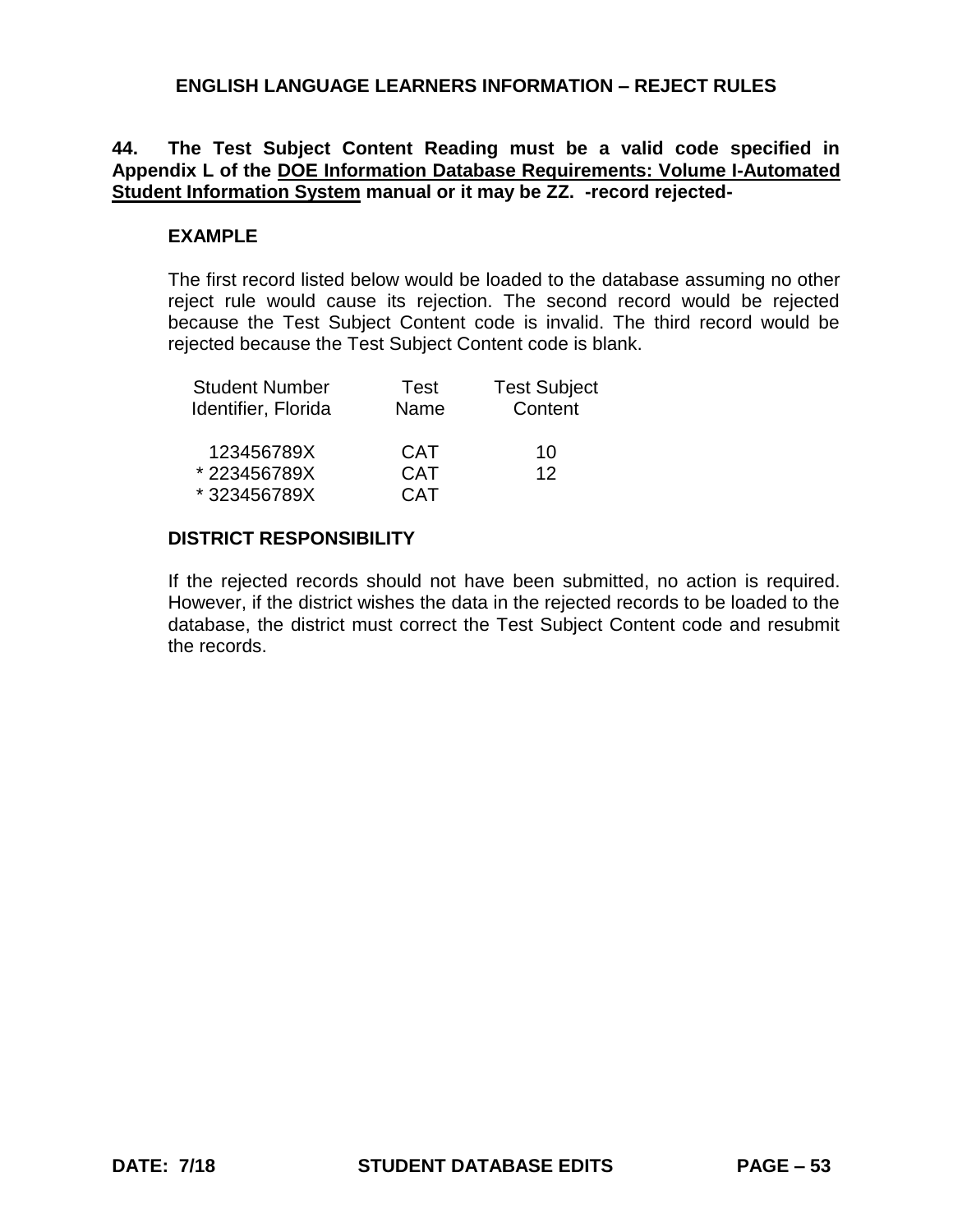# **45. Test Score Reading must be numeric and right justified with leading zeros. -record rejected-**

## **EXAMPLE**

The first record listed below would be loaded to the database assuming no other reject rule would cause its rejection. The second record would be rejected because Test Score contains alphabetic characters. The third record would be rejected because Test Score does not have leading zeros.

| <b>Student Number</b> |          |            | <b>Test</b> |       |
|-----------------------|----------|------------|-------------|-------|
| Identifier,           | Test     | Test       | Score       | Test  |
| Florida               | Date     | Name       | Type        | Score |
| 1234567892            | 01191998 | <b>CAT</b> | SS          | 0071  |
| * 301741234X          | 01191998 | <b>CAT</b> | SS          | AA71  |
| *242424321X           | 01191998 | CAT        | SS          | 71    |

### **DISTRICT RESPONSIBILITY**

If the rejected records should not have been submitted, no action is required. However, if the district wishes the data in the rejected records to be loaded to the database, the district must correct the Test Score and resubmit the records.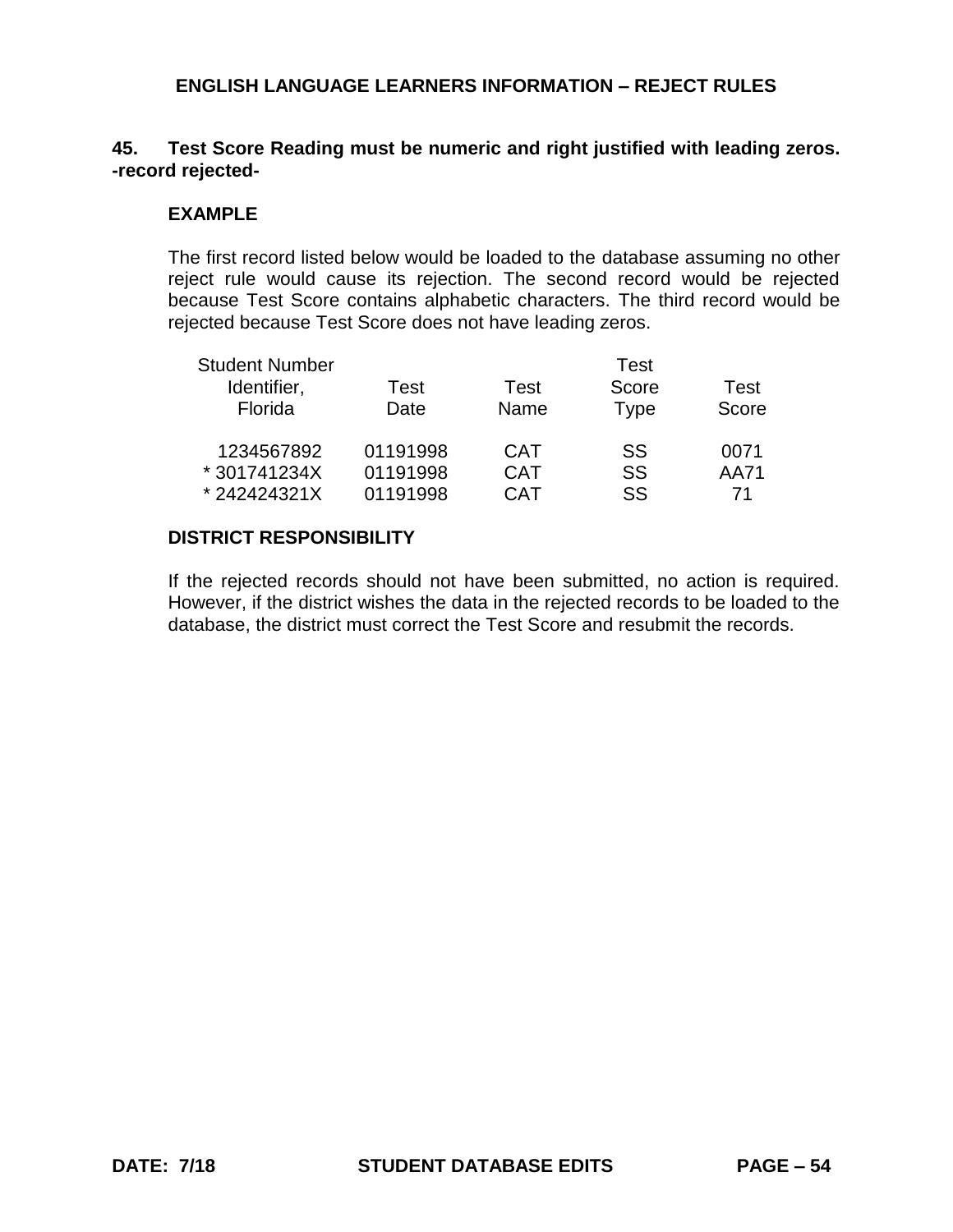# **46. If Test Date Reading is equal to zero, then Test Name Reading must be ZZZ, the Test Score Type Reading must be ZZ, the Test Subject Content Reading must be ZZ, and the Test Score Reading must be zero. -record rejected-**

#### **EXAMPLE**

The first record listed below would be loaded to the database assuming no other reject rule would cause its rejection. The second record would be rejected because Test Name is not ZZZ and Test Score Type is not ZZ. The third record would be rejected because Test Subject Content is not ZZ and Test Score is not zero.

| <b>Student Number</b> |          |            | Test  | Test    |       |
|-----------------------|----------|------------|-------|---------|-------|
| Identifier,           | Test     | Test       | Score | Subject | Test  |
| Florida               | Date     | Name       | Type  | Content | Score |
| 1234567892            | 00000000 | 777        | 77    | 77      | 0000  |
| *301741234X           | 00000000 | <b>CAT</b> | SS    | 77      | 0000  |
| *242424321X           | 00000000 | 777        | 77    | 01      | 0071  |

### **DISTRICT RESPONSIBILITY**

If the rejected records should not have been submitted, no action is required. However, if the district wishes the data in the rejected records to be loaded to the database, the district must correct the appropriate fields and resubmit the records.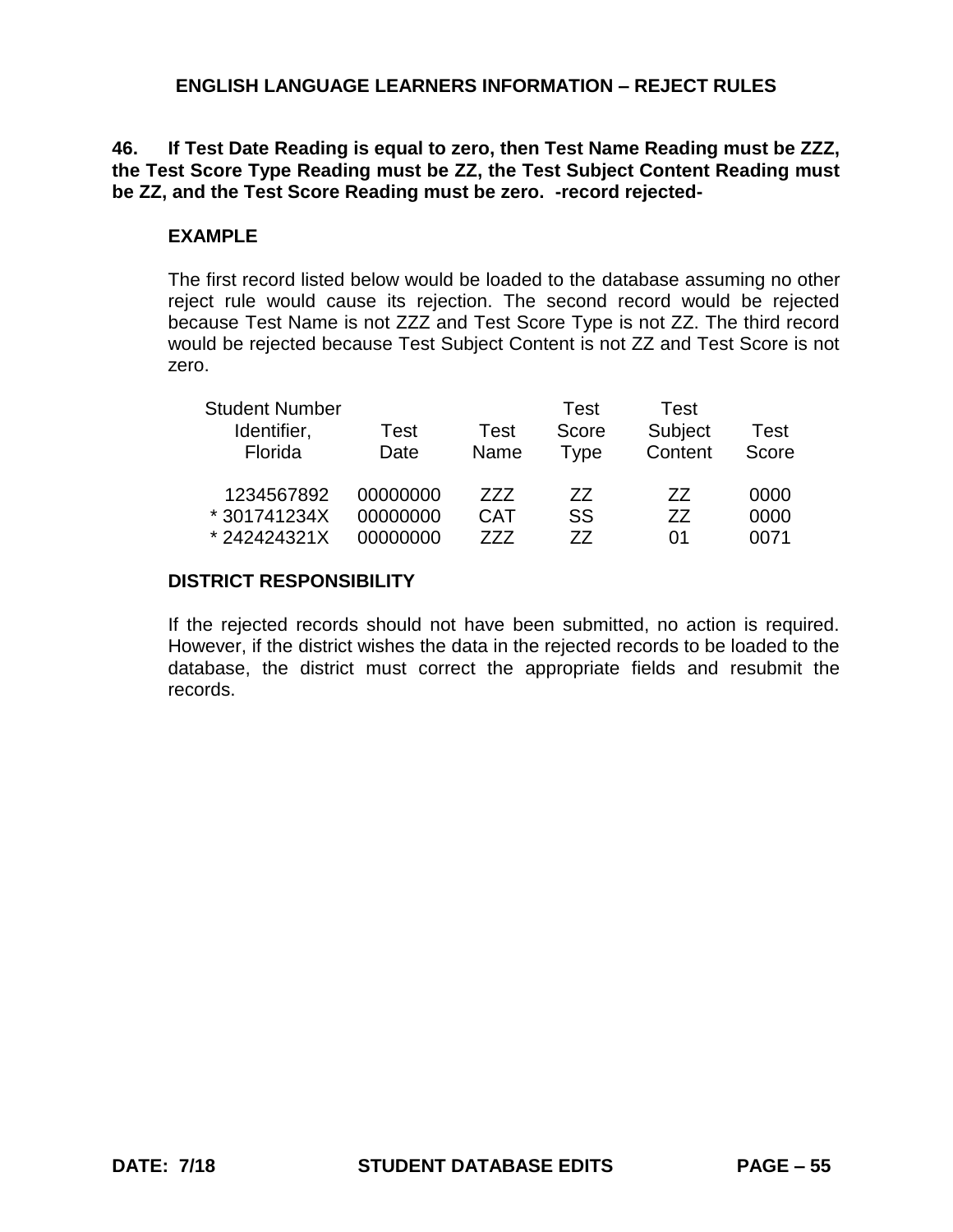### **47. If the Test Date Reading is a valid date, then the Test Name Reading must be a valid code other than ZZZ. -record rejected-**

#### **EXAMPLE**

The first record listed below would be loaded to the database assuming no other reject rule would cause its rejection. The second record would be rejected because the Test Name is blank.

| Student Number      | Test     | Test       |
|---------------------|----------|------------|
| Identifier, Florida | Date     | Name       |
| 123456789X          | 01191998 | <b>CAT</b> |
| *323456789X         | 01191998 |            |

### **DISTRICT RESPONSIBILITY**

If the rejected record should not have been submitted, no action is required. However, if the district wishes the data in the rejected record to be loaded to the database, the district must correct the Test Name and resubmit the record.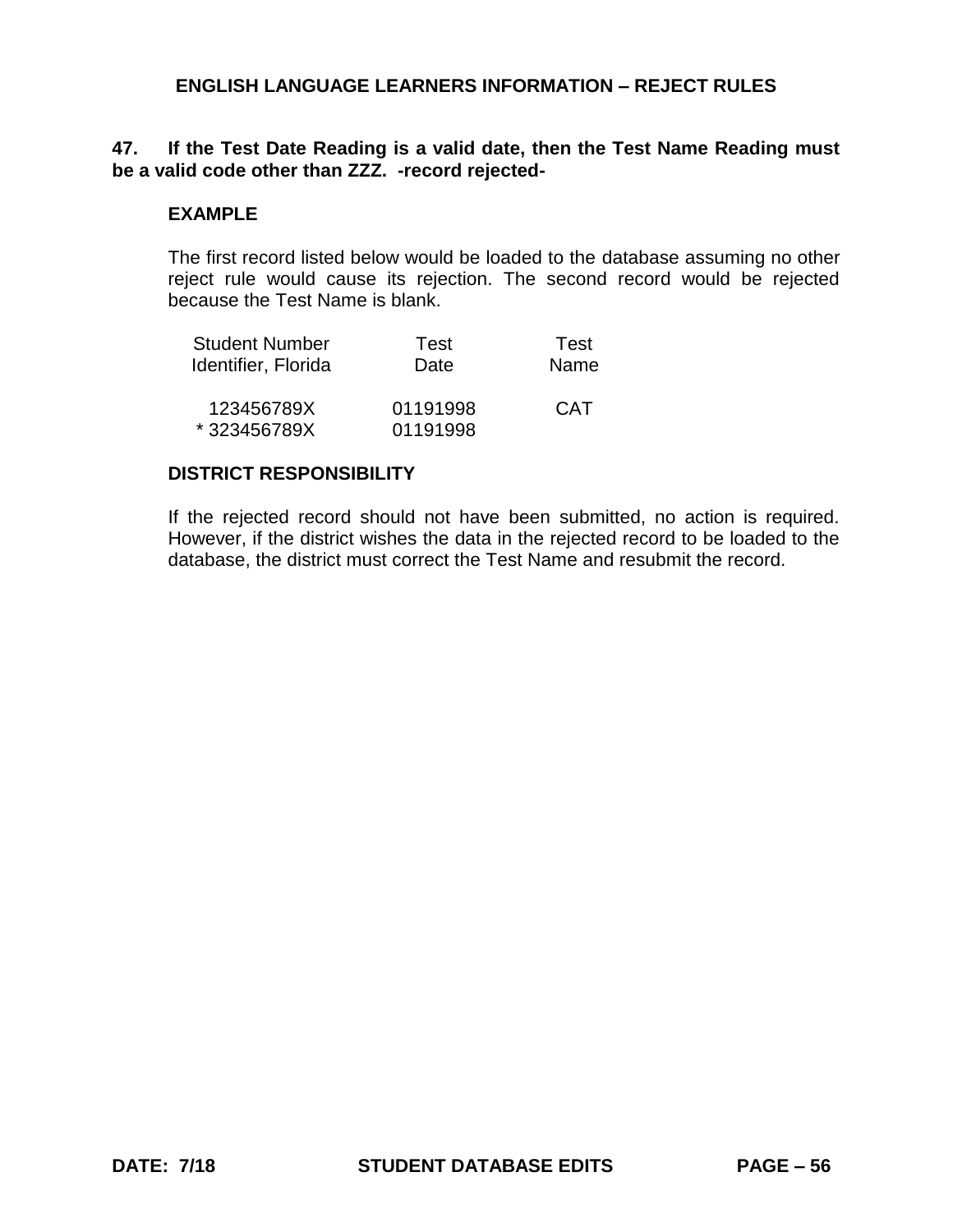# **48. If Test Date Reading is greater than zero, then Test Score Type Reading must be a valid code other than ZZ. -record rejected-**

## **EXAMPLE**

The first record listed below would be loaded to the database assuming no other reject rule would cause its rejection. The second record would be rejected because Test Score Type is blank. The third record would be rejected because Test Score Type is invalid.

| <b>Student Number</b> |          |            | Test        |       |
|-----------------------|----------|------------|-------------|-------|
| Identifier,           | Test     | Test       | Score       | Test  |
| Florida               | Date     | Name       | <b>Type</b> | Score |
| 1234567892            | 01191998 | <b>CAT</b> | <b>RS</b>   | 0071  |
| * 301741234X          | 01191998 | <b>CAT</b> |             | 0071  |
| *242124321X           | 01191998 | CAT        | CC.         | 0071  |

### **DISTRICT RESPONSIBILITY**

If the rejected records should not have been submitted, no action is required. However, if the district wishes the data in the rejected records to be loaded to the database, the district must correct the Test Score Type and resubmit the records.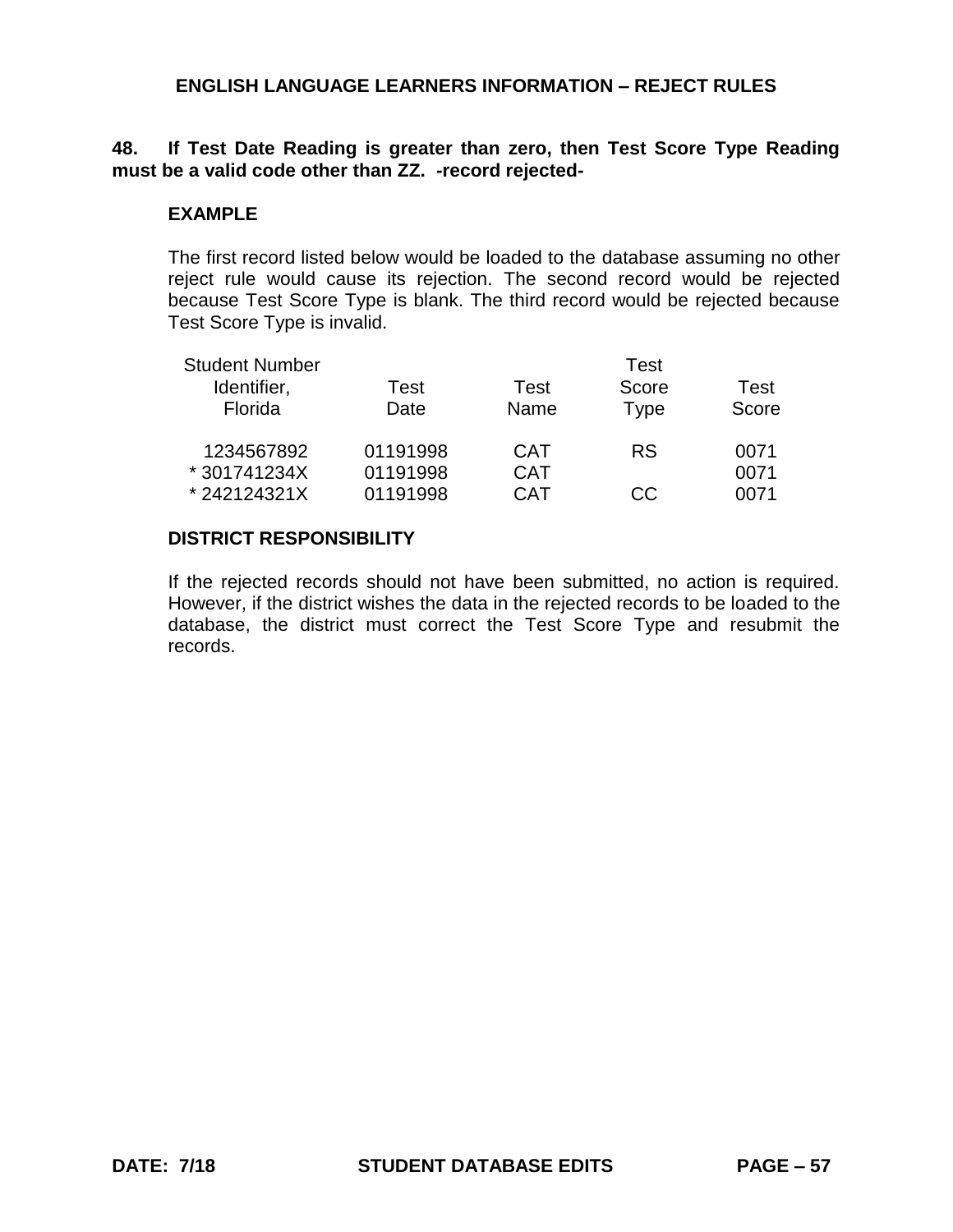## **49. If Test Date Reading is greater than zero, then Test Subject Content Reading must be a valid code other than ZZ. -record rejected-**

### **EXAMPLE**

The first record listed below would be loaded to the database assuming no other reject rule would cause its rejection. The second record would be rejected because Test Subject Content is blank. The third record would be rejected because Test Subject Content is invalid.

| <b>Student Number</b> |          |            | Test      | Test    |       |
|-----------------------|----------|------------|-----------|---------|-------|
| Identifier,           | Test     | Test       | Score     | Subject | Test  |
| Florida               | Date     | Name       | Type      | Content | Score |
| 1234567892            | 01191998 | <b>CAT</b> | <b>RS</b> | 10      | 0071  |
| * 301741234X          | 01191998 | <b>CAT</b> | <b>RS</b> |         | 0071  |
| *242124321X           | 01191998 | <b>CAT</b> | <b>RS</b> | 99      | 0071  |

### **DISTRICT RESPONSIBILITY**

If the rejected records should not have been submitted, no action is required. However, if the district wishes the data in the rejected records to be loaded to the database, the district must correct the Test Subject Content and resubmit the records.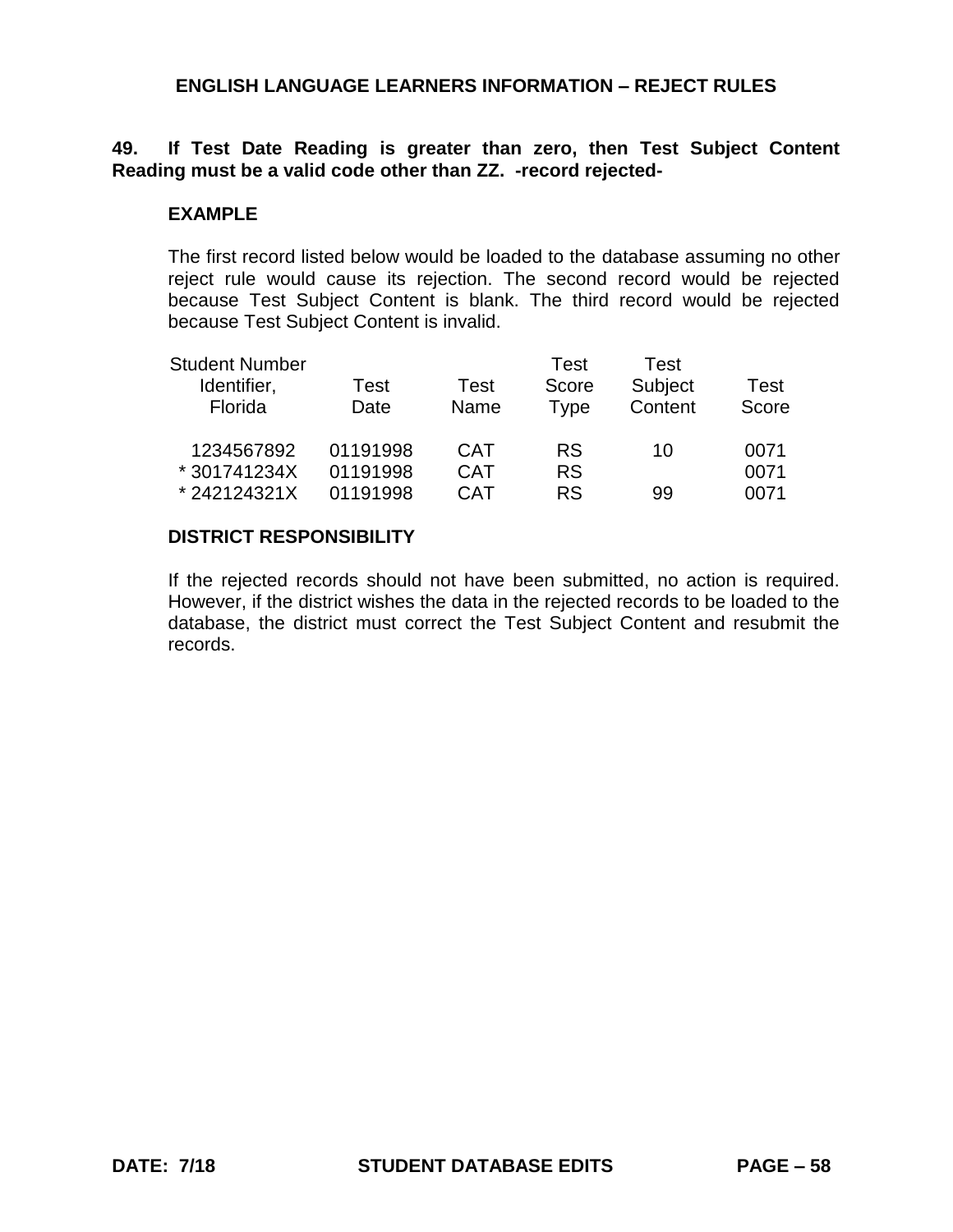**50. If Survey Period is 2 or 3, Test Date Writing must be numeric and a valid date, less than or equal to the survey date, unless zero filled. If Survey Period is 5, Test Date Writing must be numeric and a valid date less than or equal to June 30th, unless zero filled. -record rejected-**

#### **EXAMPLE**

The first two records listed below would be loaded to the database assuming no other reject rule would cause their rejection. The third record would be rejected because the Test Date is invalid.

| Test       | <b>Test</b> |
|------------|-------------|
| Name       | Date        |
| <b>TFR</b> | 01192006    |
| 777        | 00000000    |
| <b>TFR</b> | 04312006    |
|            |             |

### **DISTRICT RESPONSIBILITY**

If the rejected record should not have been submitted, no action is required. However, if the district wishes the data in the rejected record to be loaded to the database, the district must correct the Test Date and resubmit the record.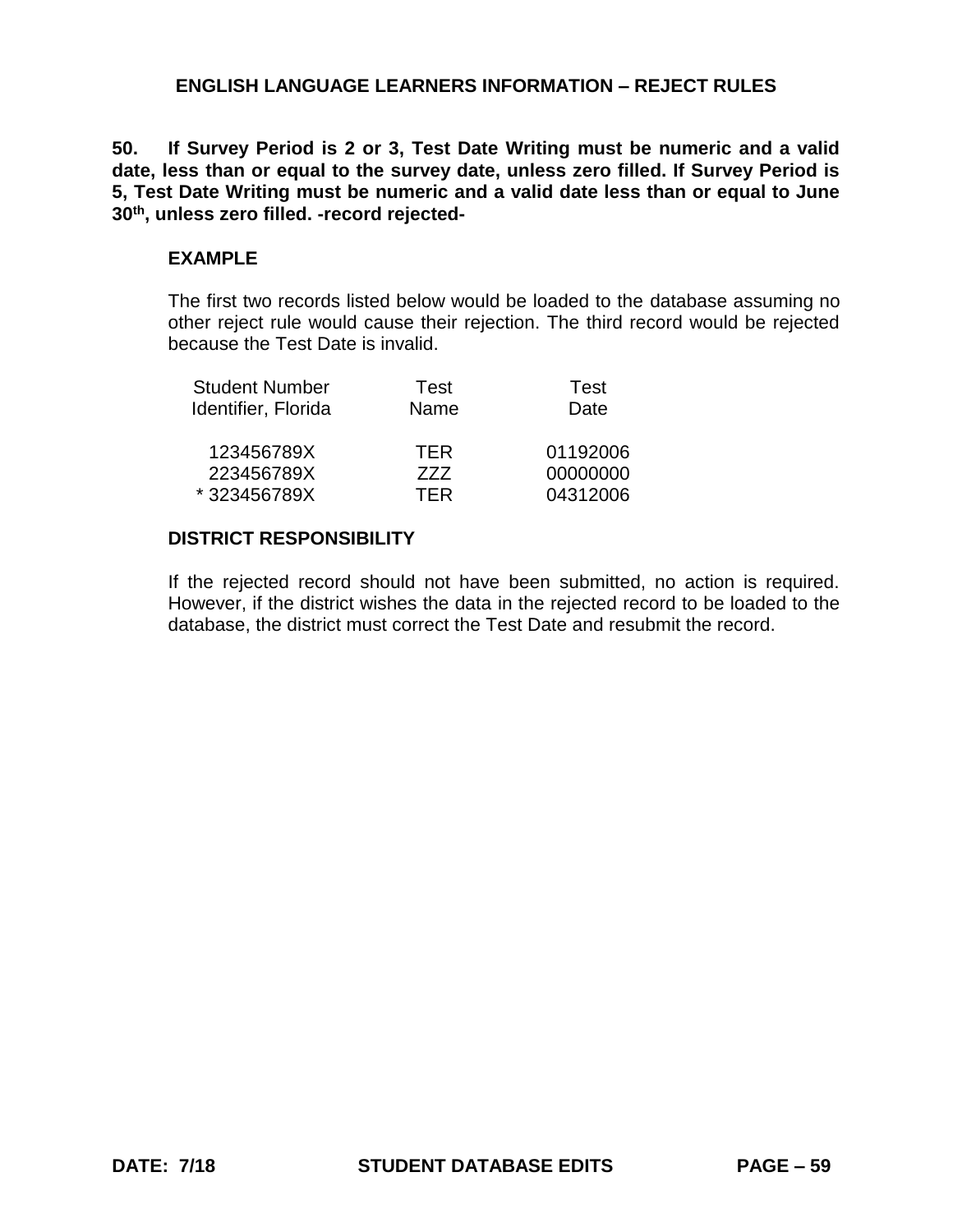**51. If English Language Learners: Entry Date is September 1, 2005 or greater Test Name Writing must be an approved test listed on the Test Name Table in Appendix I with an indicator code of W (Writing) or Test Name Writing may be ZZZ. If English Language Learners: Entry Date is prior to September 1, 2005, Test**  Name Writing must be on the Test Name Table in Appendix I, other than X, yor **Test Name Writing may be ZZZ. If District Number is 68, then Test Name Writing**  may be X . If District Number, Current Enrollment is 50 and Test Date: Writing is **between 07/01/2006 and 06/30/2008, then Test Name: Writing may be X\_\_. If District Number, Current Enrollment is 55 and Test Date is prior to September 1, 2010, then Test Name Writing may be X\_\_. -record rejected-**

#### **EXAMPLE**

The first record listed below would be loaded to the database assuming no other reject rule would cause its rejection. The second record would be rejected because the Test Name is invalid. The third record would be rejected because ELL Entry Date is later than September 1, 2005 and the Test Name is valid only before that date.

| <b>Student Number</b> | Test     | Test       | <b>ELL Entry</b> |
|-----------------------|----------|------------|------------------|
| Identifier, Florida   | Date     | Name       | Date             |
| 123456789X            | 01172004 | <b>IRW</b> | 01172004         |
| *223456789X           | 09012005 | <b>SSL</b> | 09012005         |
| *345678901X           | 10012005 | <b>WIA</b> | 10012005         |

#### **DISTRICT RESPONSIBILITY**

If the rejected records should not have been submitted, no action is required. However, if the district wishes the data in the rejected records to be loaded to the database, the district must correct the Test Name and resubmit the records.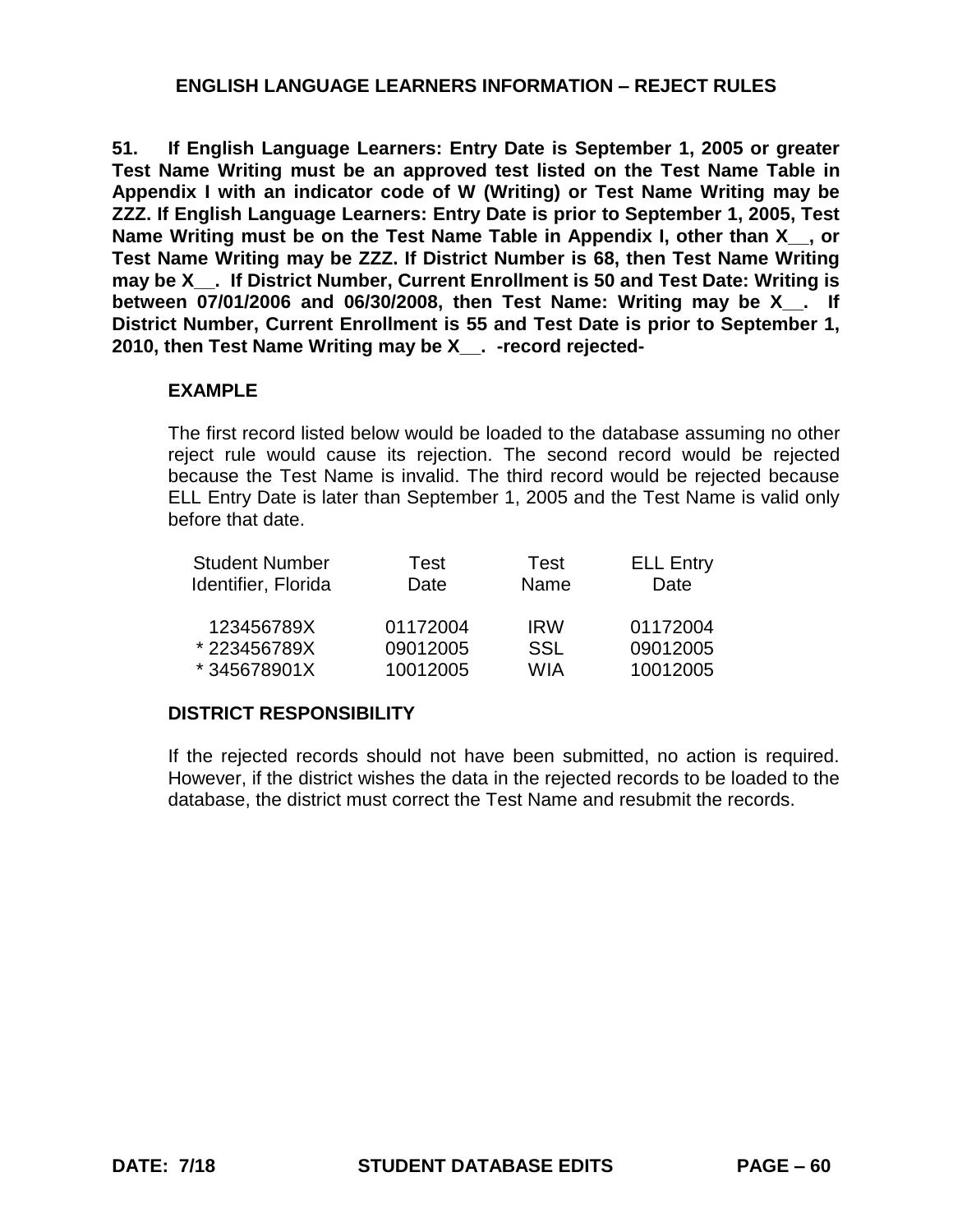## **52. Test Score Type Writing must be RS, SS, NP, AL or ZZ. -record rejected-**

# **EXAMPLE**

The first record listed below would be loaded to the database assuming no other reject rule would cause its rejection. The second record would be rejected because the Test Score Type is invalid.

| <b>Student Number</b> |          |             | Test        |
|-----------------------|----------|-------------|-------------|
| Identifier,           | Test     | <b>Test</b> | Score       |
| Florida               | Date     | Name        | <b>Type</b> |
| 1234567892            | 01191998 | <b>TFR</b>  | <b>RS</b>   |
| *301741234X           | 01191998 | TFR         | ST          |

### **DISTRICT RESPONSIBILITY**

If the rejected record should not have been submitted, no action is required. However, if the district wishes the data in the rejected record to be loaded to the database, the district must correct the Test Score Type and resubmit the record.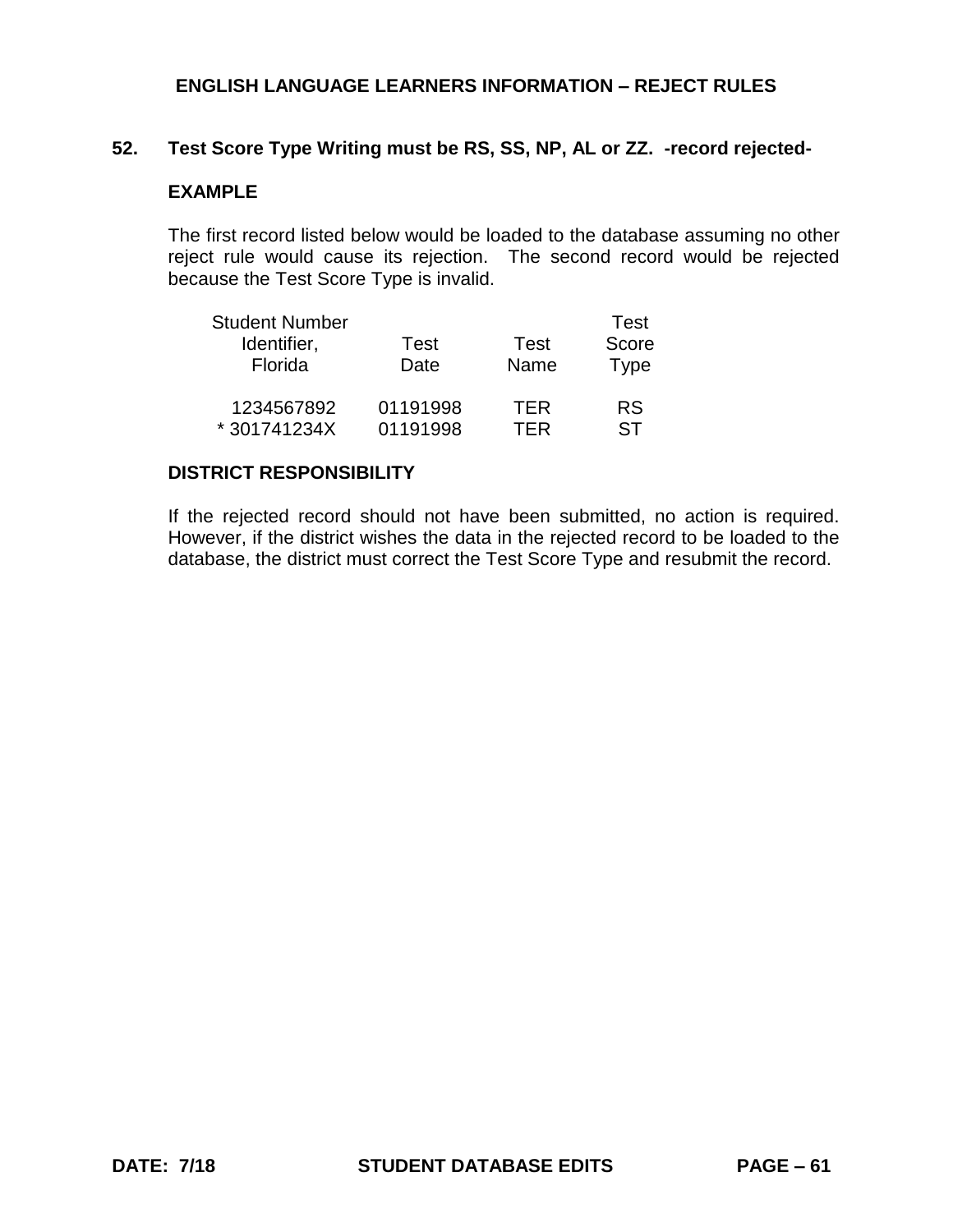# **53. The Test Subject Content Writing must be a valid code specified in Appendix L of the DOE Information Database Requirements: Volume I-Automated Student Information System manual or it may be ZZ. -record rejected-**

## **EXAMPLE**

The first record listed below would be loaded to the database assuming no other reject rule would cause its rejection. The second record would be rejected because the Test Subject Content code is invalid. The third record would be rejected because the Test Subject Content code is blank.

| <b>Student Number</b> | Test | <b>Test Subject</b> |
|-----------------------|------|---------------------|
| Identifier, Florida   | Name | Content             |
| 123456789X            | TFR  | 35                  |
| *223456789X           | TFR  | 12                  |
| *323456789X           | TFR  |                     |

# **DISTRICT RESPONSIBILITY**

If the rejected records should not have been submitted, no action is required. However, if the district wishes the data in the rejected records to be loaded to the database, the district must correct the Test Subject Content code and resubmit the records.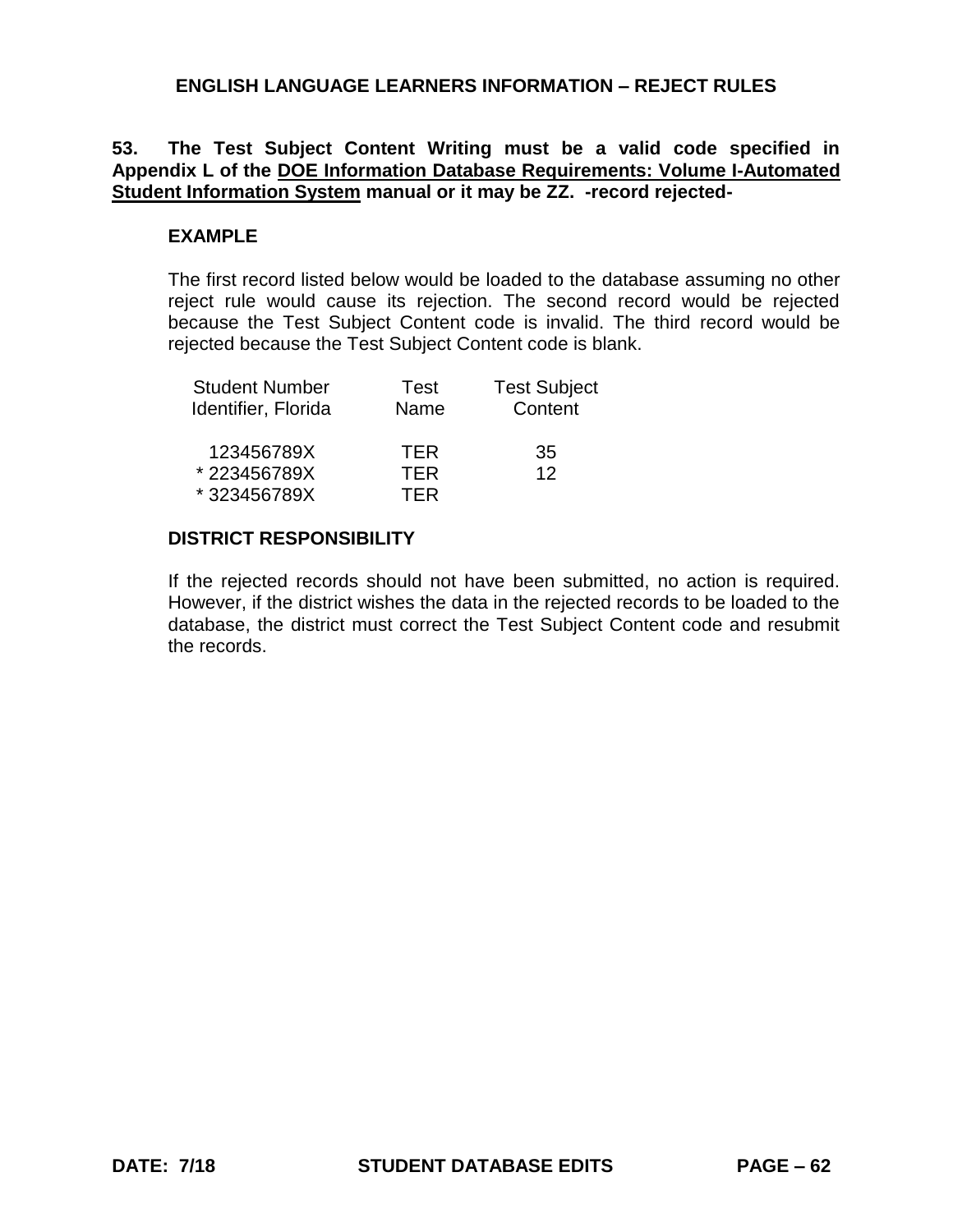# **54. Test Score Writing must be numeric and right justified with leading zeros. -record rejected-**

## **EXAMPLE**

The first record listed below would be loaded to the database assuming no other reject rule would cause its rejection. The second record would be rejected because Test Score contains alphabetic characters. The third record would be rejected because Test Score does not have leading zeros.

| <b>Student Number</b> |          |            | Test        |       |
|-----------------------|----------|------------|-------------|-------|
| Identifier,           | Test     | Test       | Score       | Test  |
| Florida               | Date     | Name       | <b>Type</b> | Score |
| 1234567892            | 01191998 | <b>TFR</b> | SS          | 0071  |
| * 301741234X          | 01191998 | TFR        | SS          | AA71  |
| *242424321X           | 01191998 | TFR        | SS          | 71    |

### **DISTRICT RESPONSIBILITY**

If the rejected records should not have been submitted, no action is required. However, if the district wishes the data in the rejected records to be loaded to the database, the district must correct the Test Score and resubmit the records.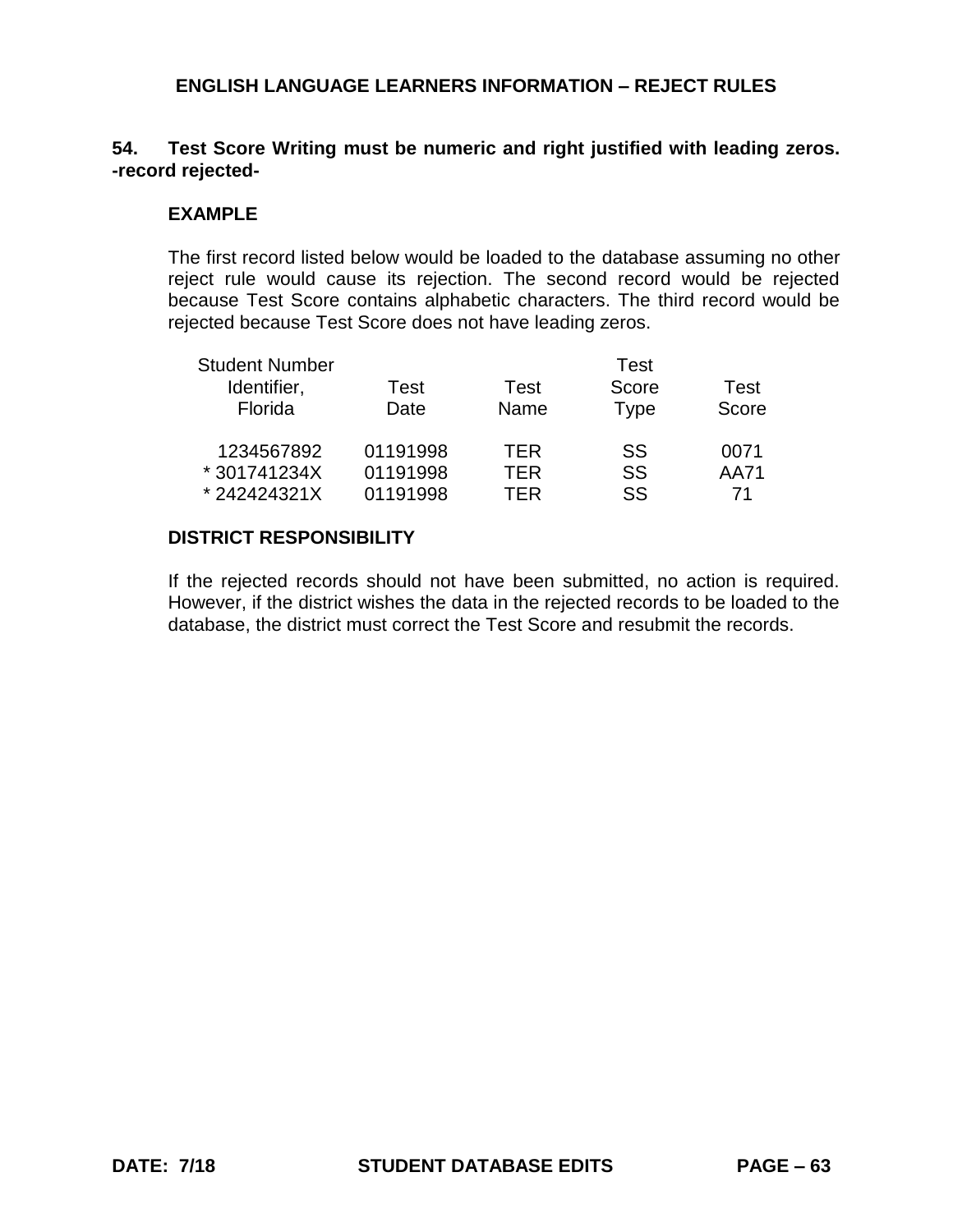# **55. If Test Date Writing is equal to zero, then Test Name Writing must be ZZZ, the Test Score Type Writing must be ZZ, the Test Subject Content Writing must be ZZ, and the Test Score Writing must be zero. -record rejected-**

#### **EXAMPLE**

The first record listed below would be loaded to the database assuming no other reject rule would cause its rejection. The second record would be rejected because Test Name is not ZZZ and Test Score Type is not ZZ. The third record would be rejected because Test Subject Content is not ZZ and Test Score is not zero.

| <b>Student Number</b> |          |      | Test  | Test    |       |
|-----------------------|----------|------|-------|---------|-------|
| Identifier,           | Test     | Test | Score | Subject | Test  |
| Florida               | Date     | Name | Type  | Content | Score |
| 1234567892            | 00000000 | 777  | 77    | 77      | 0000  |
| *301741234X           | 00000000 | TER  | SS    | 77      | 0000  |
| *242424321X           | 00000000 | 777  | 77    | 36      | 0071  |

### **DISTRICT RESPONSIBILITY**

If the rejected records should not have been submitted, no action is required. However, if the district wishes the data in the rejected records to be loaded to the database, the district must correct the appropriate fields and resubmit the records.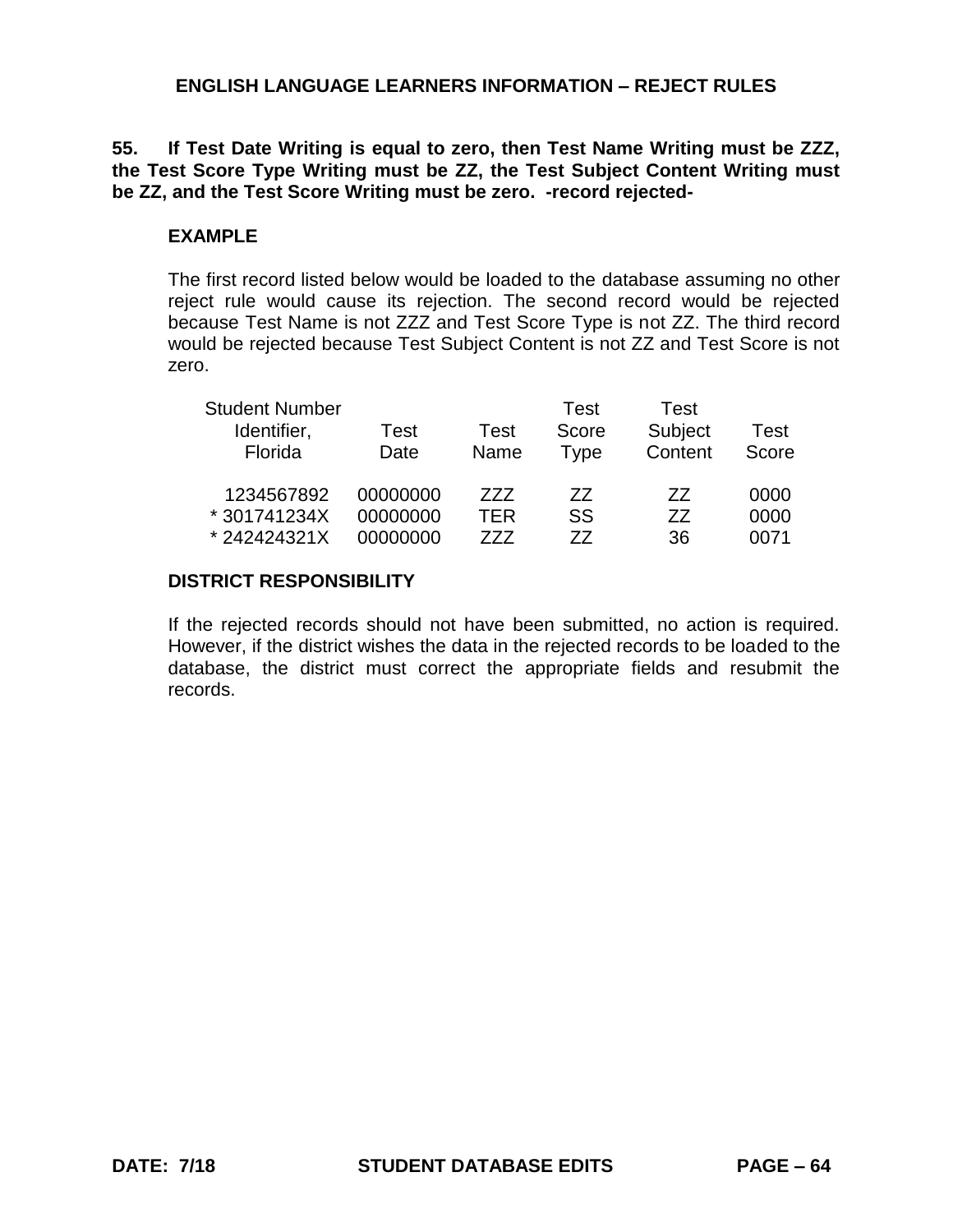### **56. If the Test Date Writing is a valid date, then the Test Name Writing must be other than ZZZ. -record rejected-**

#### **EXAMPLE**

The first record listed below would be loaded to the database assuming no other reject rule would cause its rejection. The second record would be rejected because the Test Name is ZZZ.

| <b>Student Number</b> | Test     | Test       |
|-----------------------|----------|------------|
| Identifier, Florida   | Date     | Name       |
| 123456789X            | 01191998 | <b>TFR</b> |
| *323456789X           | 01191998 | 777        |

#### **DISTRICT RESPONSIBILITY**

If the rejected record should not have been submitted, no action is required. However, if the district wishes the data in the rejected record to be loaded to the database, the district must correct the Test Name and resubmit the record.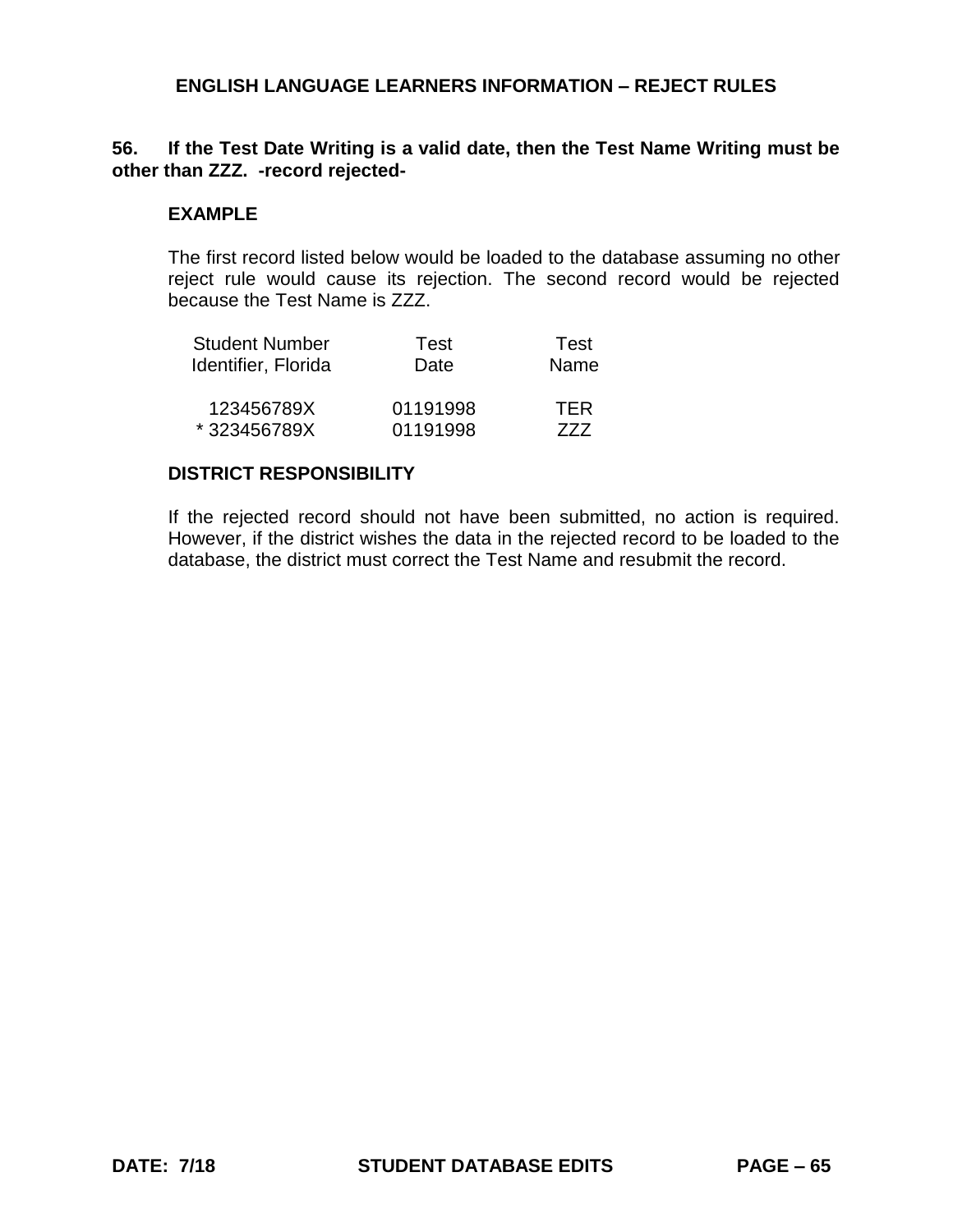## **57. If Test Date Writing is greater than zero, then Test Score Type Writing must be a valid code other than ZZ. -record rejected-**

## **EXAMPLE**

The first record listed below would be loaded to the database assuming no other reject rule would cause its rejection. The second record would be rejected because Test Score Type is blank. The third record would be rejected because Test Score Type is invalid.

| <b>Student Number</b> |          |      | Test        |       |
|-----------------------|----------|------|-------------|-------|
| Identifier,           | Test     | Test | Score       | Test  |
| Florida               | Date     | Name | <b>Type</b> | Score |
| 1234567892            | 01191998 | TER  | <b>RS</b>   | 0071  |
| * 301741234X          | 01191998 | TER  |             | 0071  |
| *242124321X           | 01191998 | TFR  | CC.         | 0071  |

### **DISTRICT RESPONSIBILITY**

If the rejected records should not have been submitted, no action is required. However, if the district wishes the data in the rejected records to be loaded to the database, the district must correct the Test Score Type and resubmit the records.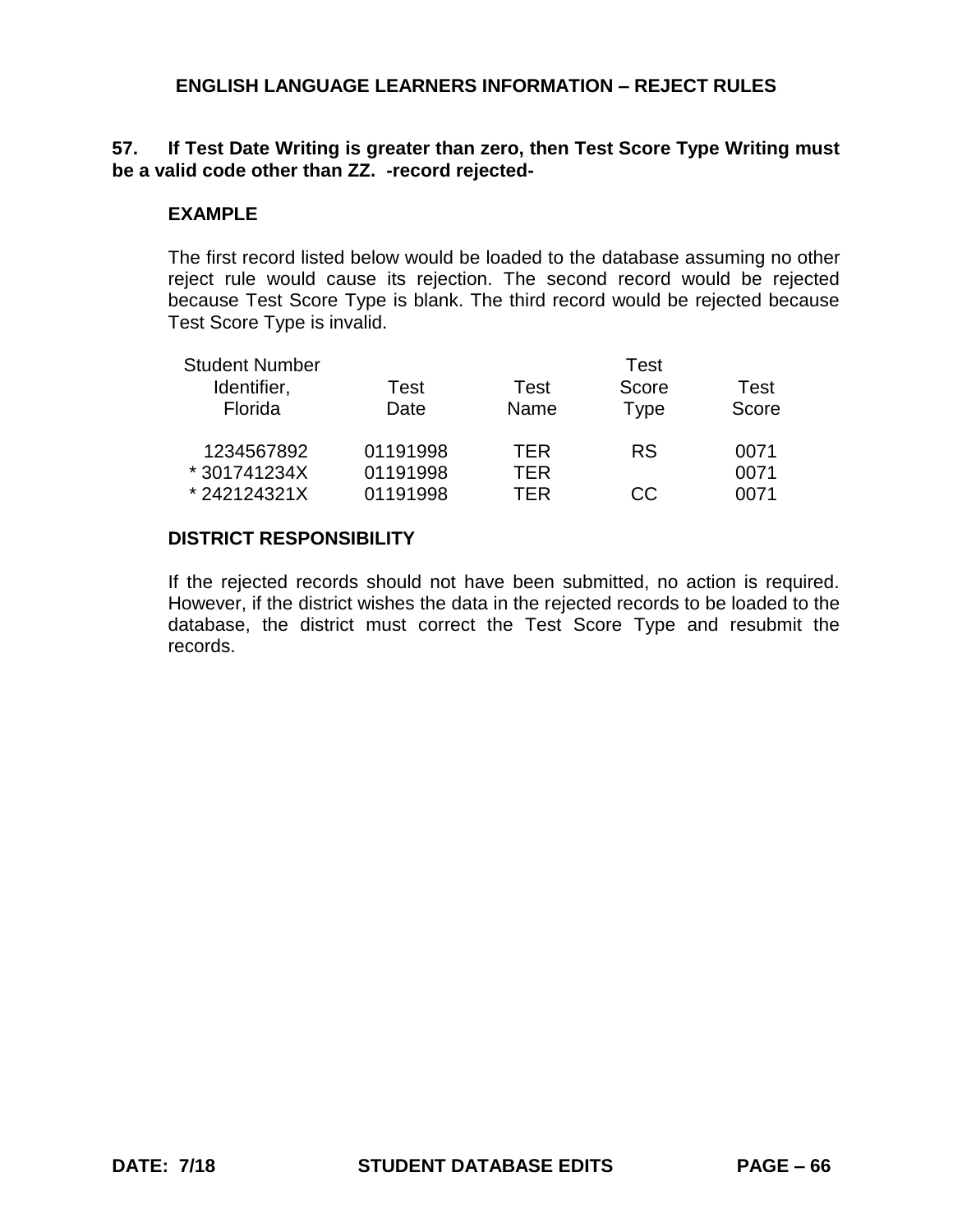## **58. If Test Date Writing is greater than zero, then Test Subject Content Writing must be a valid code other than ZZ. -record rejected-**

## **EXAMPLE**

The first record listed below would be loaded to the database assuming no other reject rule would cause its rejection. The second record would be rejected because Test Subject Content is blank. The third record would be rejected because Test Subject Content is invalid.

| <b>Student Number</b> |          |      | Test      | Test    |       |
|-----------------------|----------|------|-----------|---------|-------|
| Identifier,           | Test     | Test | Score     | Subject | Test  |
| Florida               | Date     | Name | Type      | Content | Score |
| 1234567892            | 01191998 | TFR  | <b>RS</b> | O1      | 0071  |
| * 301741234X          | 01191998 | TER  | <b>RS</b> |         | 0071  |
| *242124321X           | 01191998 | TFR  | <b>RS</b> | 77      | 0071  |

### **DISTRICT RESPONSIBILITY**

If the rejected records should not have been submitted, no action is required. However, if the district wishes the data in the rejected records to be loaded to the database, the district must correct the Test Subject Content and resubmit the records.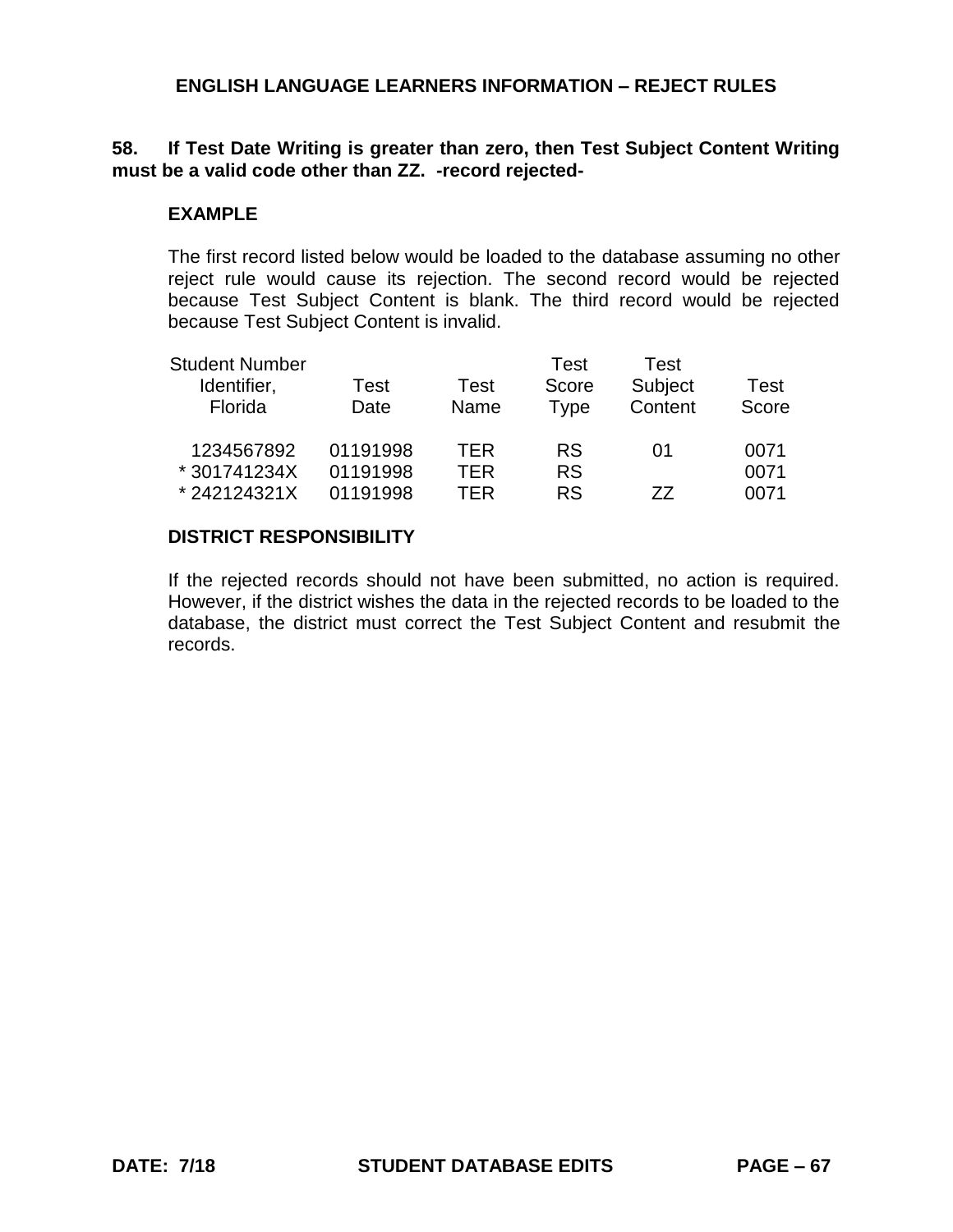**59. The Student Number Identifier, Local may be any combination of letters, numbers and blanks. (All blanks are allowable.) It must be left-justified with trailing blanks. -record rejected-**

#### **EXAMPLE**

The first three records listed below would be loaded to the database assuming no other edit would cause their rejection. The fourth record would be rejected because the Student Number Identifier, Local contains a symbol (@). The fifth record would be rejected because it is right-justified rather than left-justified.

| <b>Student</b> |
|----------------|
| <b>Number</b>  |
| Identifier,    |
| Local          |
| 0123456789     |
| ABC123DEF9     |
| 3001 28K       |
| 2121@xyz       |
| 123456         |
|                |

#### **DISTRICT RESPONSIBILITY**

If the rejected record should not have been submitted, no action is required. However, if the district wishes the data in the rejected record to be loaded to the database, the district must correct the Student Number Identifier, Local and resubmit the record.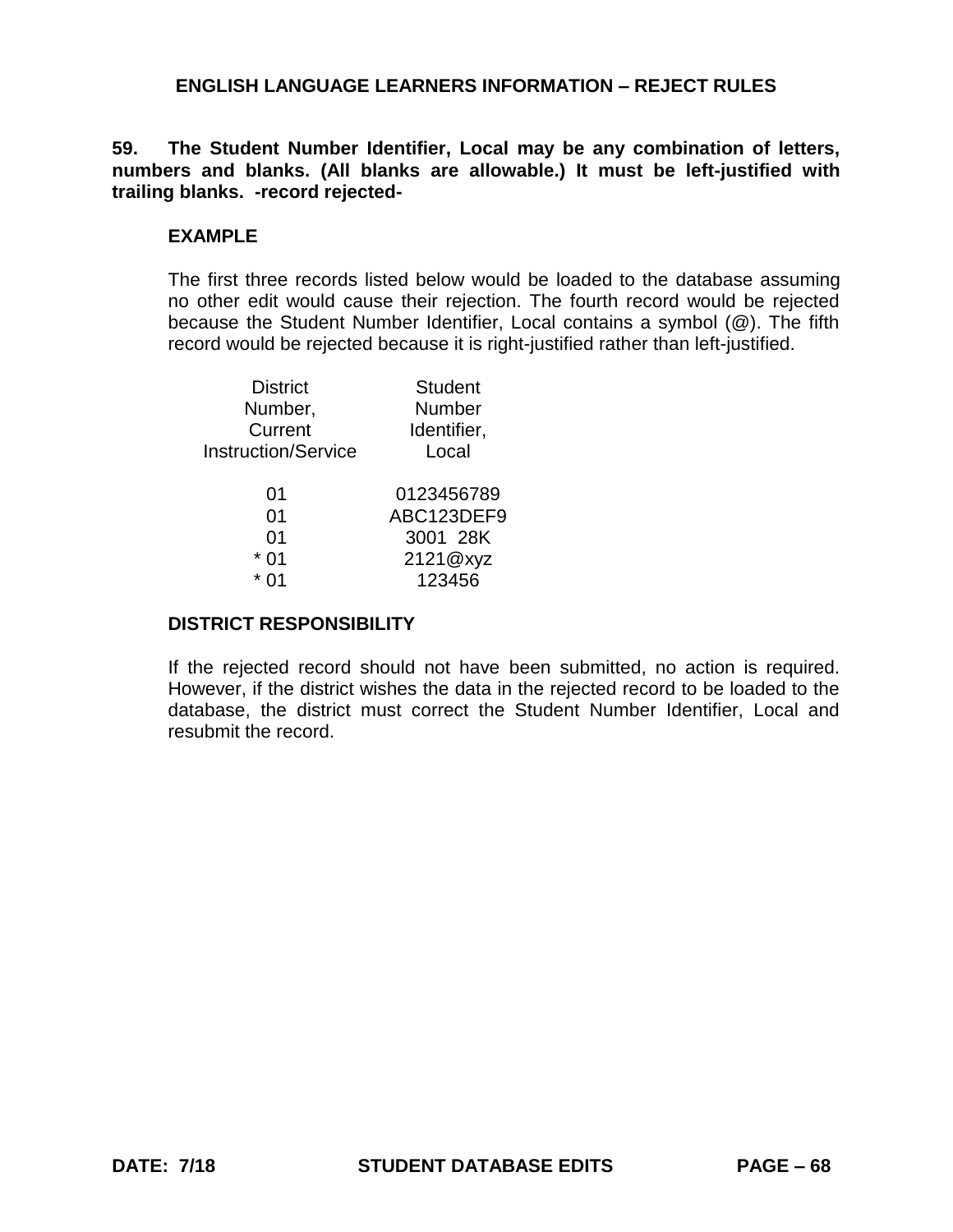**62. If Survey Period Code is 2, 3 or 5, then English Language Learners: Reclassification Exit Date must be numeric and a valid date, unless zero-filled.– reject record–**

#### **EXAMPLE**

The first record listed below would be loaded to the database assuming no other reject rule would cause its rejection. The second record would be rejected because Exit Date is not a valid date or is it zero-filled.

| Student Number      | ELL: Reclassification |
|---------------------|-----------------------|
| Identifier, Florida | <b>Exit Date</b>      |
| 123456789X          | 01181997              |
| *223456789X         | 02311997              |

#### **DISTRICT RESPONSIBILITY**

If the rejected record should not have been submitted, no action is required. However, if the district wishes the data in the rejected record to be loaded to the database, the district must correct the ELL: Reclassification Exit Date and resubmit the record.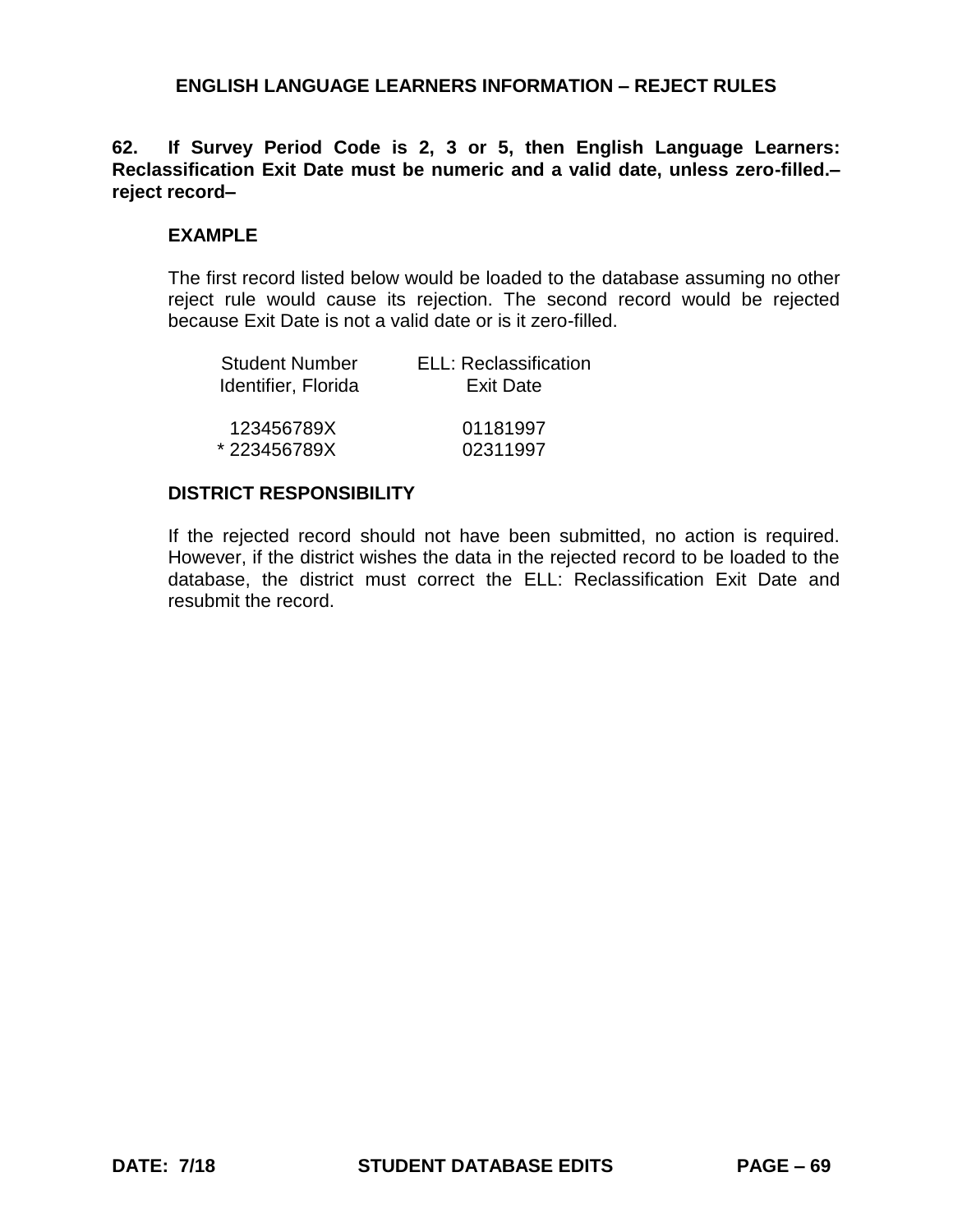**63. If the English Language Learners: Reclassification Exit Date is greater than zero, then the English Language Learners: Reclassification Exit Date must be equal to or greater than the English Language Learners: Reclassification Date. -record rejected-**

# **EXAMPLE**

The first two records listed below would be loaded to the database assuming no other reject rule would cause their rejection. The third record would be rejected because the English Language Learners: Reclassification Exit Date is prior to the English Language Learners: Reclassification Date.

| <b>Student Number</b> | FLL:     | ELL :            | FLI :            |
|-----------------------|----------|------------------|------------------|
| Identifier,           | Exit     | Reclassification | Reclassification |
| Florida               | Date     | Date             | <b>Exit Date</b> |
| 1234567892            | 11181997 | 05291999         | 05282000         |
| 301741234X            | 11181997 | 05291999         | 00000000         |
| *242124321X           | 11181997 | 05291999         | 12171998         |

# **DISTRICT RESPONSIBILITY**

If the rejected record should not have been submitted, no action is required. However, if the district wishes the data in the rejected record to be loaded to the database, the district must correct the English Language Learners: Reclassification Exit Date and resubmit the record.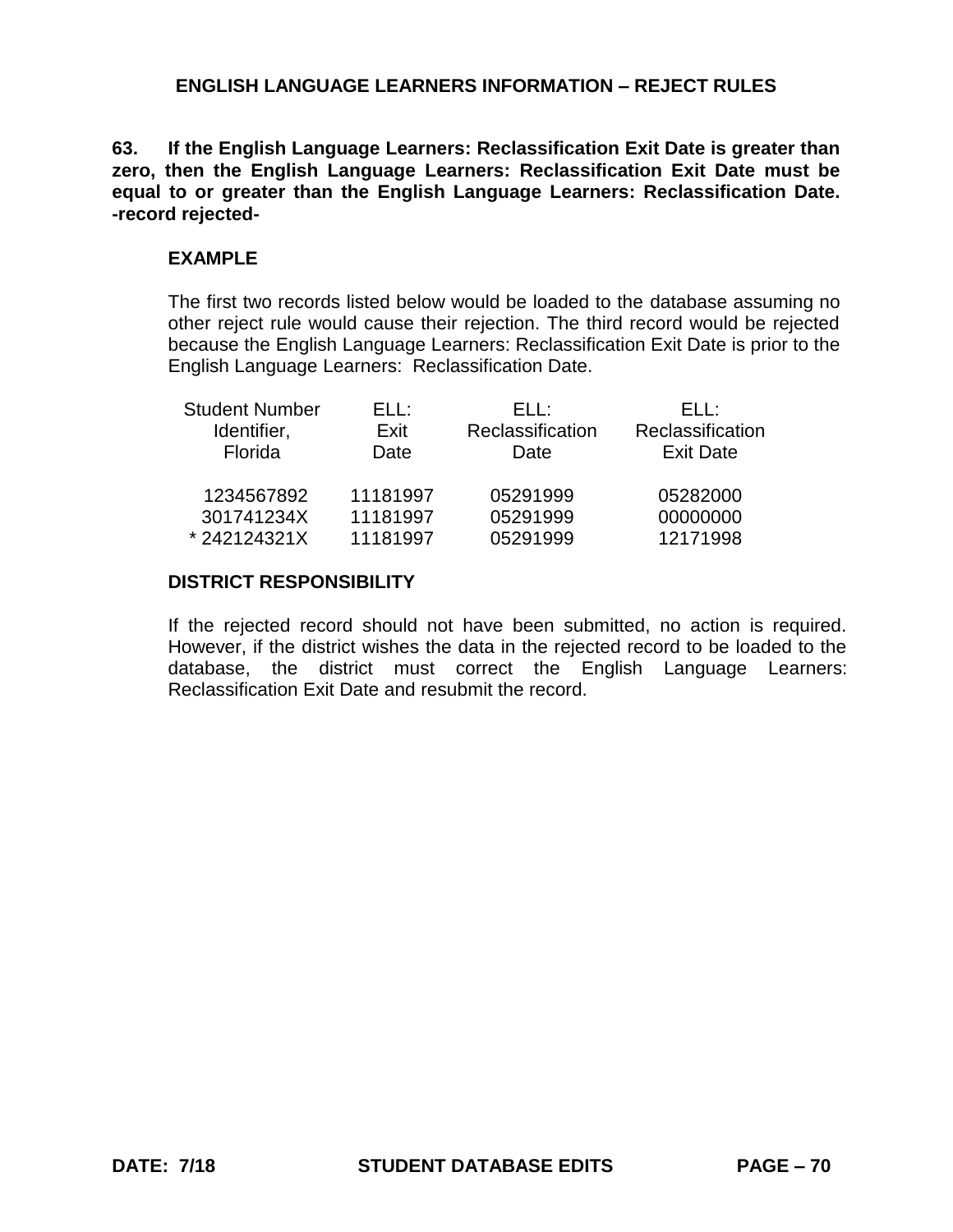# **64.** If Survey Period Code is 2, 3 or 5, English Language Learners: Basis of Exit **(Second) code must be L or Z. -record rejected-**

# **EXAMPLE**

The first record listed below would be added to the database assuming no other reject rule would cause its rejection. The second record would be rejected because the English Language Learners: Basis of Exit (Second) code is not valid.

| <b>Student Number</b> | ELL: Basis       |
|-----------------------|------------------|
| Identifier, Florida   | of Exit (Second) |
|                       |                  |
| 123456789X            |                  |
| *223456789X           | O                |
|                       |                  |

# **DISTRICT RESPONSIBILITY**

If the rejected record should not have been submitted, no action is required. However, if the district wishes the data in the rejected record to be loaded to the database, the district must correct the English Language Learners: Basis of Exit (Second) and resubmit the record.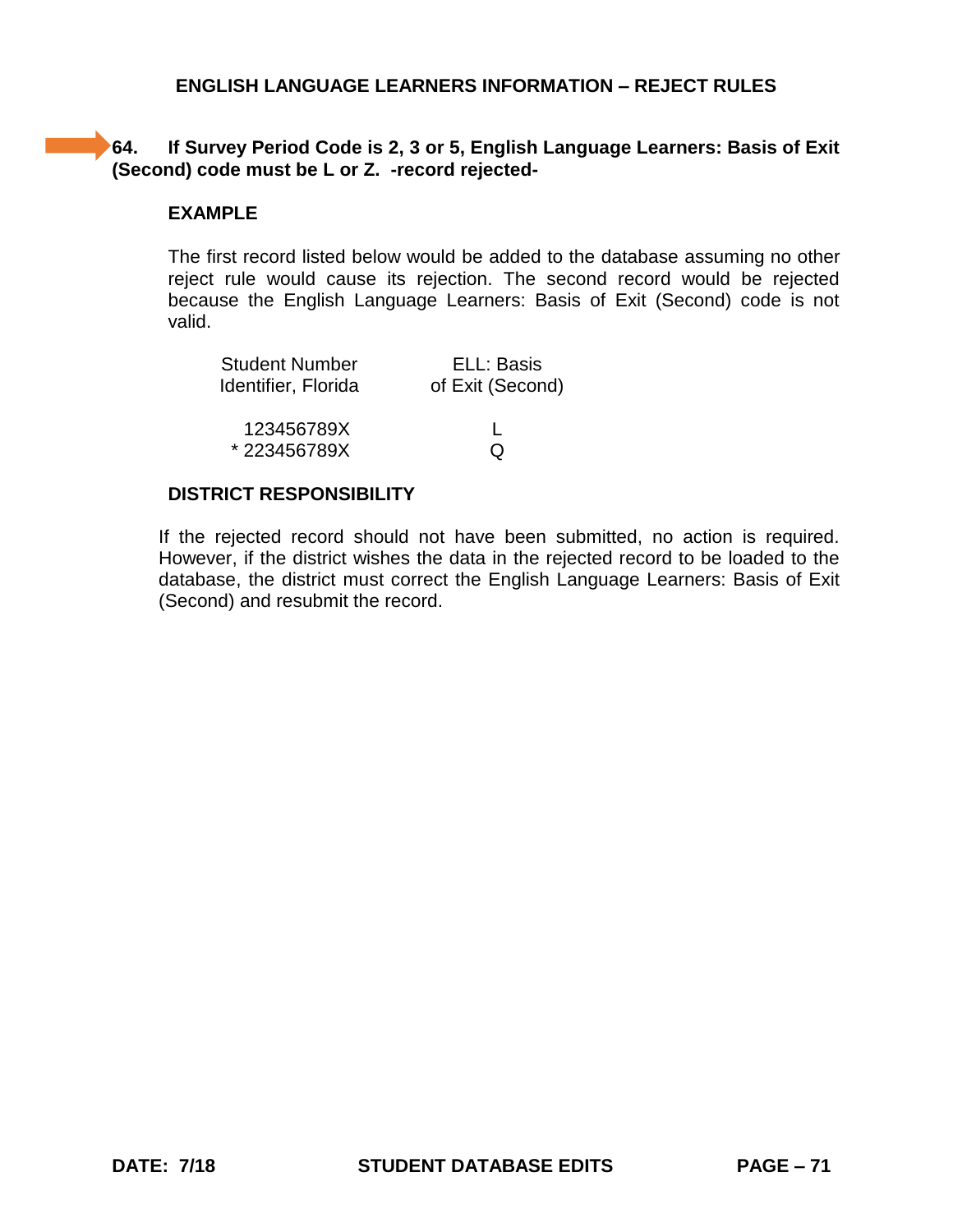# **65. If Survey Period Code is 2, 3 or 5 and English Language Learners: Basis of Exit (Second) code is not Z, then English Language Learners: Basis of Exit (First) code must not be Z. -record rejected-**

#### **EXAMPLE**

The first and second records listed below would be added to the database assuming no other reject rule would cause their rejection. The third record would be rejected because the English Language Learners: Basis of Exit (First) code is not valid when the ELL Basis of Exit (Second) code is not Z.

| <b>Student Number</b> | ELL: Basis      | <b>ELL Basis</b> |
|-----------------------|-----------------|------------------|
| Identifier, Florida   | of Exit (First) | of Exit (Second) |
| 123456789X            | R               | ь.               |
| 223456789X            | C.              | F.               |
| *345678901X           |                 |                  |

### **DISTRICT RESPONSIBILITY**

If the rejected record should not have been submitted, no action is required. However, if the district wishes the data in the rejected record to be loaded to the database, the district must correct the English Language Learners: Basis of Exit (First) or the English Language Learners: Basis of Exit (Second) and resubmit the record.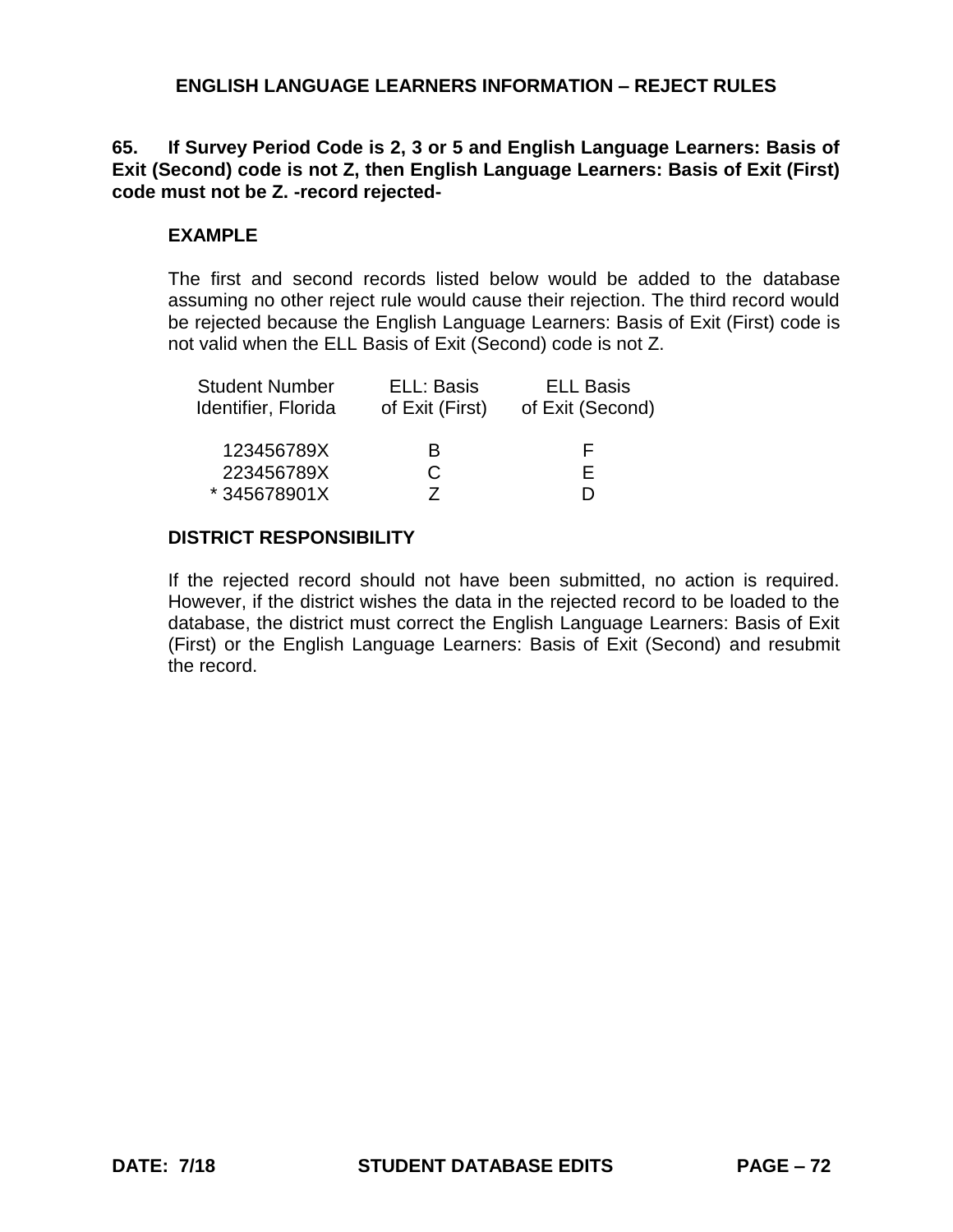**75. Each English Language Learners Student Information record must have a matching Student Demographic record based on District Number, Current Instruction/Service (Student Demographic) and District Number, Current Instruction/Service (English Language Learners Student Information); Student Number Identifier, Florida; Survey Period Code and School Year and with the English Language Learners code = LY, LP or LF. -state validation-**

## **EXAMPLE**

The English Language Learners Student Information record listed below which is marked with an asterisk would cause a message to be generated because it does not have a matching Student Demographic record.

### *English Language Learners Student Information records*

| <b>District</b> | <b>Student</b> |        |        |
|-----------------|----------------|--------|--------|
| Number,         | <b>Number</b>  | Survey |        |
| Current         | Identifier,    | Period | School |
| Instruction/    | Florida        | Code   | Year   |
| Service         |                |        |        |
| * በ1            | 012345678X     | 2      | ****   |
| 01              | 019876545X     | 2      | ****   |
| በ1              | 429876546X     | 2      | ****   |
|                 |                |        |        |

## *Student Demographic Information records*

| <b>District</b> |                |        |        |            |
|-----------------|----------------|--------|--------|------------|
| Number,         | <b>Student</b> |        |        |            |
| Current         | <b>Number</b>  | Survey |        | Limited    |
| Instruction/    | Identifier,    | Period | School | English    |
| Service         | Florida        | Code   | Year   | Proficient |
|                 |                |        |        |            |
| 01              | 019876545X     | 2      | ****   | l Y        |
| 01              | 429876546X     | 2      | ****   |            |
|                 |                |        |        |            |

\*\*\*\* = Valid fiscal year for data submission.

## **DISTRICT RESPONSIBILITY**

The district must delete the English Language Learners Student Information record or add a Student Demographic record to match the above key fields.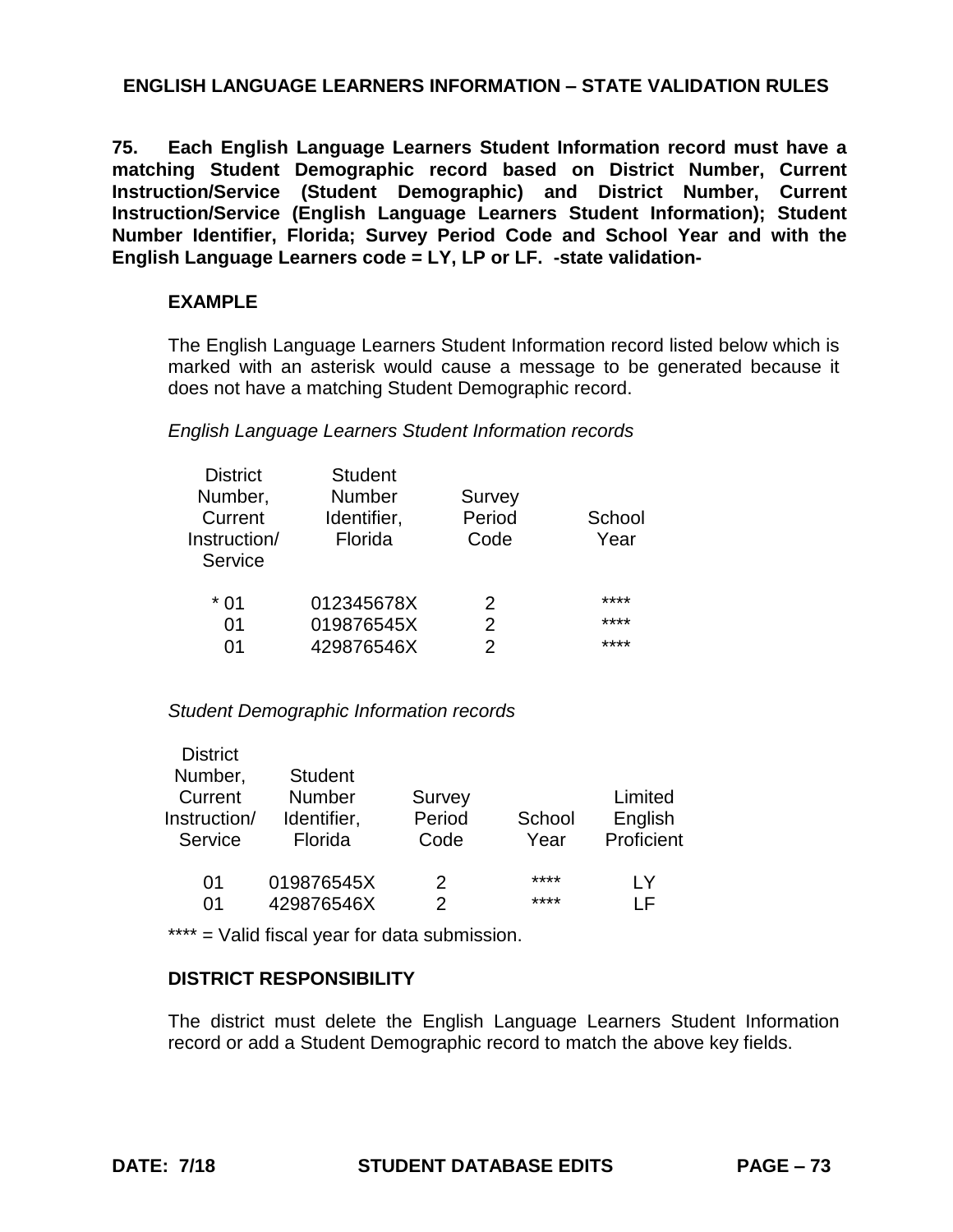**76. If the English Language Learners: Exit Date is greater than zero, then the English Language Learners code must be LF, unless the English Language Learners: Reclassification Date is greater than zero. -state validation-**

### **EXAMPLE**

The English Language Learners records listed below which are marked with an asterisk would cause a message to be generated because the English Language Learners: Exit Dates are valid dates and the English Language Learners codes are not LF.

*English Language Learners Student Information records*

| <b>Student</b><br>Number<br>Identifier,<br>Florida | School<br>Year       | English Language<br>Learners:<br><b>Exit Date</b> |
|----------------------------------------------------|----------------------|---------------------------------------------------|
| 012345678X<br>* 601254693X<br>* 019876545X         | 0203<br>0203<br>0203 | 01042000<br>12181998<br>02101999                  |
|                                                    |                      |                                                   |

*Student Demographic Information records*

| Year         | Language<br>Learners |
|--------------|----------------------|
| 0203<br>0203 | ΙF<br>l 7<br>77      |
|              | School<br>0203       |

## **DISTRICT RESPONSIBILITY**

The district must correct the English Language Learners: Exit Dates and/or the English Language Learners codes so that the valid relationship exists between the elements.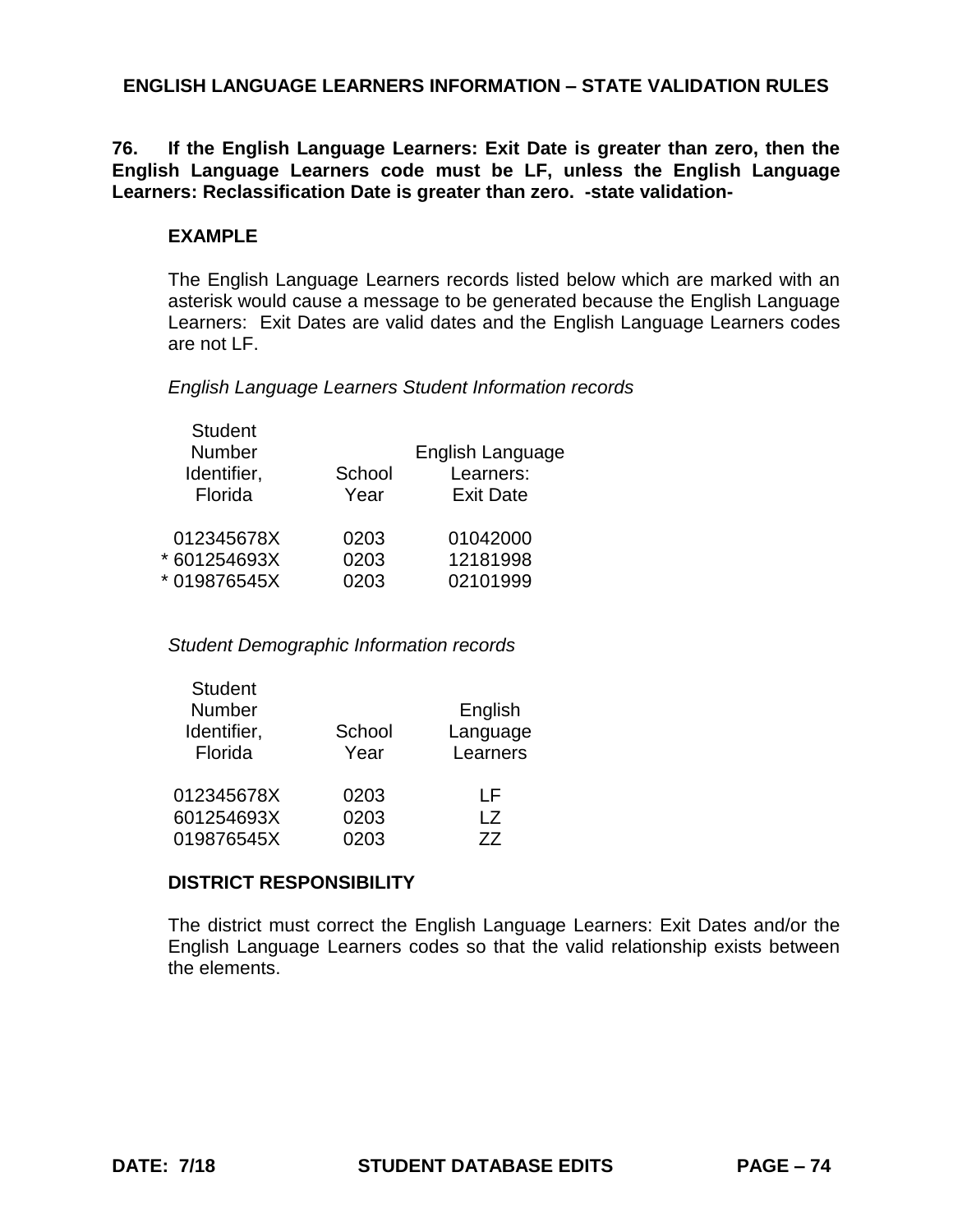**77. If Survey Period Code is 2, 3 or 5; and if the English Language Learners: Basis of Exit (First) code is Z; and if the English Language Learners: Basis of Exit (Second) code is Z, then the English Language Learners, PK-12 code (on the Student Demographic Information record) must be LP or LY. The records should be matched on the following elements: District Number, Current Instruction/Service (Student Demographic) and District Number, Current Instruction/Service (English Language Learners Student Information); Student Number Identifier, Florida; Survey Period Code and School Year. -state validation-**

#### **EXAMPLE**

The second record would cause a message to be generated because the English Language Learners, PK-12 code of LF must have a non-Z English Language Learners: Basis of Exit code

*Student Demographic Information record*

| <b>Student Number</b> | English Language |
|-----------------------|------------------|
| Identifier, Florida   | Learners, PK-12  |
| 123456789X            | I Y              |
| *223456789X           | I F              |

*English Language Learners Student Information record*

| <b>Student Number</b> | ELL: Basis      | ELL: Basis       |
|-----------------------|-----------------|------------------|
| Identifier, Florida   | of Exit (First) | of Exit (Second) |
| 123456789X            | 7               | $\prime$         |
| *223456789X           |                 |                  |

### **DISTRICT RESPONSIBILITY**

The district must correct the English Language Learners, PK-12 code and/or the English Language Learners: Basis of Exit code so that a valid relationship exists between the elements.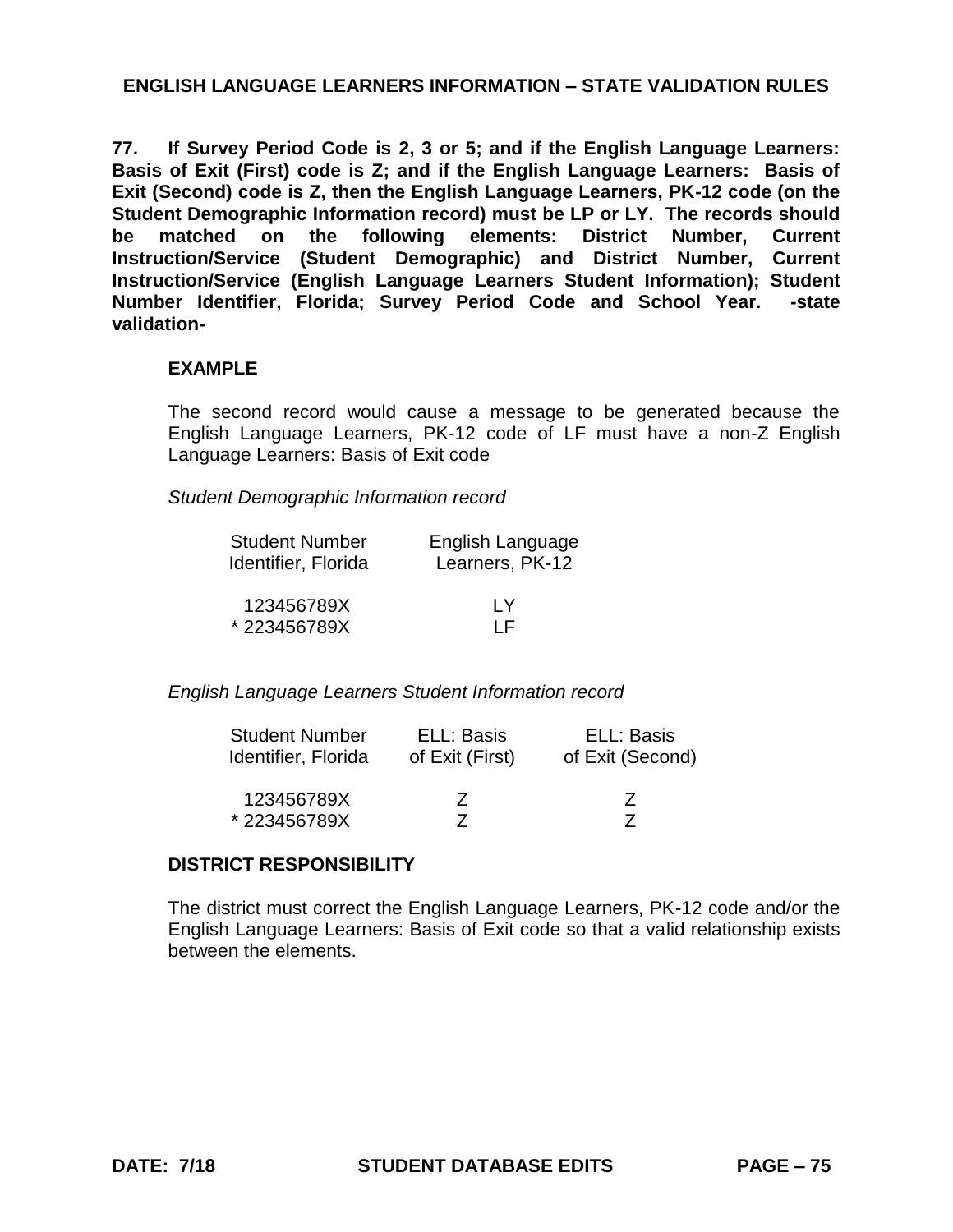### **79. If the English Language Learners: Reclassification Exit Date is a valid date, then the English Language Learners code must be LF. -state validation-**

#### **EXAMPLE**

The English Language Learners records listed below which are marked with an asterisk would cause a message to be generated because the English Language Learners: Reclassification Exit Dates are valid dates and the English Language Learners code is not LF.

*English Language Learners Student Information records*

| <b>Student</b> |        | Survey | ELL:     | FL L:            | FH :             |
|----------------|--------|--------|----------|------------------|------------------|
| <b>Number</b>  | School | Period | Exit     | Reclassification | Reclassification |
| Identifier,    | Year   | Code   | Date     | Date             | <b>Exit Date</b> |
| Florida        |        |        |          |                  |                  |
| 123456789X     | ****   | 2      | 12041998 | 01051999         | 04302000         |
| * 223456789X   | ****   | 2      | 10011998 | 03231999         | 06142000         |
| * 323456789X   | ****   | 2      | 01051998 | 09061998         | 03152000         |

*Student Demographic Information records*

| <b>Student</b><br>Number<br>Identifier,<br>Florida | School<br>Year | Survey<br>Period<br>Code | English<br>Language<br>Learners |
|----------------------------------------------------|----------------|--------------------------|---------------------------------|
| 123456789X                                         | ****           | 2                        | ΙF                              |
| 223456789X                                         | ****           | 2                        | l 7                             |
| 323456789X                                         | ****           | 2                        | 77                              |

\*\*\*\* = Valid fiscal year for data submission.

# **DISTRICT RESPONSIBILITY**

The District must correct the English Language Learners: Reclassification Exit Dates and/or the English Language Learners codes so that the valid relationship exists between the elements.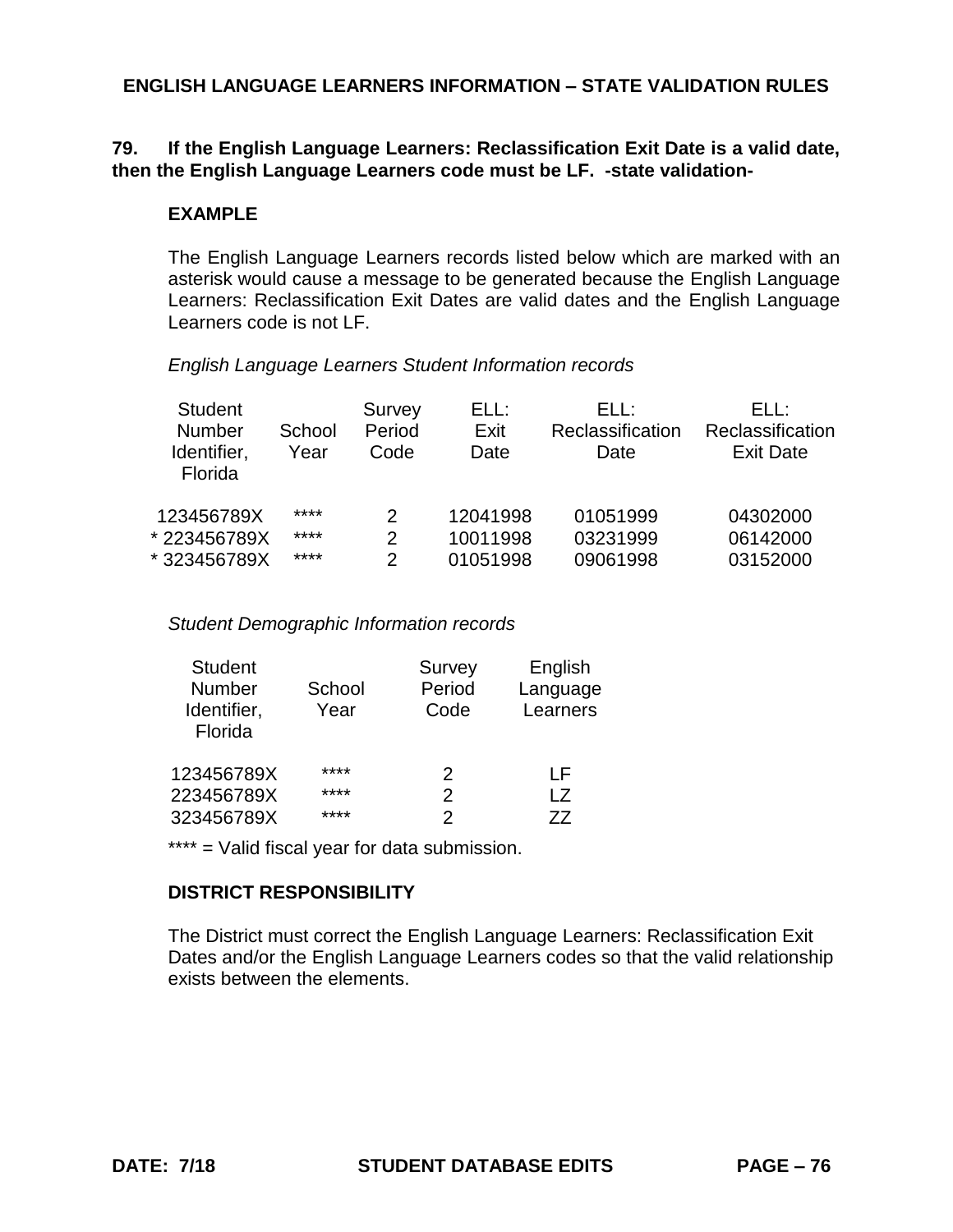**80. If Survey Period Code = 2 and if English Language Learners, PK-12 on the Student Demographic Information record is LY and Grade Level = 1-12, then English Language Learners: Tier Placement code must be A, B, C or D. The match between the two records should be done by matching the District Number, Current Instruction/Service (Student Demographic Information) and District Number, Current Instruction/Service (English Language Learners Information); Student Number Identifier, Florida; Survey Period Code and School Year. -state validation-**

## **EXAMPLE**

The English Language Learners records listed below which are marked with an asterisk would cause a message to be generated. The second record would be flagged because the English Language Learners: Tier Placement code is B, but the English Language Learners: PK-12 code is LF. The third record would be flagged because the English Language Learners: Tier Placement code is A, but Grade Level is KG.

*English Language Learners Student Information records*

| <b>Student</b><br>Number<br>Identifier,<br>Florida | School<br>Year       | English Language<br>Learners: Tier<br>Placement |
|----------------------------------------------------|----------------------|-------------------------------------------------|
| 012345678X<br>* 601254693X<br>*019876545X          | ****<br>****<br>**** | А<br>B                                          |

#### *Student Demographic Information records*

| <b>Student</b> |        |          |       |
|----------------|--------|----------|-------|
| Number         |        | English  |       |
| Identifier,    | School | Language | Grade |
| Florida        | Year   | Learners | Level |
| 012345678X     | ****   | I Y      | 08    |
| 601254693X     | ****   | ΙF       | 06    |
| 019876545X     | ****   | ΙV       | KG    |

\*\*\*\* = Valid fiscal year for data submission.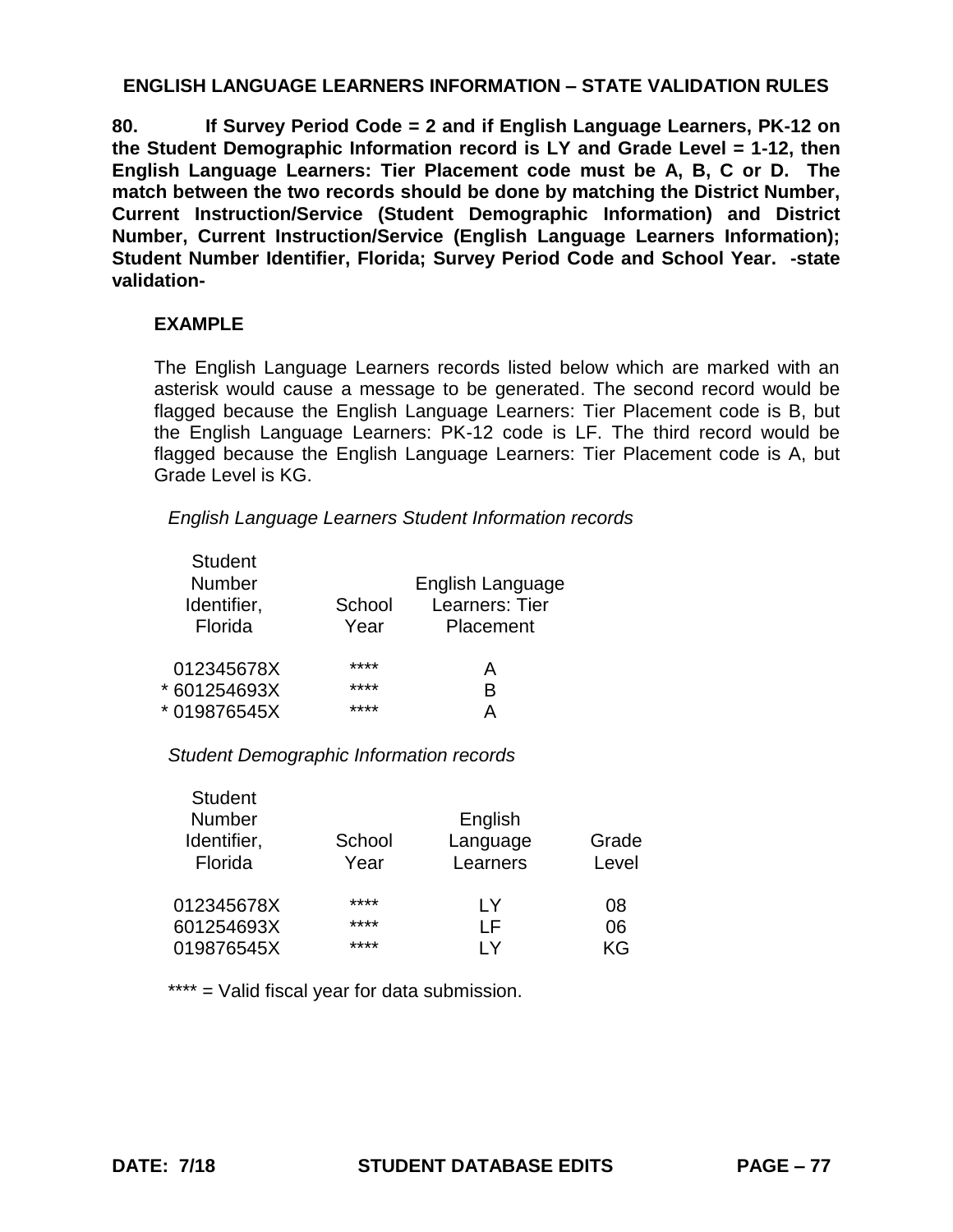## **DISTRICT RESPONSIBILITY**

The district must correct the English Language Learners: Tier Placement code, the English Language Learners, PK-12 code or Grade Level so that a valid relationship exists among the elements.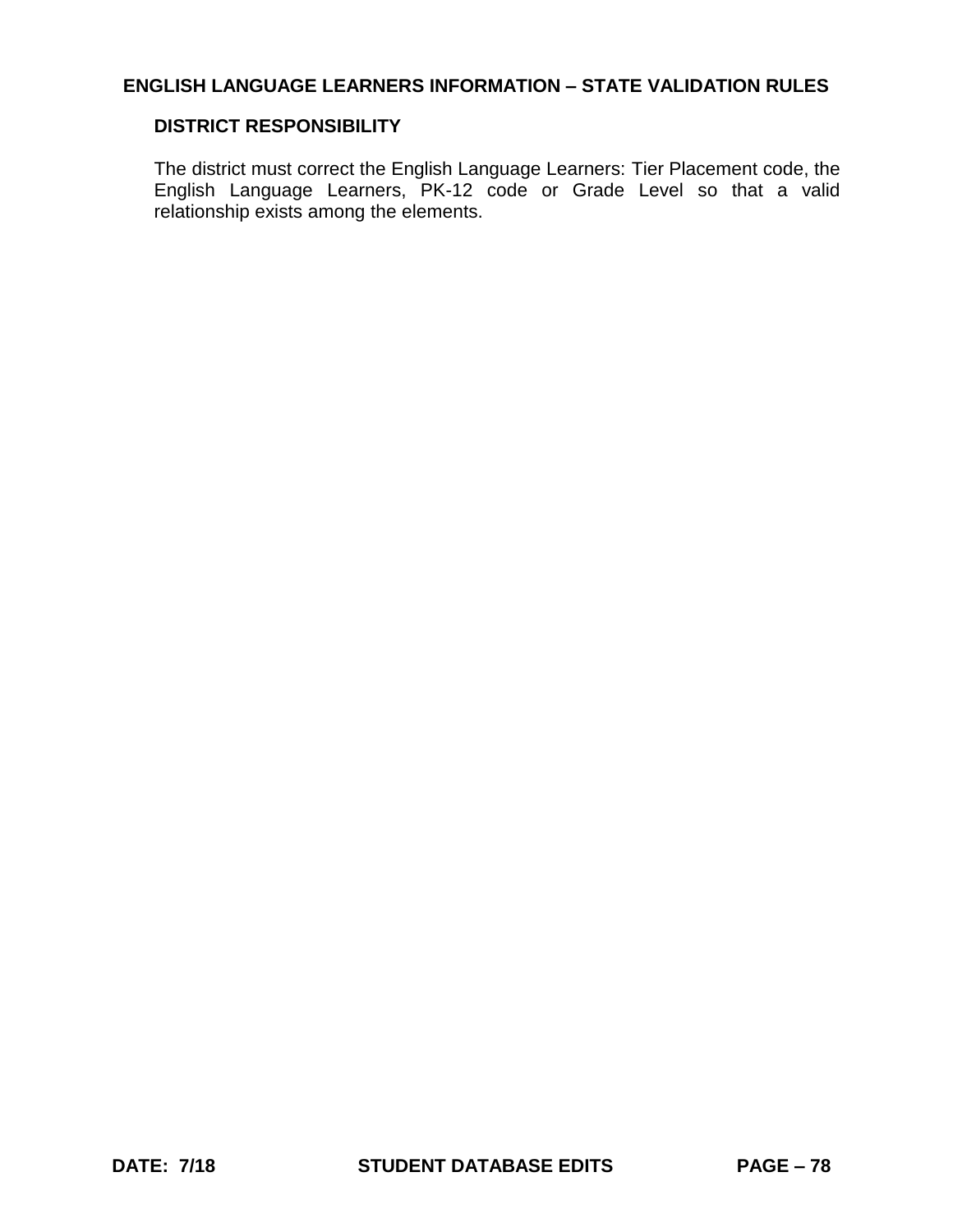**82. English Language Learners: Classification Date must be greater than or equal to the English Language Learners: Home Language Survey Date, unless the ELL: Classification Date is zero filled. –state validation-**

#### **EXAMPLE**

The third record listed below would cause an error message to be generated because the English Language Learners: Classification Date is less than the English Language Learners: Home Language Survey Date.

*English Language Learners Student Information Record*

| <b>Student Number</b><br>Identifier, Florida | ELL: Classification<br>Date |
|----------------------------------------------|-----------------------------|
| 123456789X                                   | 02031997                    |
| 223456789X                                   | 00000000                    |
| *423456789X                                  | 08072001                    |

*Student Demographic Information Records*

| <b>Student Number</b> |  |
|-----------------------|--|
| Identifier, Florida   |  |

ELL: Home Language Survey Date

123456789X 01181997 223456789X 10042004 \* 423456789X 09082001

#### **DISTRICT RESPONSIBILITY**

The district must correct the ELL: Classification Date and/or the ELL: Home Language Date so that a valid relationship exists between these elements.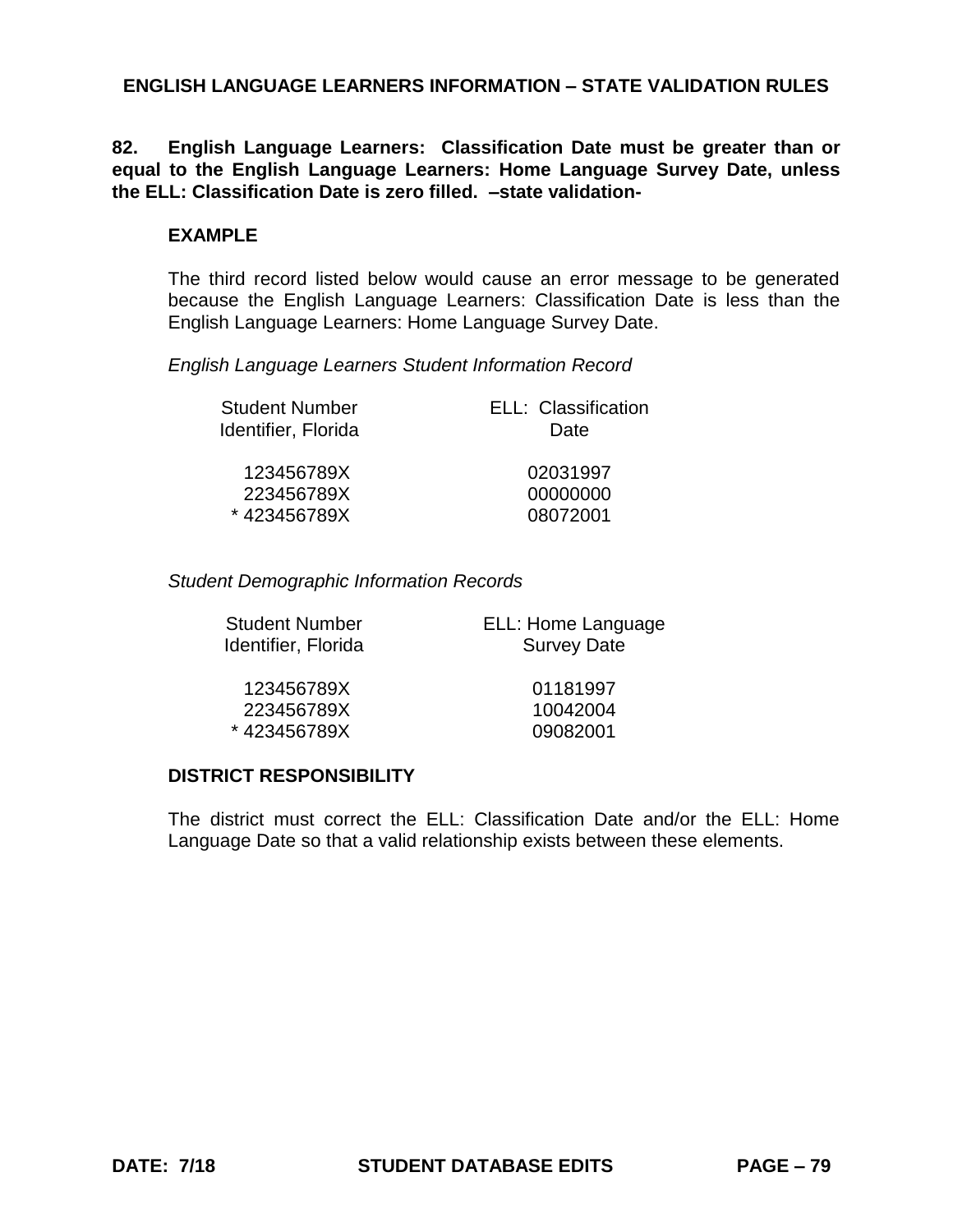**83. If English Language Learners, PK-12 on the Student Demographic Information record is LY or LF, then English Language Learners: Entry Date cannot be zero. The match between the two records should be done by matching the District Number, Current Instruction/Service (Student Demographic) and District Number, Current Instruction/Service (English Language Learners Student Information); Student Number Identifier, Florida; Survey Period Code and School Year. -state validation-**

### **EXAMPLE**

The English Language Learners records listed below which are marked with an asterisk would cause a message to be generated because the English Language Learners: Entry Dates are zero and the English Language Learners, PK-12 codes are LF and LY.

*English Language Learners Student Information records*

| <b>Student</b><br>Number |        | English Language  |
|--------------------------|--------|-------------------|
| Identifier,              | School | Learners:         |
| Florida                  | Year   | <b>Entry Date</b> |
| 012345678X               | 0708   | 01042000          |
| * 601254693X             | 0708   | 00000000          |
| * 019876545X             | 0708   | 00000000          |

*Student Demographic Information records*

| <b>Student</b><br>Number<br>Identifier,<br>Florida | School<br>Year | English<br>Language<br>Learners |
|----------------------------------------------------|----------------|---------------------------------|
| 012345678X                                         | 0708           | ΙF                              |
| 601254693X                                         | 0708           | I Y                             |
| 019876545X                                         | 0708           | I F                             |

## **DISTRICT RESPONSIBILITY**

The district must correct the English Language Learners: Entry Dates and/or the English Language Learners, PK-12 codes so that a valid relationship exists between the elements.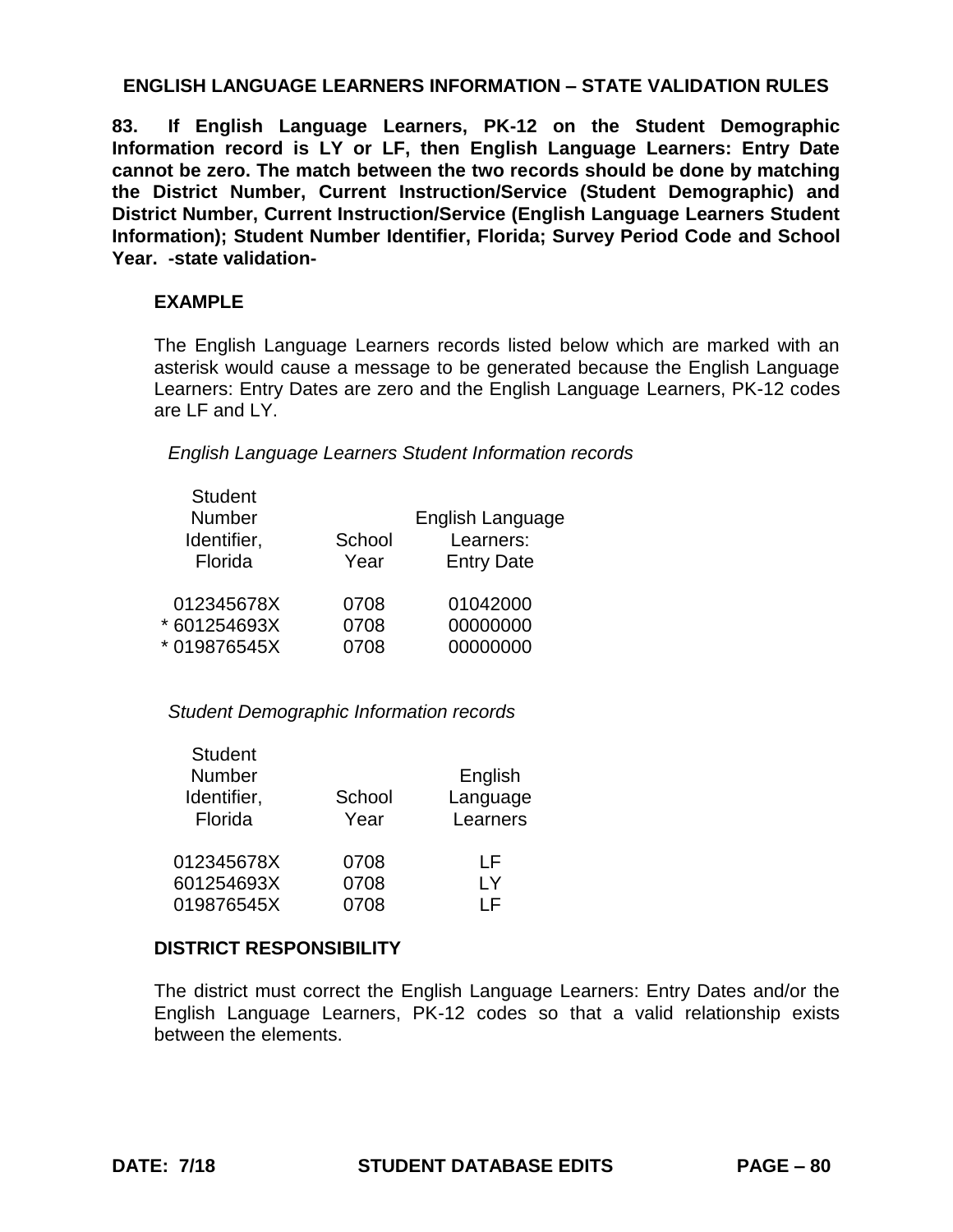**85. If there is a matching Student Demographic record, then the Grade Level must be K-12. The records should be matched using the District Number, Current Instruction/Service (Student Demographic) and District Number, Current Instruction/Service (English Language Learners Student Information); Student Number Identifier, Florida; Survey Period Code and School Year. –state validation-**

## **EXAMPLE**

The English Language Learners Student Information record listed below which is marked with an asterisk would cause a message to be generated because the matching Student Demographic record has a Grade Level of PK.

#### *English Language Learners Student Information records*

| <b>District</b> | <b>Student</b> |        |
|-----------------|----------------|--------|
| Number,         | Number         | Survey |
| Current         | Identifier,    | Period |
| Instruction/    | Florida        | Code   |
| Service         |                |        |
|                 |                |        |
| 01              | 012345678X     | 2      |
|                 | 429876546X     | 2      |

#### *Student Demographic Information records*

| Grade |
|-------|
| Level |
|       |
|       |
| 3     |
| РK    |
|       |

\*\*\*\* = Valid fiscal year for data submission.

## **DISTRICT RESPONSIBILITY**

The district must delete the English Language Learners Student Information record or change the Grade Level on the matching Student Demographic record.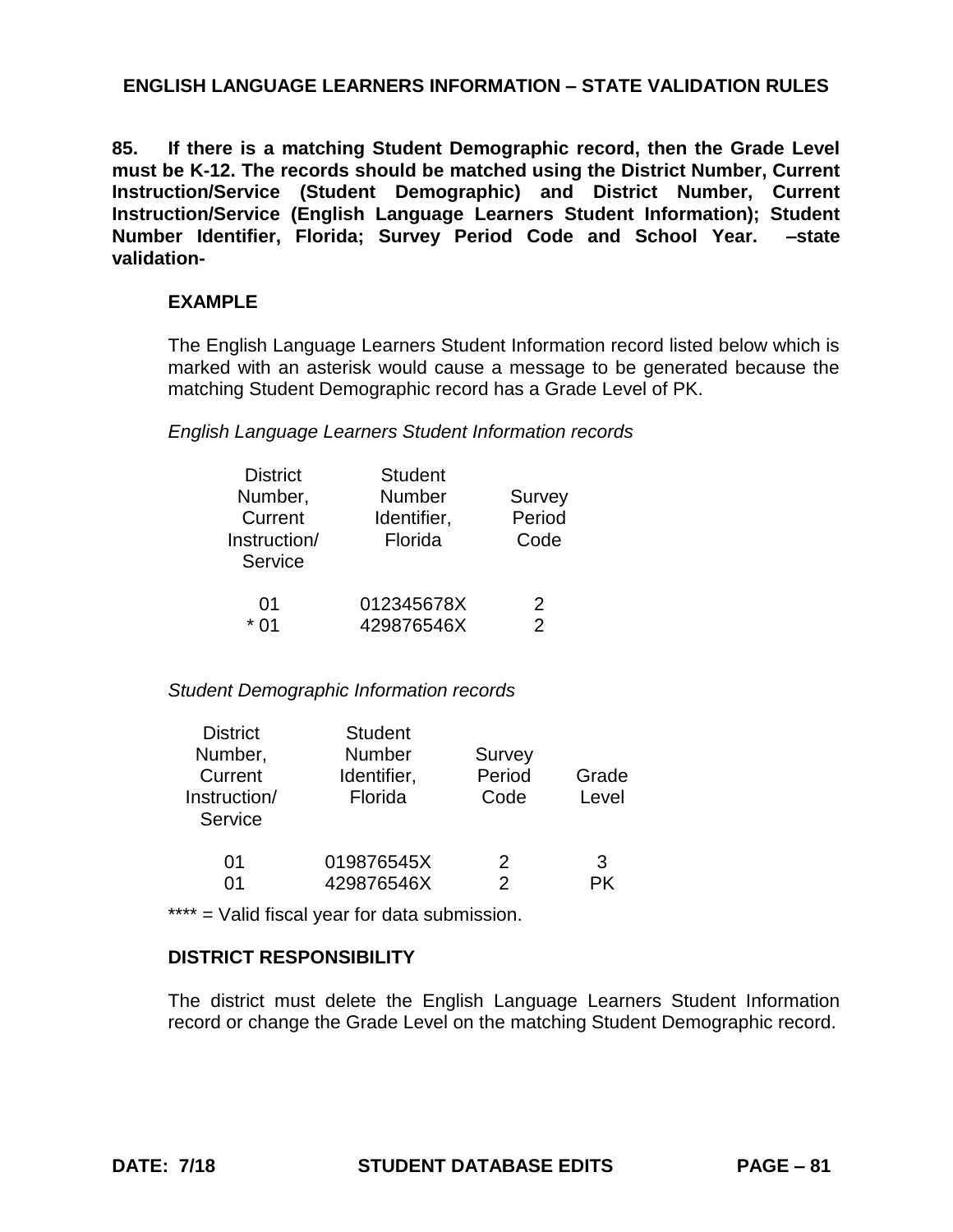**86.** If Survey Period Code is 2, 3 or 5 and if English Language Learners, PK-12 **code is LY and if the English Language Learners: Basis of Entry code is A, R or T, then at least one of the following must be other than ZZZ: Test Name: Listening; Test Name: Reading; Test Name: Writing; or Test Name: Speaking. -state validation-**

## **EXAMPLE**

The English Language Learners Student Information record listed below which is marked with an asterisk would cause a message to be generated because all the Test Names are ZZZ.

### *English Language Learners Student Information records*

| <b>District</b><br>Number, | <b>Student</b><br><b>Number</b> | ELL:<br><b>Basis</b> | Test      | Test    | Test  | Test             |
|----------------------------|---------------------------------|----------------------|-----------|---------|-------|------------------|
| Current                    | Identifier,                     | οf                   | Name:     | Name:   | Name: | Name:            |
| <b>Instruction/Service</b> | Florida                         | Entry                | Listening | Reading |       | Writing Speaking |
| 01                         | 123456789X                      | А                    | LAB       | LAB     | 777   | 777              |
| $*01$                      | 234567890X                      | R                    | 777       | 777     | 777   | 777              |

*Student Demographic Information records*

| <b>District</b>            | <b>Student</b> | English      |
|----------------------------|----------------|--------------|
| Number,                    | <b>Number</b>  | Language     |
| Current                    | Identifier,    | Learners,    |
| <b>Instruction/Service</b> | Florida        | <b>PK-12</b> |
|                            |                |              |

| -01 | 123456789X | I Y |
|-----|------------|-----|
| -01 | 234567890X | I Y |

\*\*\*\* = Valid fiscal year for data submission.

## **DISTRICT RESPONSIBILITY**

The district must correct the English Language Learners: PK-12 code and/or an English Language Learners: Basis of Entry code or submit the appropriate Test Name so that a valid relationship exists between the elements.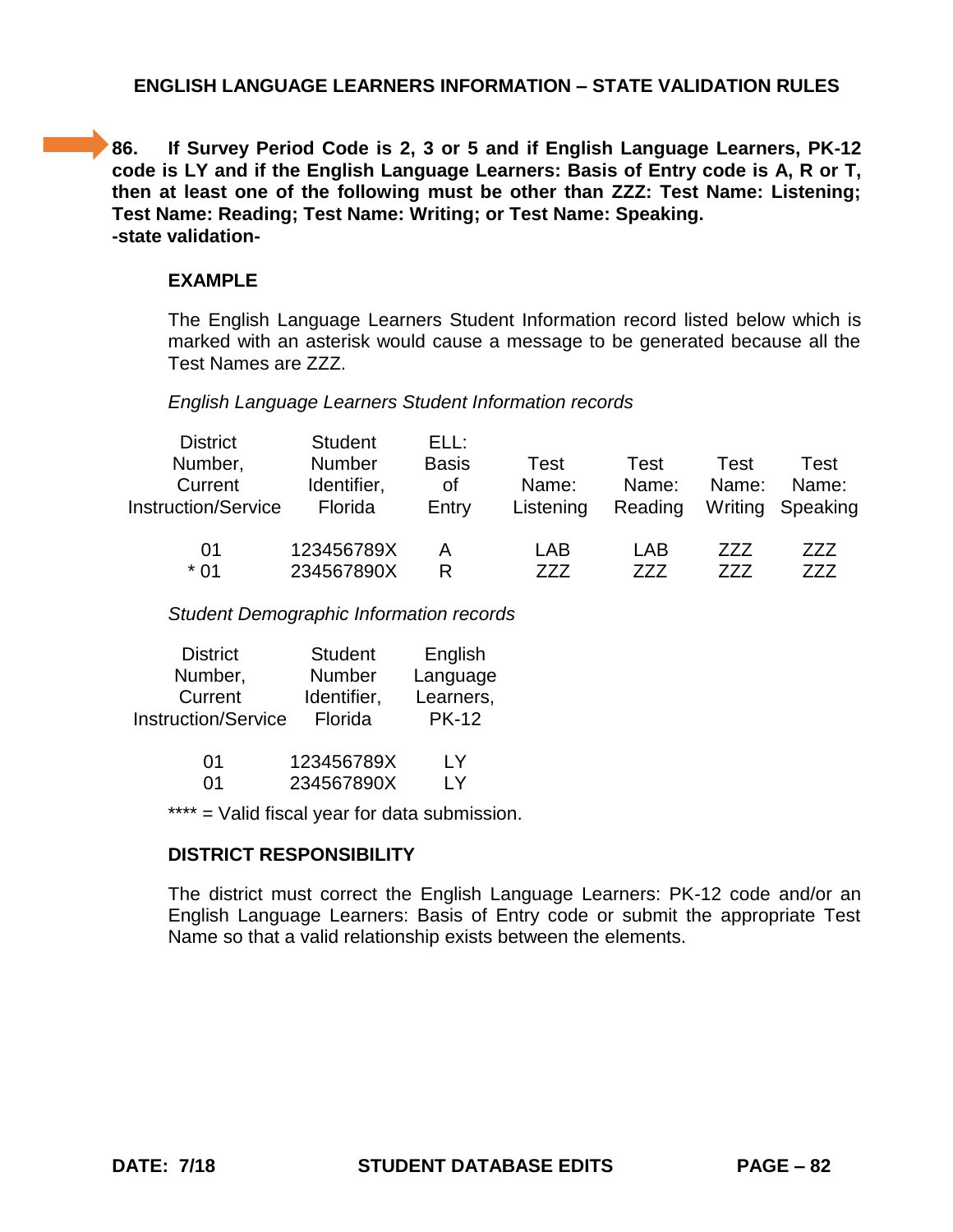**91. If English Language Learners, PK-12 on the Student Demographic Information record is not code LF and if English Language Learners: Entry Date is not zero, then it must be within six years of the Survey Date for Survey Period Codes 2 or 3 or August 31 of the start of the next school year for Survey Period Code 5. The match between the two records should be done using the District Number, Current Instruction/Service (Student Demographic) and District Number, Current Instruction/Service (English Language Learners Student Information); Student Number Identifier, Florida; Survey Period Code and School Year. -exception report-**

## **EXAMPLE**

The first and second records listed below would pass the edit. The third record would cause a message to be generated because the English Language Learners: Entry Date is not within six years of the Survey Date and the English Language Learners, PK-12 code is LY.

### *English Language Learners Information*

| District Number,                  |                                               | English                                    |                          |                |
|-----------------------------------|-----------------------------------------------|--------------------------------------------|--------------------------|----------------|
| Current<br>Instruction<br>Service | <b>Student Number</b><br>/Identifier, Florida | Language<br>Learners:<br><b>Entry Date</b> | Survey<br>Period<br>Code | School<br>Year |
| 01                                | 123456789X                                    | 01042008                                   | 2                        | 1112           |
| 01                                | 019584559X                                    | 01182009                                   | 2                        | 1112           |
| *01                               | 234584559X                                    | 01182004                                   | 2                        | 1112           |

#### *Student Demographic Information*

| District Number, |                       |              |        |        |
|------------------|-----------------------|--------------|--------|--------|
| Current          |                       |              | Survey |        |
| Instruction      | <b>Student Number</b> | ELL,         | Period | School |
| Service          | /Identifier, Florida  | <b>PK-12</b> | Code   | Year   |
| 01               | 123456789X            | I Y          | 2      | 1112   |
| 01               | 019584559X            | I Y          | 2      | 1112   |
| * በ1             | 234584559X            | I V          | っ      | 1112   |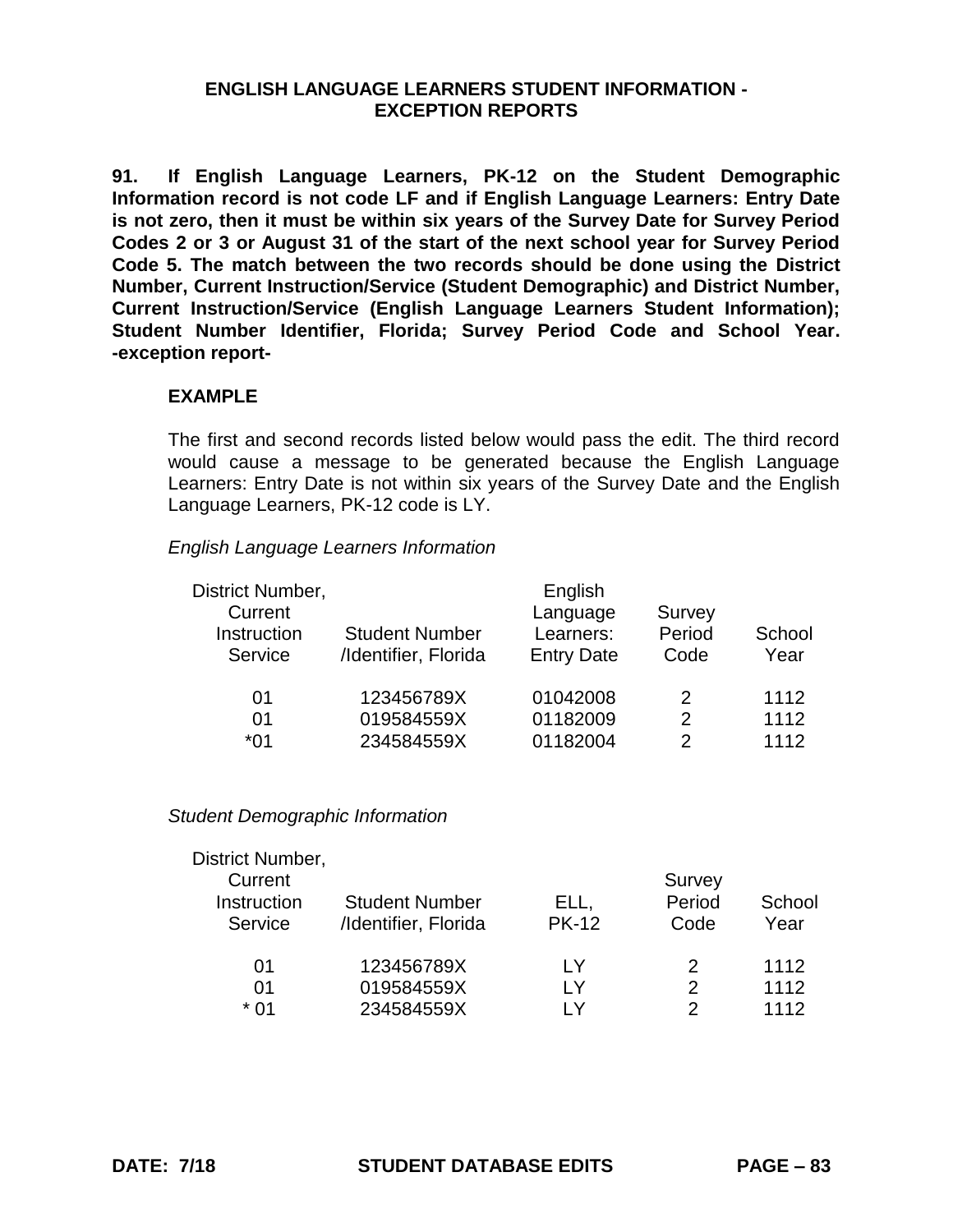### **DISTRICT RESPONSIBILITY**

The district should verify the English Language Learners: Entry Date on the English Language Learners Information format and the English Language Learners, PK-12 code on the Student Demographic Information format and correct the date or code if it is in error.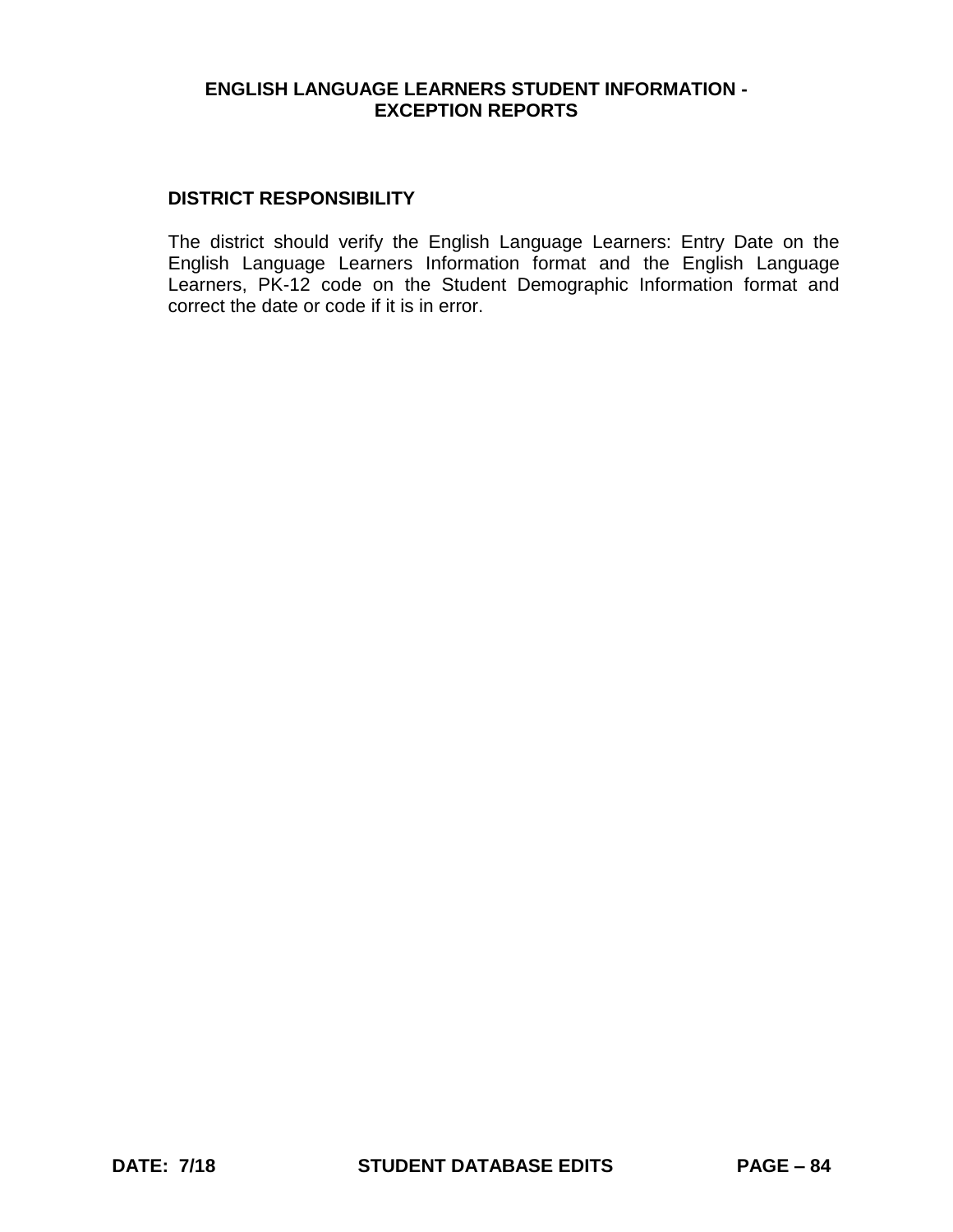**92. If Survey Period is 2 or 3, English Language Learners: Exit Date must be greater than or equal to two years prior to the Survey Date\*, unless zero filled or unless English Language Learners: Reclassification Date is greater than zero. If Survey Period is 5, English Language Learners: Exit Date must be greater than or equal to two years prior to August 15th of the year in which the survey 5 data are due to the Department, unless zero filled or unless English Language Learners Reclassification Date is greater than zero. -exception report-**

**(Example: For Survey 5 of 2007-08 the Exit Date should be greater than or equal to August 15, 2006.)**

**\* Note: The Survey Date is the date of the Friday during Survey Week for the Survey Period reported.**

**Purpose: The purpose of this edit is to ensure that LF code in the English Language Learners, PK-12 data element is changed to LZ after two years.**

### **EXAMPLE**

The first, second and fourth records listed below would pass the edit. The third record would cause a message to be generated because the English Language Learners: Exit Date is more than two years prior to the Survey Date.

| <b>Student Number</b><br>Identifier, Florida | Survey<br>Period<br>Code | Survey<br>Date | English<br>Language<br>Learners:<br><b>Exit Date</b> | English<br>Language<br>Learners:<br>Reclassification<br>Date |
|----------------------------------------------|--------------------------|----------------|------------------------------------------------------|--------------------------------------------------------------|
| 123456789X                                   | $\mathcal{P}$            | 10132006       | 01042005                                             | 00000000                                                     |
| 223456789X                                   | 2                        | 10132006       | 00000000                                             | 00000000                                                     |
| * 019584559X                                 | 2                        | 10132006       | 01182004                                             | 00000000                                                     |
| 234584559X                                   | 2                        | 10132006       | 01182003                                             | 10012004                                                     |
|                                              |                          |                |                                                      |                                                              |

## **DISTRICT RESPONSIBILITY**

The district should verify the English Language Learners: Exit Date and correct the date if it is in error.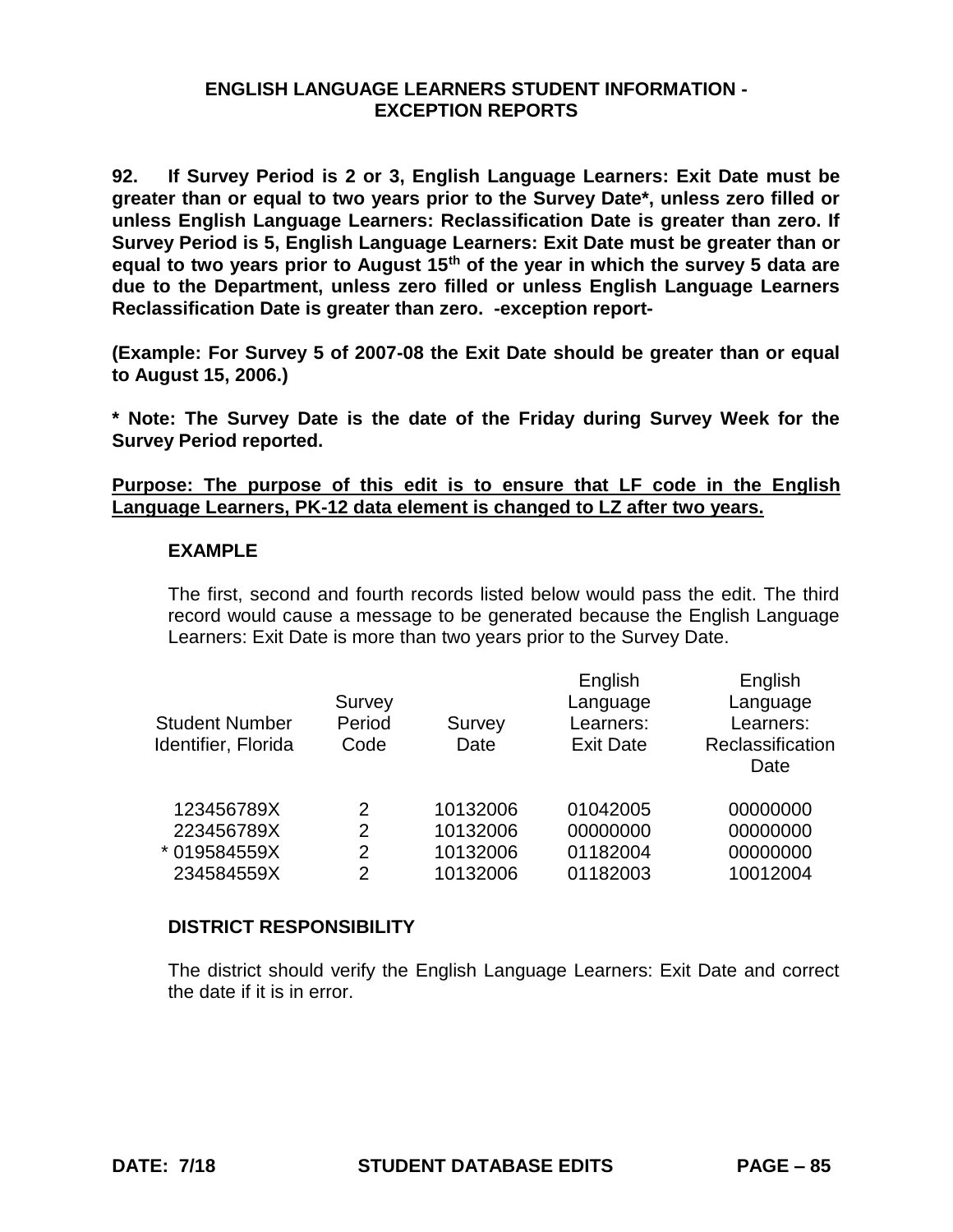**93. If Survey Period is 2 or 3, English Language Learners: Reclassification Exit Date must be greater than or equal to two years prior to the Survey Date\*, unless zero filled. If Survey Period is 5, the English Language Learners Reclassification Exit Date must be greater than or equal to two years prior to August 15th of the year in which the survey 5 data is due to the Department, unless zero filled. -exception report-**

**Example: For Survey 5 of 2007-08 the Reclassification Exit Date should be greater than or equal to August 15, 2006.**

**\*Note: The Survey Date is the date of the Friday during Survey Week for the Survey Period reported.**

**Purpose: The purpose of this edit is to ensure that an LF code in the English Language Learners, PK-12 data element is changed to LZ after two years.**

### **EXAMPLE**

If Survey Date is 02102006, the first two records listed below would pass the edit. The third record would cause a message to be generated because the English Language Learners: Reclassification Exit Date is more than two years prior to the Survey Date.

| <b>Student Number</b> | Survey | ELL:     | FH :             | FH :             |
|-----------------------|--------|----------|------------------|------------------|
| Identifier,           | Period | Exit     | Reclassification | Reclassification |
| Florida               | Code   | Date     | Date             | <b>Exit Date</b> |
| 1234567892            | 3      | 11182004 | 05292005         | 12022005         |
| 301741234X            | 3      | 11182004 | 05292005         | 00000000         |
| *019584559X           | 3      | 11182002 | 05292003         | 12182003         |

### **DISTRICT RESPONSIBILITY**

The district should verify the English Language Learners: Reclassification Exit Date and correct it if it is in error.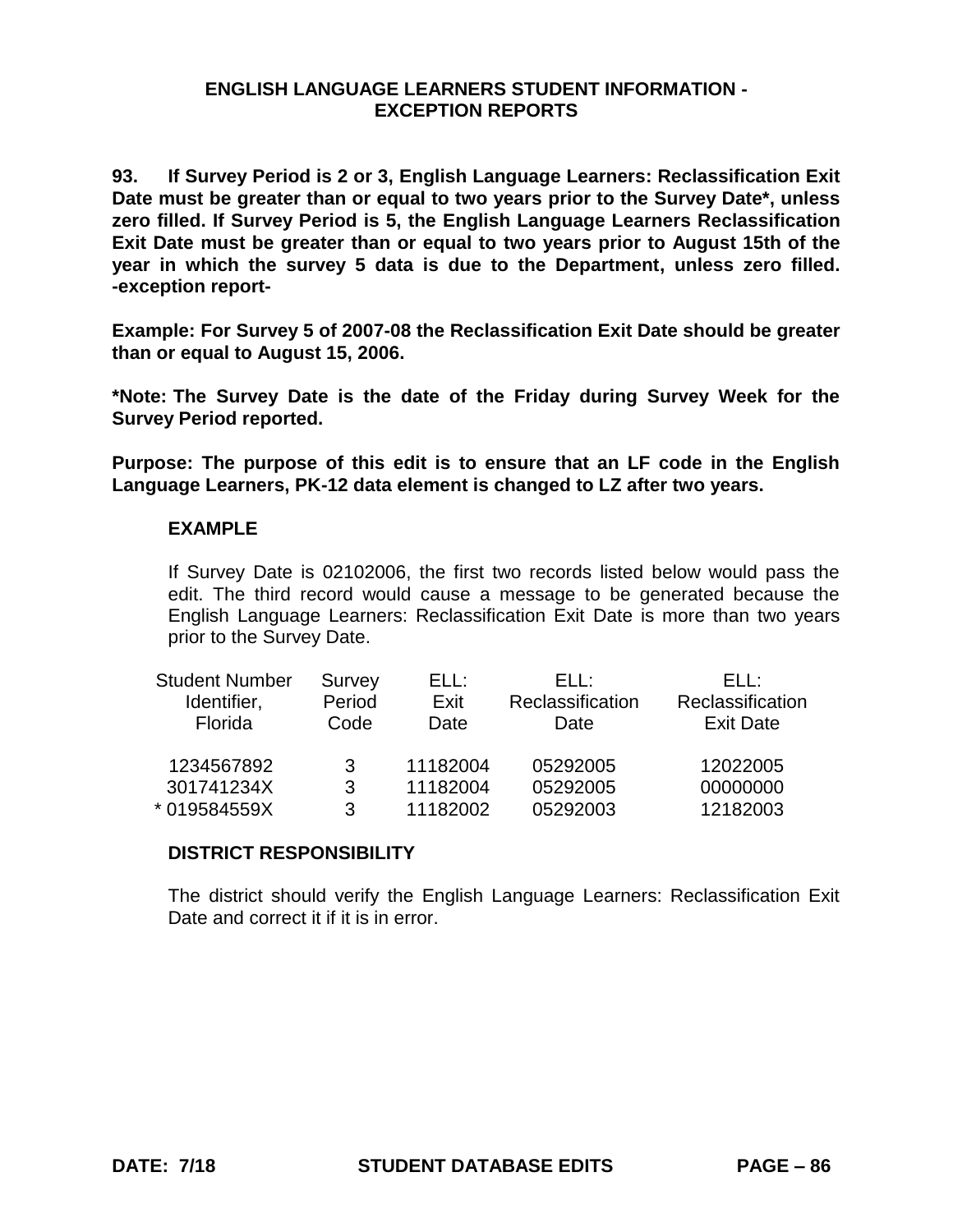**94. If Survey Period is 2 or 3 and English Language Learners, PK-12 code on the Student Demographic Information record = LY, and if Survey Date is greater than the English Language Learners: Entry Date on the English Language Learners Information record in excess of six years, then FEFP Program Number on the Student Course Schedule record must not be 130. Match the Student Demographic record to the Student Course Schedule record based on District Number, Current Instruction/Service; Student Number Identifier, Florida; Survey Period Code and Year. -exception report-**

## **EXAMPLE:**

The English Language Learners records listed below which are marked with an asterisk would cause a message to be generated because the Student Demographic Information records are coded LY and the English Language Learners: Entry Dates are greater than 6 years from the Survey Date and the FEFP Program Number is 130 on the Student Course Schedule record.

*English Language Learners Student Information records:*

| <b>Student</b> |        |                            |
|----------------|--------|----------------------------|
| <b>Number</b>  |        | English                    |
| Identifier,    | School | Language                   |
| Florida        | Year   | <b>Learners Entry Date</b> |
| 123456789X     | ****   | 01042015                   |
| * 019584559X   | ****   | 02172003                   |
| *234584559X    | ****   | 07092009                   |

*Student Demographic Information records:*

Student

| Sludent<br>Number<br>Identifier,<br>Florida | School<br>Year | English<br>Language<br>Learners, PK-12 |
|---------------------------------------------|----------------|----------------------------------------|
| 123456789X                                  | ****           | I Y                                    |
| 019584559X                                  | ****           | I Y                                    |
| 234584559X                                  | ****           | l Y                                    |
|                                             |                |                                        |